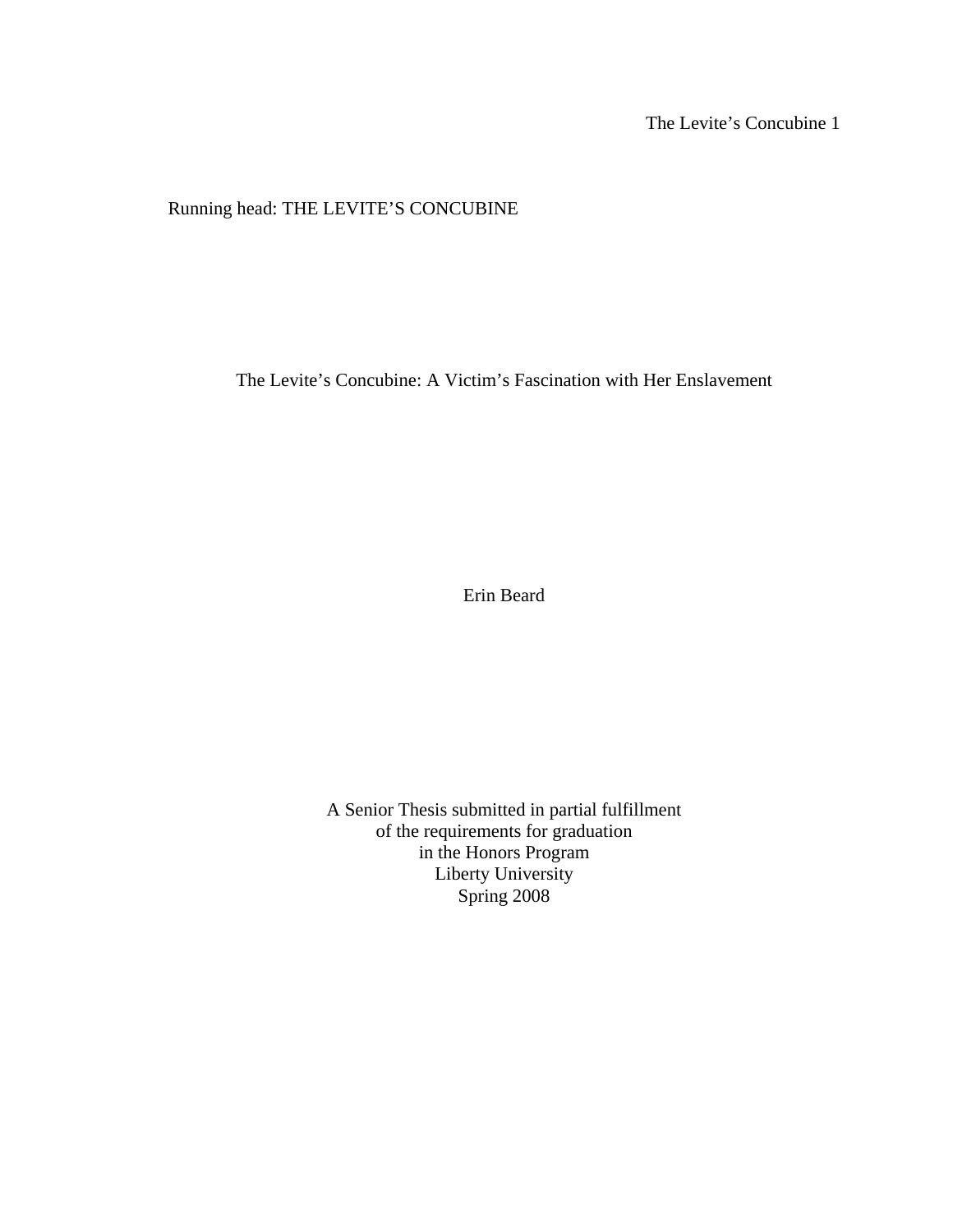The Levite's Concubine 2

Acceptance of Senior Honors Thesis

This Senior Honors Thesis is accepted in partial fulfillment of the requirements for graduation from the Honors Program of Liberty University.

> \_\_\_\_\_\_\_\_\_\_\_\_\_\_\_\_\_\_\_\_\_\_\_\_\_\_\_\_\_\_\_ Emily Heady, Ph.D. Chairman of Thesis

> \_\_\_\_\_\_\_\_\_\_\_\_\_\_\_\_\_\_\_\_\_\_\_\_\_\_\_\_\_\_\_ Karen Swallow Prior, Ph.D. Committee Member

> \_\_\_\_\_\_\_\_\_\_\_\_\_\_\_\_\_\_\_\_\_\_\_\_\_\_\_\_\_\_\_ Douglas Mann, Ph.D. Committee Member

> > James Nutter, D.A. Honors Director

\_\_\_\_\_\_\_\_\_\_\_\_\_\_\_\_\_\_\_\_\_\_\_\_\_\_\_\_\_\_\_

\_\_\_\_\_\_\_\_\_\_\_\_\_\_\_\_\_\_\_\_\_\_\_\_\_\_\_\_\_\_\_ Date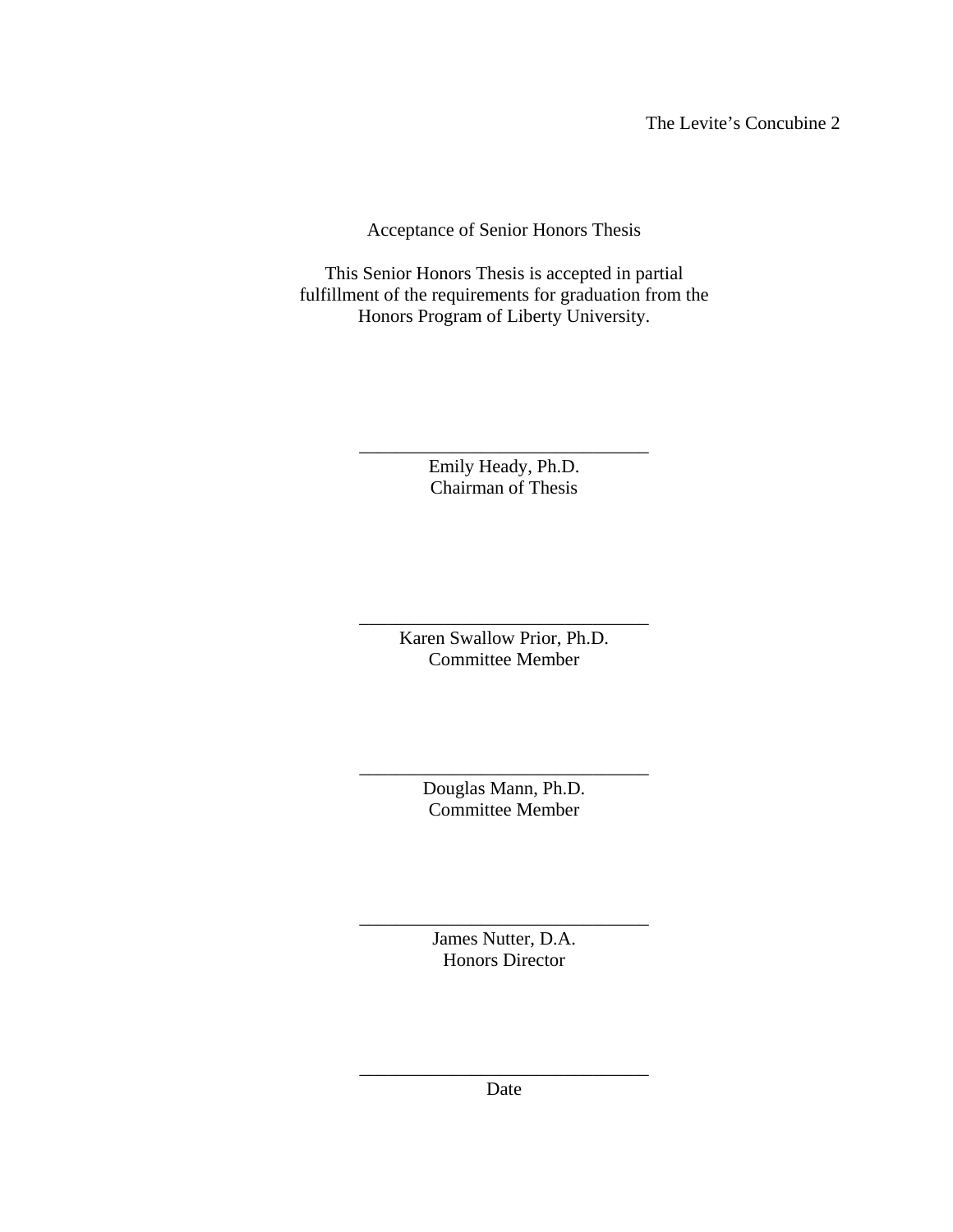### Abstract

 In 1864, the Contagious Diseases Acts were passed by Parliament in Britain. They attempted to put a stop to the rampant disease which accompanied prostitution. The central figure in this law was the prostitute and the fallen woman. On one hand, the Contagious Diseases Acts of 1864 viewed prostitutes as commodities in a capitalistic society, and her fallen body was considered to be the source for her identity. On the other hand, opposing groups led by figures such as Josephine Butler sought to give fallen women a more natural identity which focused less on her body and more on her transcendent ability to self-determine. This thesis describes the debates about the Contagious Diseases Acts, Thomas Hardy's *Tess of the d'Urbervilles*, and Elizabeth Barrett Browning's *Aurora Leigh* as texts which frame and determine the course of debates about the place of fallen women in Victorian society.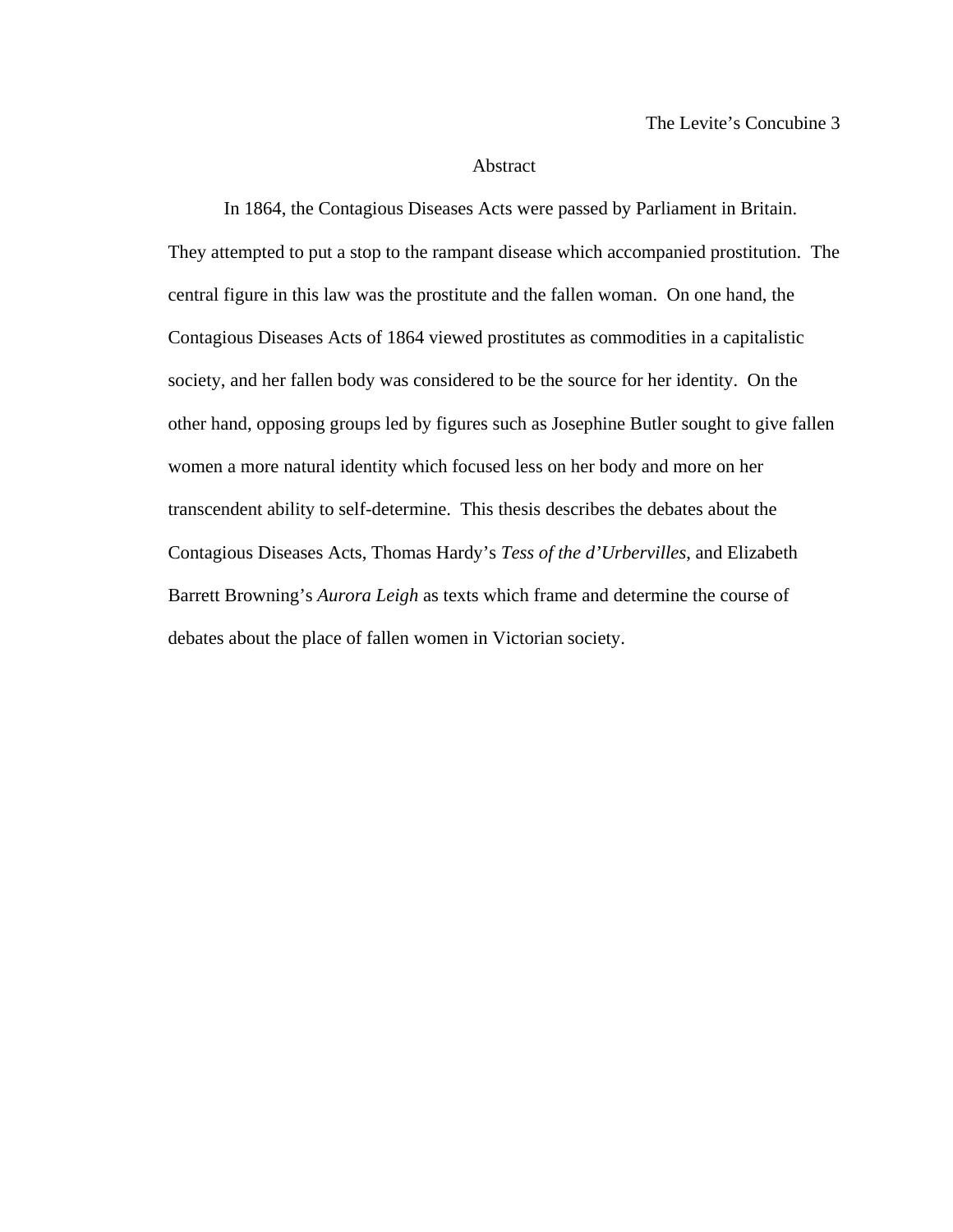Christian people! There is a weak and prostrate figure lying at our door; to this door she turns for help, though it be but in her dying fall; her hands are upon the threshold—dead hands flung forward in mute and terrible appeal to the God above, who looking down from heaven, sees not that prostrate form alone, but on the one side the powers of hell, on the other, in their safe dwelling-place, the selfish sleepers to whom the pale cold hands appeal in vain. The night is far spent. Throughout the world's long night the fate of the Levite's concubine has been outcast woman's fate, cast forth in answer to the clamorous cries of insatiable human lust, and then left to perish in the outer darkness; while "her lord," ordained her protector by nature and by the law of God, slumbers unheeding.

Josephine Butler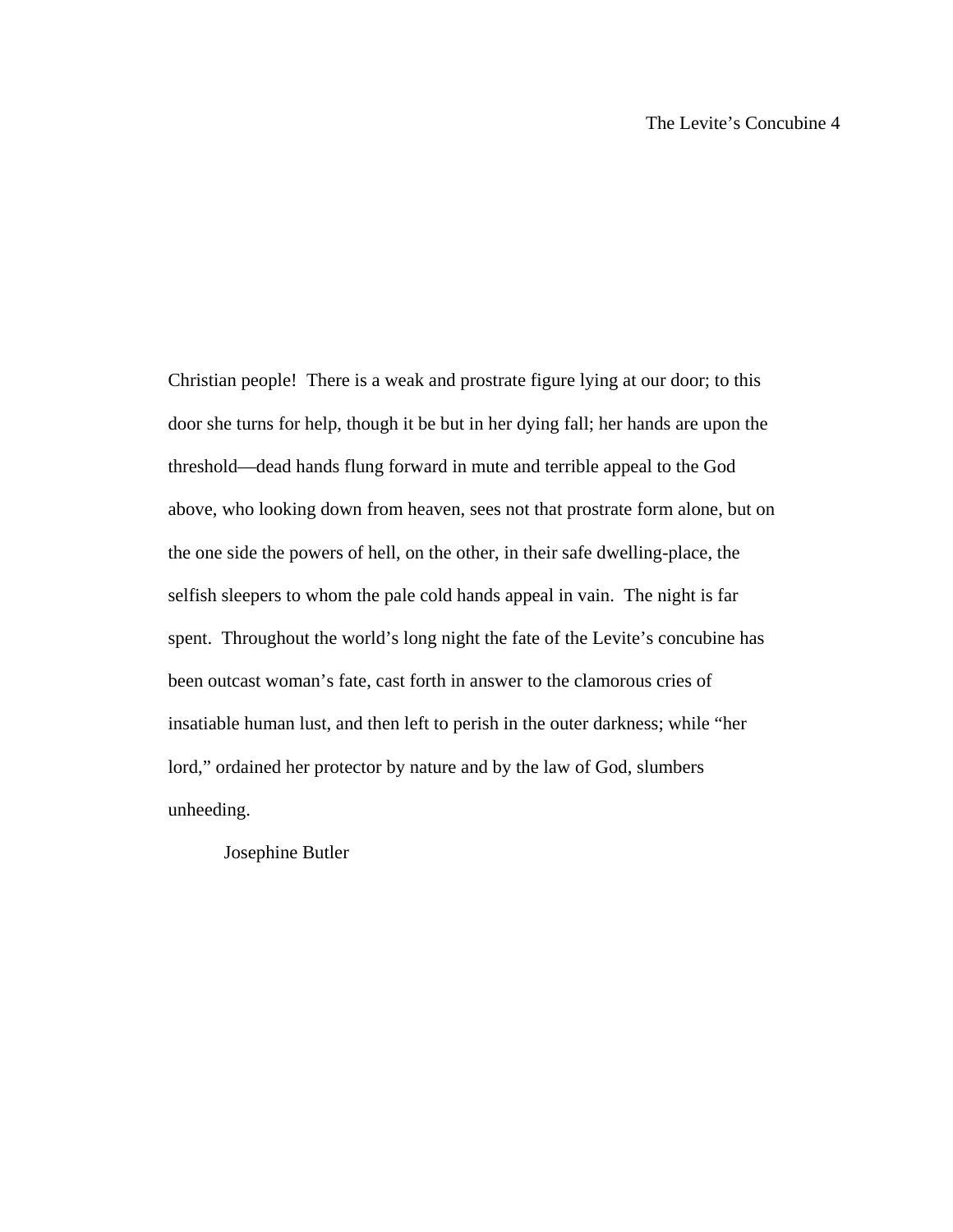The Levite's Concubine: A Victim's Fascination with Her Enslavement

 In the Victorian era, a central figure in the discussion about the role of women in society was the prostitute and the fallen women, the Magdalen in the dichotomy of the Magdalen and the "Angel in the House." At the same time that this discussion was taking place, the Contagious Diseases Acts were passed in 1864 which implicitly accepted the sexual double standard in gender roles of the time. This legislation accepted the view that the prostitute was a commodity in a capitalistic society whose fate was to remain fallen and harmfully reified the socially constructed role of women which focused only on her body as the source for her identity. Opposing groups and ideas emerged which sought to give fallen women a more natural identity which focused less on her body and more on her transcendent ability to be morally self-determinate. Thomas Hardy recognized the problem of defining women with a socially constructed identity based on their bodies in *Tess of the d'Urbervilles*. The Ladies' National Association Recognized this problem as well and fought to get the Contagious Diseases Acts repealed. Their main method of doing so was by recognizing the essential purity of women by identifying with them and transferring their own pure identities onto those of fallen women and prostitutes, much the same way that Aurora does for Marian in Elizabeth Barrett Browning's *Aurora Leigh*.

The Contagious Diseases Acts of 1864, made the socially accepted double standard of sexuality a state-sanctioned law which ultimately focused on the body of the prostitute and divorced her humanity from her being, making her into a commodity in line with the Victorian idea of conspicuous consumption. As is evident in Hardy's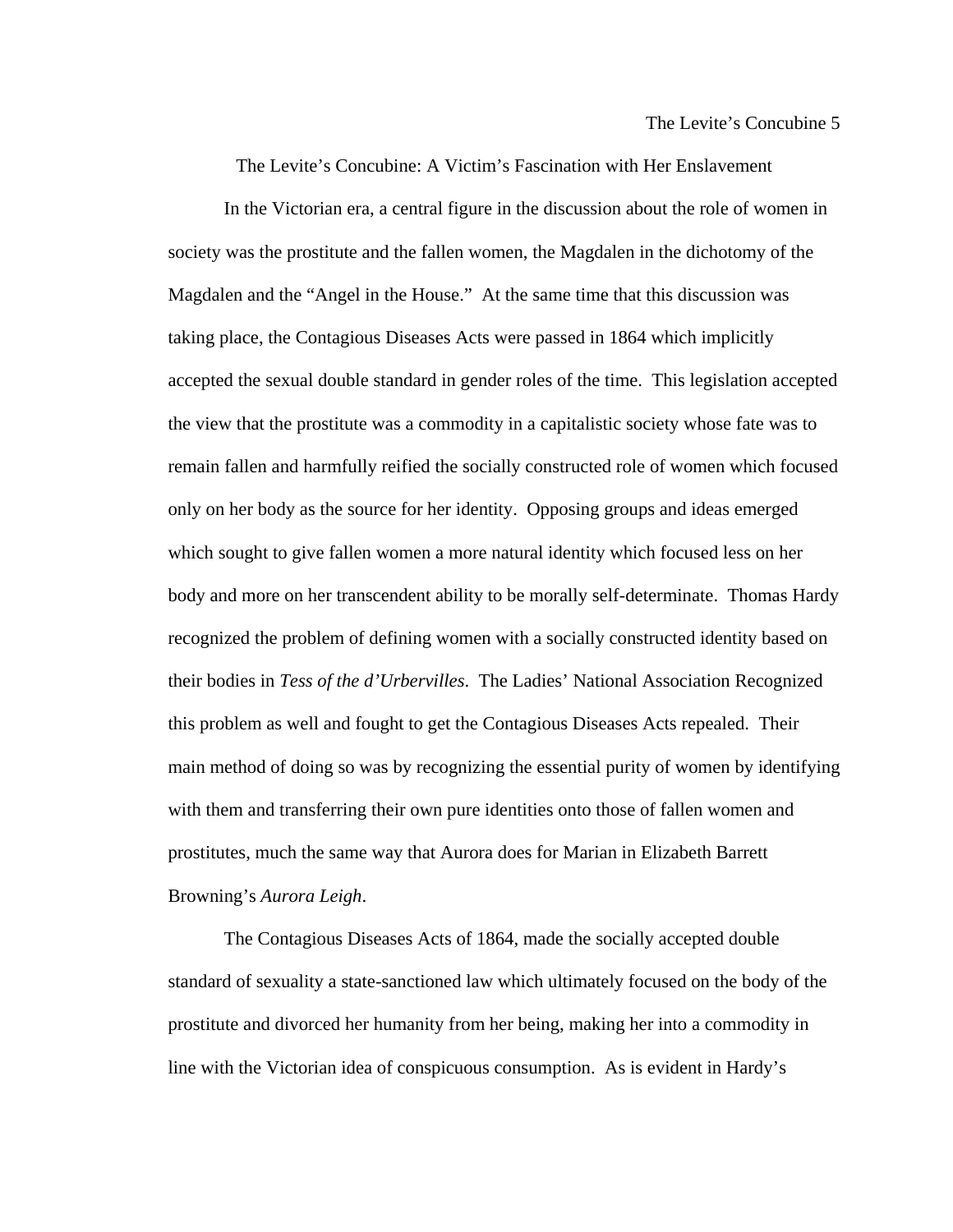Victorian novel *Tess of the d'Urbervilles*, the social and legal double standard forced women to lose their moral agency and trapped them into irredeemability. Social change was needed, and the Ladies' National Association, under the direction of Josephine Butler, sought to give women moral agency and an identity which was not reliant on the fallen status of their bodies by accepting them into a community of women and giving them a socially respectable identity. This kind of action is shown in Elizabeth Barrett Browning's *Aurora Leigh*, where Aurora accepts Marian Erle into a community of women which is both natural and Edenic but which also recognizes the socially imperfect aspects of humanity by requiring that the fallen woman be self-determined.

# *The Prostitute as an Economic Commodity*

The socially constructed aspect of the prostitute came from the idea that she was a commodity in the capitalistic atmosphere of the Victorian era. Her reasons for becoming a prostitute were economic, and ultimately, she became a commodity which could be regulated by the state. Instead of a person who had moral self-determination, the economic aspects of prostitution replaced a natural identity with a constructed one.

The economic aspect of prostitution is emphasized by the wide availability of prostitutes in England during the Victorian era. Even in the puritanical Victorian society, prostitution was widespread. Especially in London and military towns and ports, a prostitute could be easily found and her services taken advantage of. Even respectable members of society knew about prostitutes and where they could be found. Although prostitution might not fit into a puritanical view of Victorian society, it certainly fits into the consumer view of Victorian society. "Conspicuous consumption" took its hold on the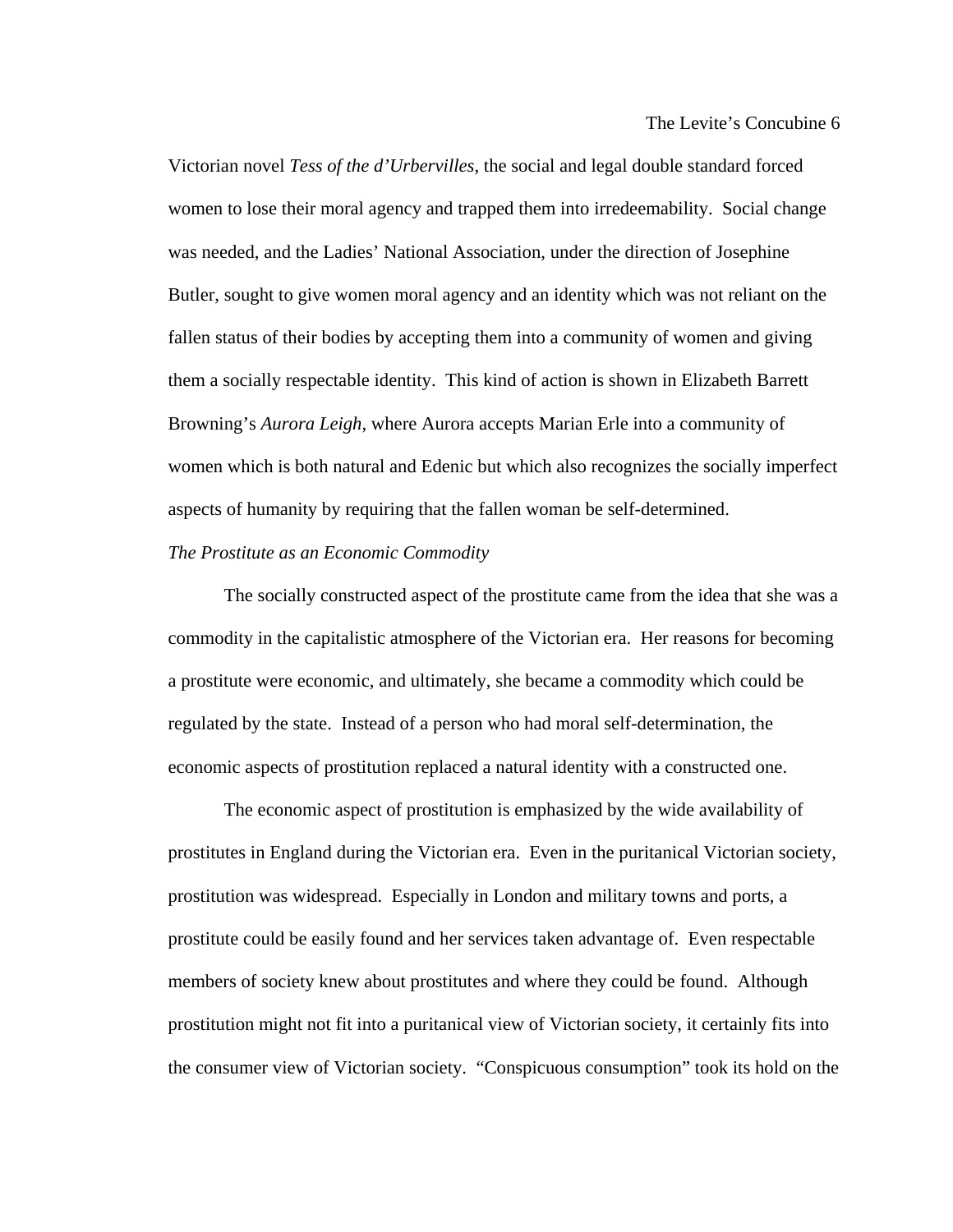industrialized, capitalistic new era of wealth and means. In the Victorian era, as capitalism gained hold in an increasingly industrialized society, the consumer began to play a more important role in the economy. Prostitution itself was not exempt from the effects of such a society. New definitions and understandings of prostitution arose as a result of the new focus on consumption. Prostitutes themselves were participants in "conspicuous consumption" in two ways: first, their economic need drove them to make money by becoming a prostitute, and, second, they themselves were a commodity in the market of flesh. Prostitution held a misleading allure for many working-class women because it provided an alternative to the depressing and unstable world of the working class, and prostitutes could become consumers with their earnings of the new goods that capitalism provided. In reality, however, the perceived benefits of participating in Victorian consumption were overcome by the degrading side of the market: prostitutes lost their personhoods and identities as whole women when they became a commodity of flesh.

 Prostitution was generally a career or a source of extra income for lower-class women. Lower-class women could barely afford to make ends meet, and their poverty drove them to sell their bodies instead of their needlework (Harrison 229). Not only did the burgeoning "conspicuous consumption" of the Victorian era create a class whose underpaid labor drove them to find other work, but the same focus on consumption swept up all women, not just those who could afford to consume. Lower-class women wanted to be conspicuous consumers as well, and the increased income which prostitution provided drew many women to the streets. Either through impoverished need or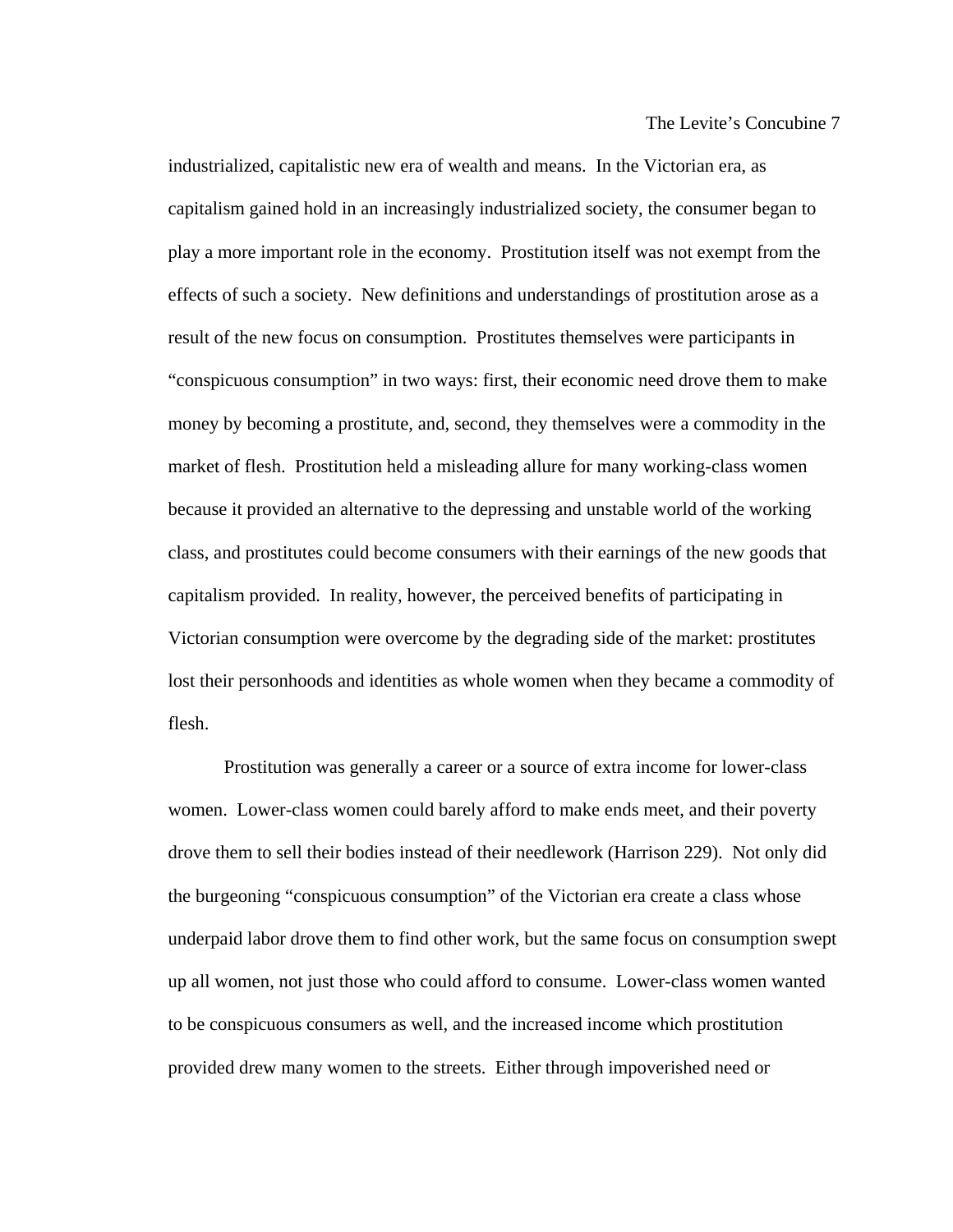unrealized want, lack of money in the typical working-class lifestyle drew many women into prostitution.

 The economic benefits, as well as the perceived autonomy and vitality of the prostitute, were more than likely never realized in the way that a working-class girl thought they would be when she first ventured into prostitution; rather, the prostitute experienced a role reversal whereby she became the product which was being consumed and regulated. While economically and materially better than the near slavery of its alternative of exhausting work for little pay, prostitution provided its own trials and tribulations. Judith Walkowitz takes this fact into careful consideration in her own study of Victorian prostitution:

> This form of rebellion could be contradictory and self-defeating. Poor working women often drifted into prostitution because they felt powerless to assert themselves and alter their lives in any other way. Even those young women who were positively attracted to prostitution soon discovered that streetwalking was a more hazardous and precarious occupation than they had anticipated . . . streetwalking may have afforded poor women a certain degree of autonomy, but it did not liberate them from a life of poverty and insecurity. (*Prostitution in Victorian Society* 21)

Rather, the opposite of economic prosperity occurred. In her desire to be a consumer, the prostitute actually became a product herself. In a capitalistic system in which consumption became increasingly important to one's status as an individual, its individuality did not extend to the prostitute, who, despite her seeming economic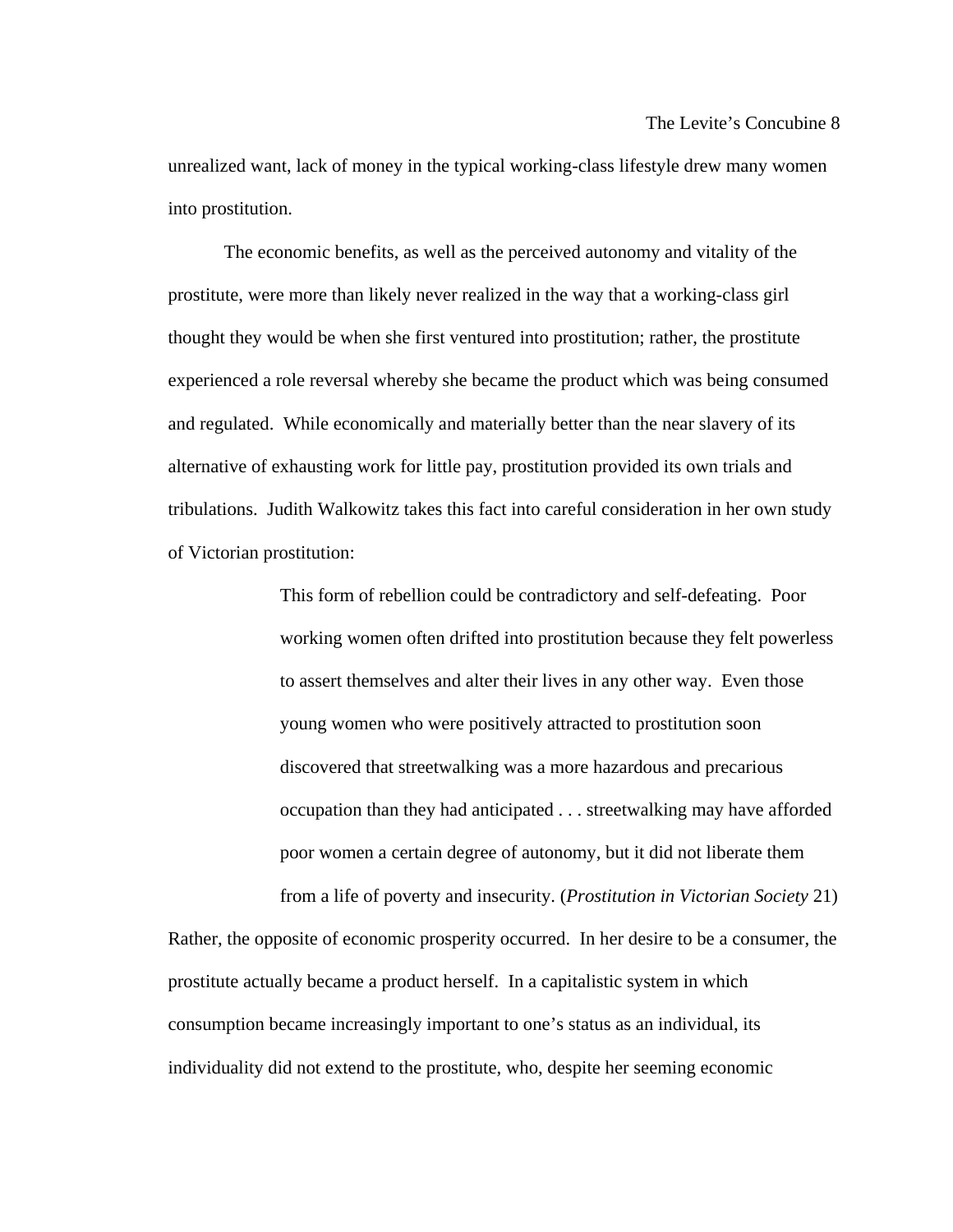autonomy, could not escape the fact that she herself was a product being consumed by men who considered her necessary to their happiness and comfort.

# *The Prostitute as the Subject of Fear*

 Despite the prostitute's role as a commodity which was willingly consumed by men, there was still fear of unchecked prostitution and its effect on Victorian society. Those who wished to keep the festering masses in their places—away from the middleand upper-classes, could do so in a society where the roles and functions of the fallen woman could be closely regulated. The flurry of discussion surrounding venereal diseases and the prostitutes who spread them made regulation seem like the necessity it had never been before. Roles and functions within society were set, and so the regulation which followed matched them very strictly and purposefully, furthering the socially constructed identity of prostitutes. As a result of its position in a consumer society, prostitution necessitated regulation. The primary reason for regulation was the fear of the result of prostitution: widespread and rampant venereal diseases. The necessity for regulation, says Judith Walkowitz, came from ". . . deep-seated social fears and insecurities, most vividly expressed in the images of filth and contagion associated with the 'Great Unwashed.' Pollution became the governing metaphor for the perils of social intercourse between the 'Two Nations'. . ." (*Prostitution in Victorian Society* 3-4). The fear of prostitution represents and resulted in the distance of the Contagious Diseases Acts from the prostitutes themselves. In combination with the idea that the Acts were primarily meant to regulate a commodity rather than a group of people, the Contagious Diseases Acts were marked by distance.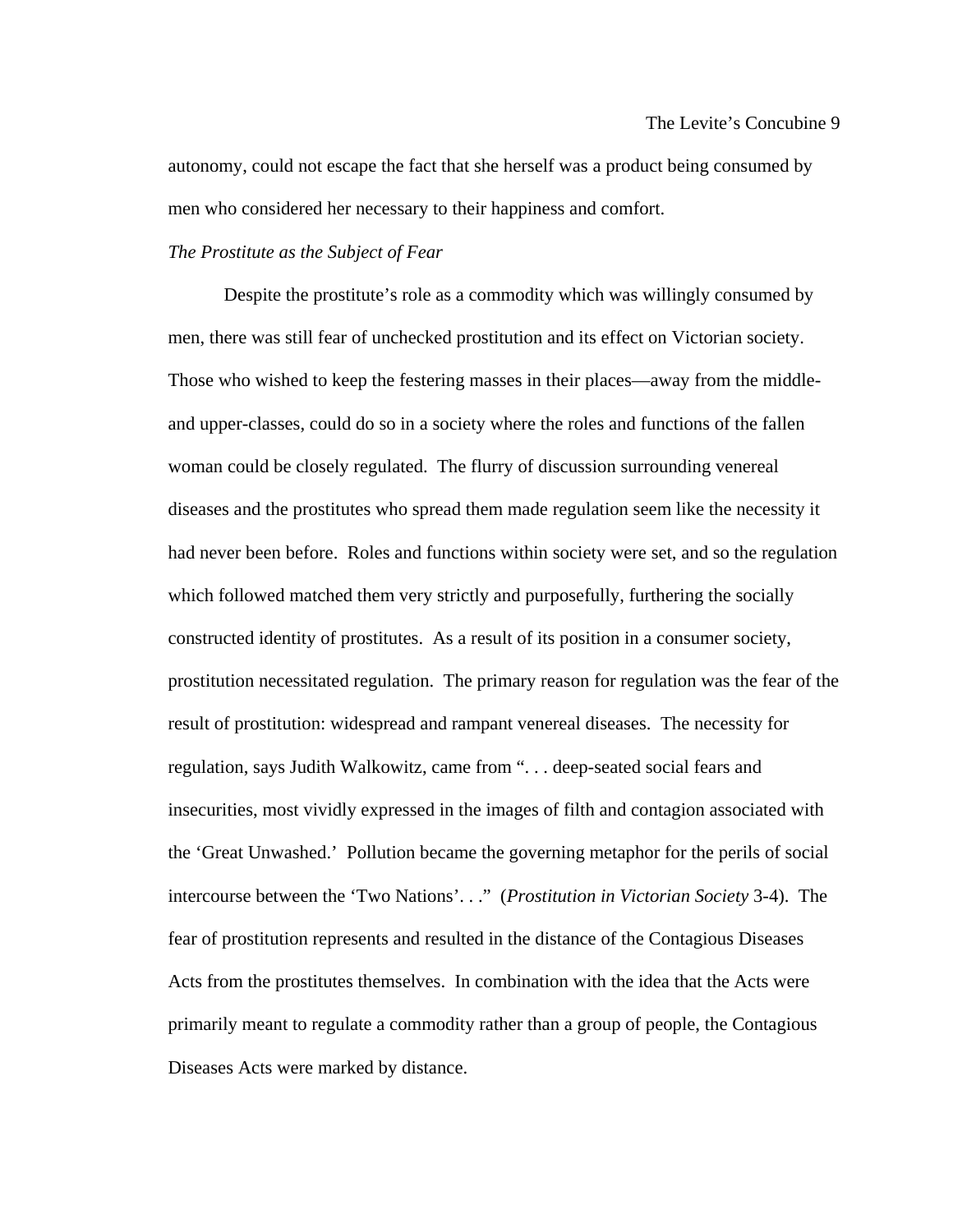# *The Contagious Diseases Acts*

 In the beginning, the Contagious Diseases Acts targeted military towns with plans for eventual extension to all of England. Subsequent Acts, passed in 1866 and 1869, expanded the scope and enforcement of the initial Acts of 1864. Military towns were targeted primarily because men in the Army and Navy were not permitted to get married while serving; thus, masses of women followed the military to supply the men with a service which they could not get otherwise. The Acts mandated that any woman who was suspected of being a prostitute could be brought into a hospital for compulsory examination. If she was found to be diseased, she could be put into a lock hospital for up to three months (Walkowitz, *Prostitution in Victorian Society* 76). A woman did not need to be caught in the act in order to be brought in; she could be arrested on mere hearsay or an anonymous tip.

#### *The Acts as Social Legislation*

 Inevitably, legislation with the utilitarian goal of reducing disease caused by prostitution would manifest itself socially as well. Because prostitution, despite its function as an economic exchange in a consumer society, was also bound up in the violation of social norms of the time, the Acts ended up regulating social behavior and social roles. Amanda Anderson notes that early Victorian social criticism was concerned with the problems that arose as a result of industrialism, such as public hygiene. Government intervention in these social issues was characterized by empiricism and arose from utilitarianism. Social policies were based on facts and statistics (Anderson 44). The Contagious Diseases Acts were particularly Victorian in that they attempted to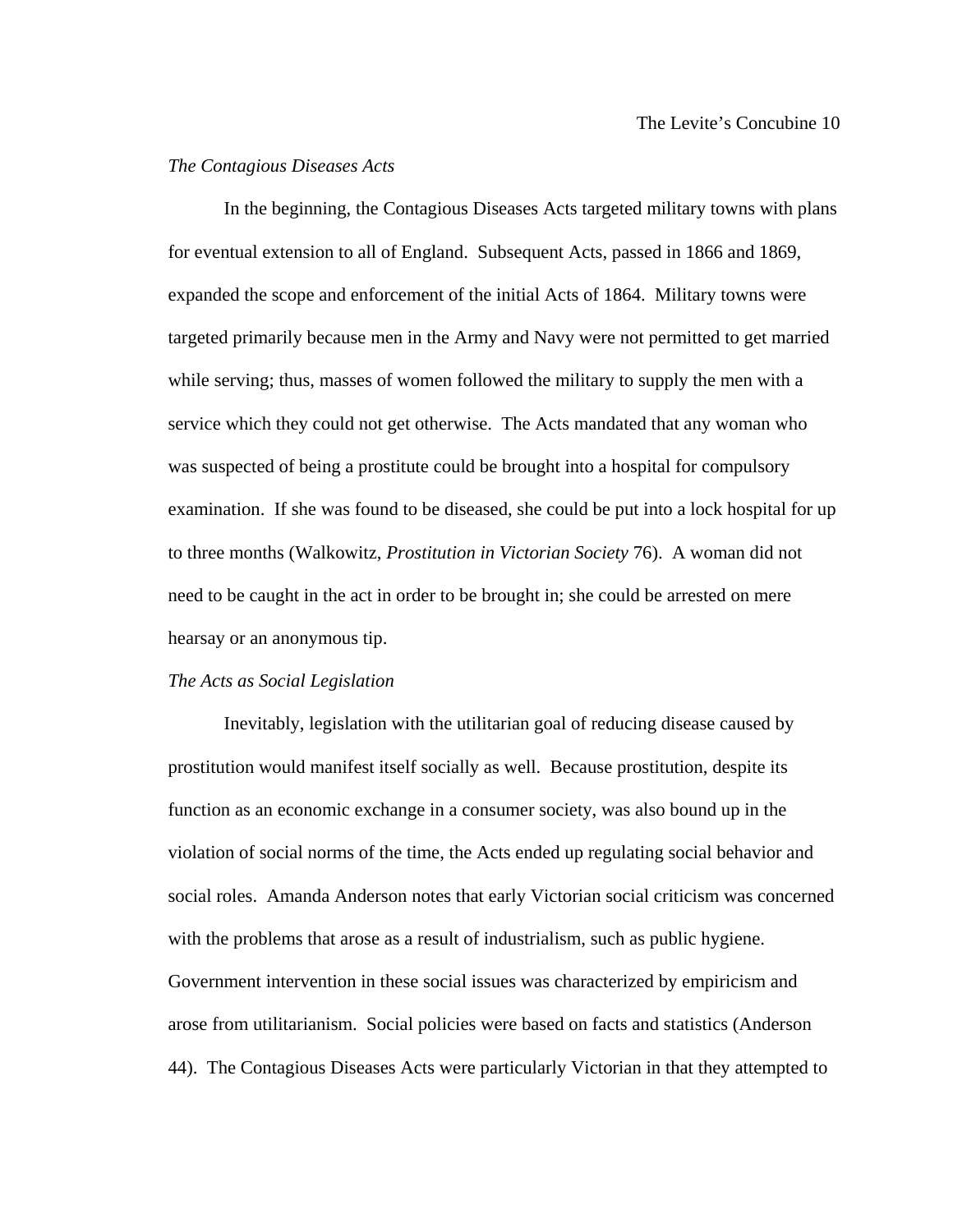solve social fears and social problems with pragmatic legislation.

 The combination of social and utilitarian legislation placed the prostitute in a different and more harmful social and economic position. Since the social group with fear of the "great unwashed" included middle- and upper-classes who were concerned with preserving their own way of life, the prostitute was the one who ended up being punished. More than addressing simple fear of disease, the Acts also attempted, even if not intentionally, to curtail the freedom and difference of women who did not fit into the standard Victorian gender role for women. A prostitute's autonomy and her aggressiveness were threatening to the male population. In the same way, the diseased masses, left unchecked, were terrifying to the respectable middle- and upper-class Victorians. Walkowitz notes this "added benefit" provided by the Acts:

> Increasingly, the acts became openly linked to a tradition of repressive social legislation that tried to enforce a social discipline on the unrespectable poor. From exceptional medical measures for the military, they had been transformed into an important piece of domestic legislation. Paralleling this development was new official propaganda that stressed the social and moral benefits of the acts. (*Prostitution in Victorian Society* 78)

Victorian men in power satisfied their own fears of upper-class adulteration by solving a social problem and passing the fear onto a different group—the prostitute. They disguised this selfish need for social preservation by using morally upright rhetoric in the Contagious Diseases Acts and their justifications which satisfied a Victorian society obsessed with purity and separation from the frightening working-class underworld. The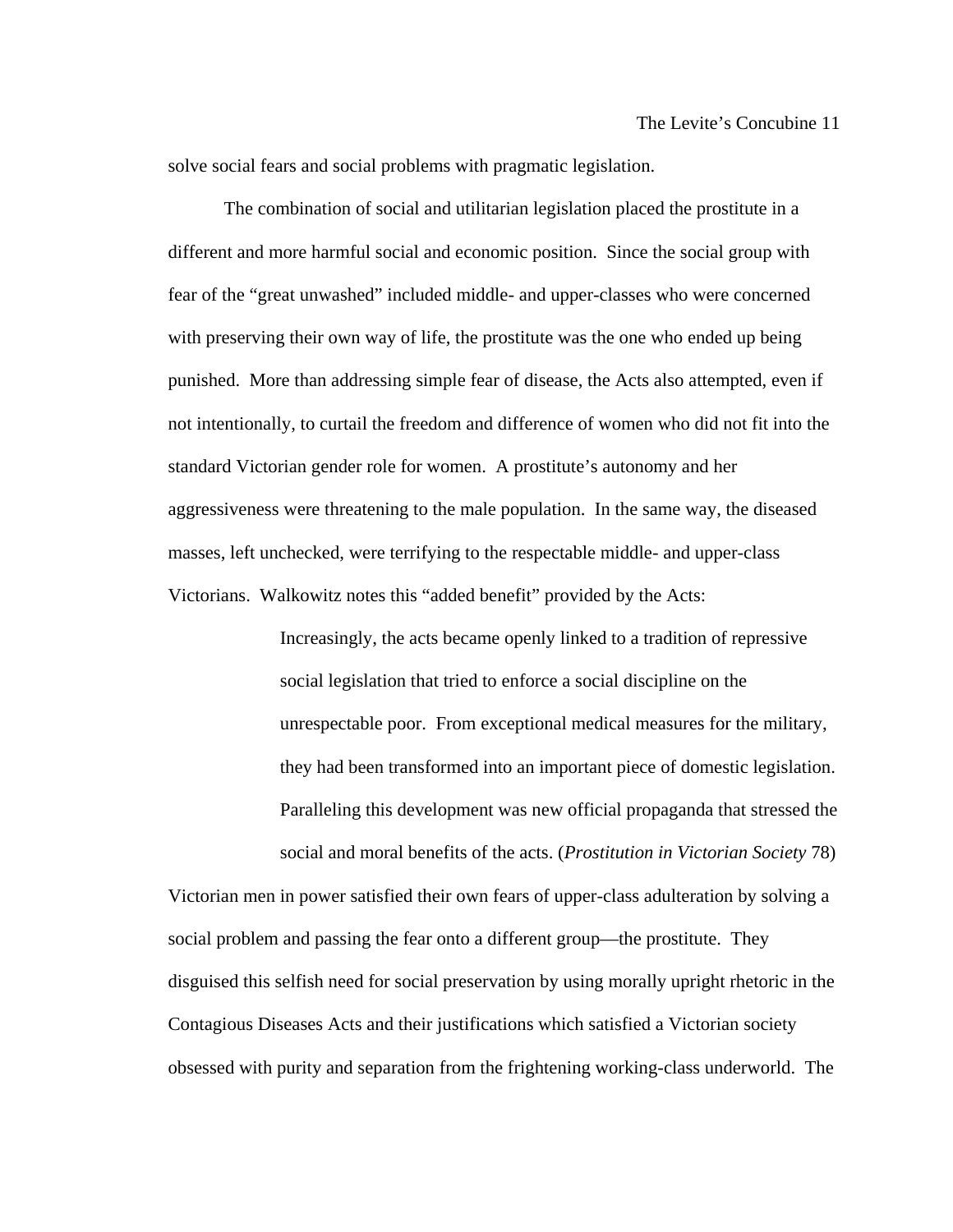Acts protected the Victorian values of virtue and family in the eyes of those who approved, and moreover, created the illusion of order. The idea that the motivation, practice, and goals of the Acts were morally askew is marked by the fact that initially, the public knew nothing about the Acts' passage; Parliament had kept it a closely guarded secret (Fawcett and Turner 43).

## *The Implicit Double Standard in the Contagious Diseases Acts*

 The reality of the Acts was that they sanctioned vice and operated under the double standard of gender roles promoted by William Acton, a well-known doctor and author of the time, and other social reformers. Implicit in the Acts' assumptions is the acceptance of the use of prostitutes by men. The Acts were not trying to outlaw prostitution; it attempted to curtail the harmful spread of disease and its effects on masculine society. The Acts also admitted that prostitution was necessary for men. According to Judith Walkowitz, who cites Keith Thomas, the Contagious Diseases Acts marked a pinnacle of the officially recognized double standard. The double standard "upheld different standards of chastity of men and women and carefully tried to demarcate pure women from the impure" (*Prostitution in Victorian Society* 70). This was why social legislation marked by pragmatism, especially when it delved into the realm of morality, walked a fine line of invading the self-determinism of a whole class of people. Legislation which was meant to be pragmatic in the reduction of disease brought along the social assumptions of the Victorians, just or unjust.

 This interesting mix of social and pragmatic manifests itself in another way: through the doctors who were given authority to create social legislation. Acton gained a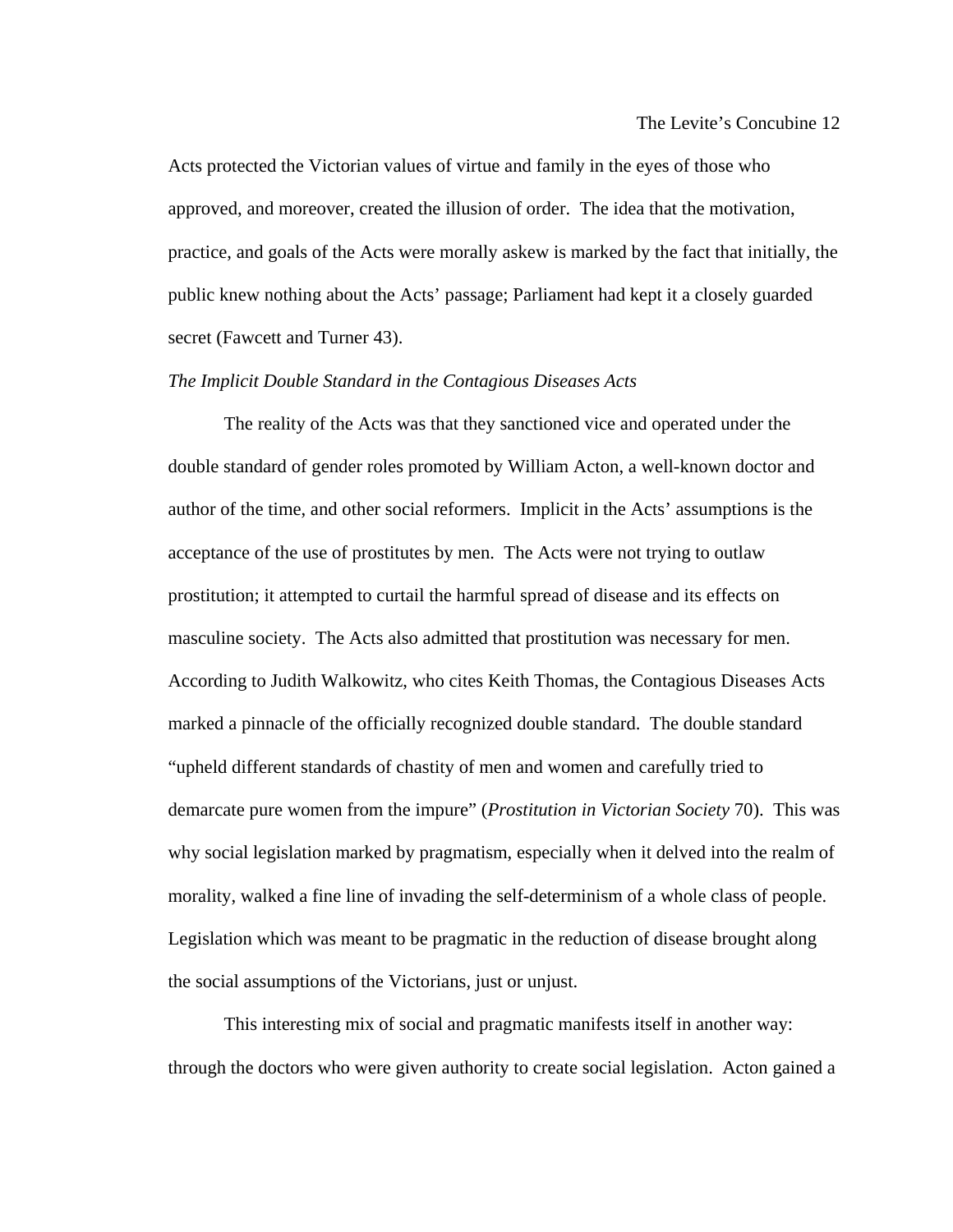high position of authority on the matter of Victorian prostitution with his book *Prostitution Considered in its Moral, Social, and Sanitary Aspects*. He studied prostitution itself and the reasons why women became prostitutes, and he proposed a solution for the frightening effect of venereal disease. The most notable part of Acton's study of the "Great Social Evil" is his use of the Victorian double standard for men and women:

> Perhaps nowhere is the power differential between Victorian males and females more clearly seen than in the sexual double standard, which demanded female chastity (a "moral" standard) while promoting the tradition of male sexual activity prior to marriage as necessary to men's health (a "scientific" standard). Dr. William Acton's *Prostitution*, for example, is a treatise that says little about prostitutes but discusses at length the economic (the need to postpone marriage until able to attain middle-class standards of "conspicuous consumption"), physical (men's health is physically damaged by celibacy), and social connotations of men's need for sexual activity prior to marriage. (Logan 18)

Prostitution was seen as necessary for men to remain healthy, but the women who provided this necessity to men were fallen women who deserved to be treated as a commodity which provided the "necessary evil" and nothing more.

 Whereas Acton thought that prostitution should be regulated, he only thought that the female participants should be regulated, not the men who participated equally in the act of prostitution. In his study, *Prostitution Considered in its Moral, Social, and*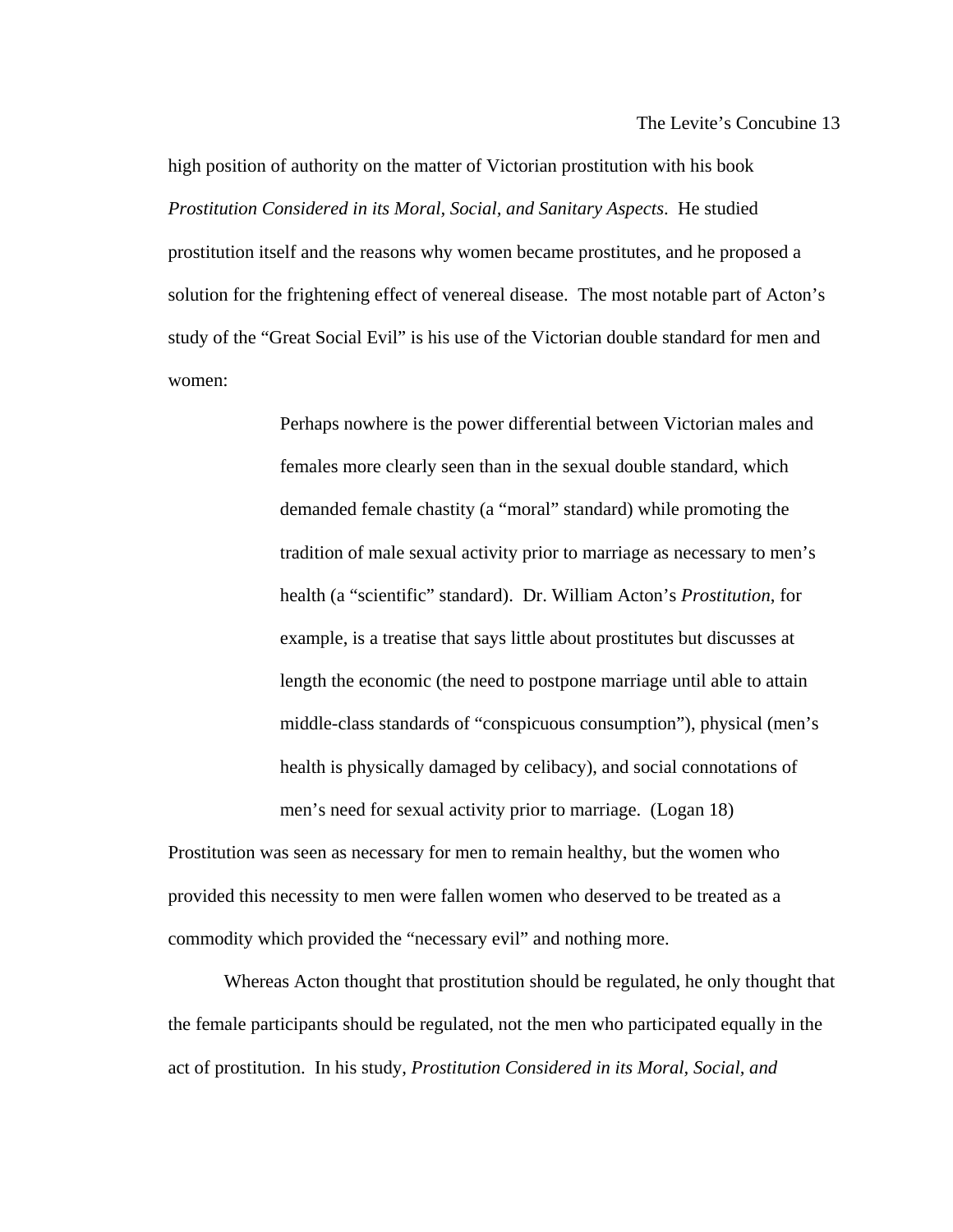*Sanitary Aspects*, he proposed that "it [the spread of disease] is a matter that must be left entirely to each man's discretion and good sense." He goes on to say that bathing facilities should be provided for the men so that they can "follow the dictates of their own prudence" or the instructions of their doctors (Acton 193). Perhaps Acton's reluctance to institute regulation on men was a result of prior attempts to impose examinations on men: "Indeed, an earlier attempt to institute periodic examination among soldiers had failed because enlisted men violently objected and officers feared that compulsory examination would lead to the demoralization of their men. It was contended that such objections could not apply to prostitutes, who were presumably bereft of "self-respect" and more powerless to protest this intrusion" (Walkowitz, *Prostitution in Victorian Society* 3). A further effect of the market of prostitutes' bodies can be seen here: if a woman is merely a commodity to be bought and sold on the market, then she can have no feelings or protest against how her commoditization is regulated. In a consumer society, the "product," the prostitute, loses her autonomy through regulation which is directed only at her.

 Allowing for male sexual license during a time of romanticized and idealized female virtue and purity is striking. This double standard for sexuality is reflected in literature and writing of the time. W. R. Greg, author of the 1862 essay "Why Are Women Redundant?" is cited in Mary Poovey's book *Uneven Developments* as being one such promoter of the double standard: "The reason he imagines controlling women and not men is that, according to Greg, women are not dominated by the irrepressible drive that governs the sexual lives of men" (5). Here is another reason why the lack of sexual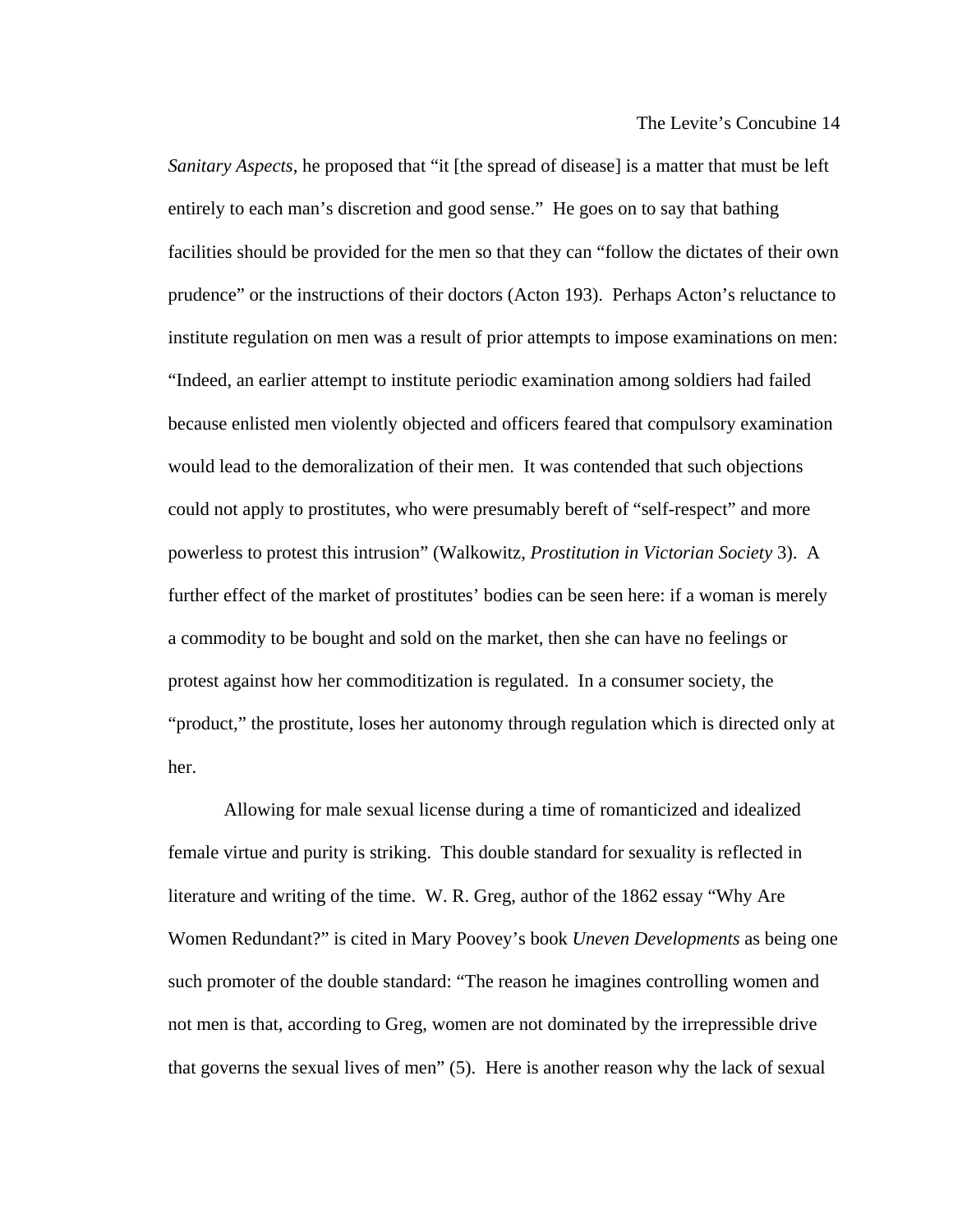drive in women was so important to the double standard: women were seen as having no natural need for sex, so limiting their sexual lives would not take away from any natural need necessary to their (lacking) personhood. Prostitution was considered to be a "necessary evil" because of this recognition. Men's natural sexual urges could not be stopped; therefore, prostitutes were necessary. While Greg understood this was a problem, his solution of sending prostitutes away from uncontrollable men (5) did not solve the underlying problem of the conception of gender roles: women were unwilling objects and victims of man's sexual nature.

## *The Prostitute's Loss of Moral Self-Determination under the Acts*

 The Contagious Diseases Acts reinforced the idea that women were objects, giving men power over women. Thus, the ripple effect extended from assumptions underlying the Act itself. Josephine Butler spoke of her experience of working with prostitutes during the repeal campaign in *The Moral Reclaimability of Prostitutes*: "And yet we hear it said, 'Women who sell their person are already so degraded that even registration for sanitary purposes can degrade them no further;' henceforth they are to be no longer women, but only bits of numbered, inspected, and ticketed human flesh, flung by Government into the public market!" (126). Under the Contagious Diseases Act, prostitutes were viewed as disposable women with no humanity left in them; therefore, it did not matter that the exams that they were forced to have were humiliating because their sacrifice was necessary for the health of male society.

 The objectified existence of prostitutes and their status as fallen allowed them to be ostracized from respectable society. Judith Walkowitz notes that the attitude toward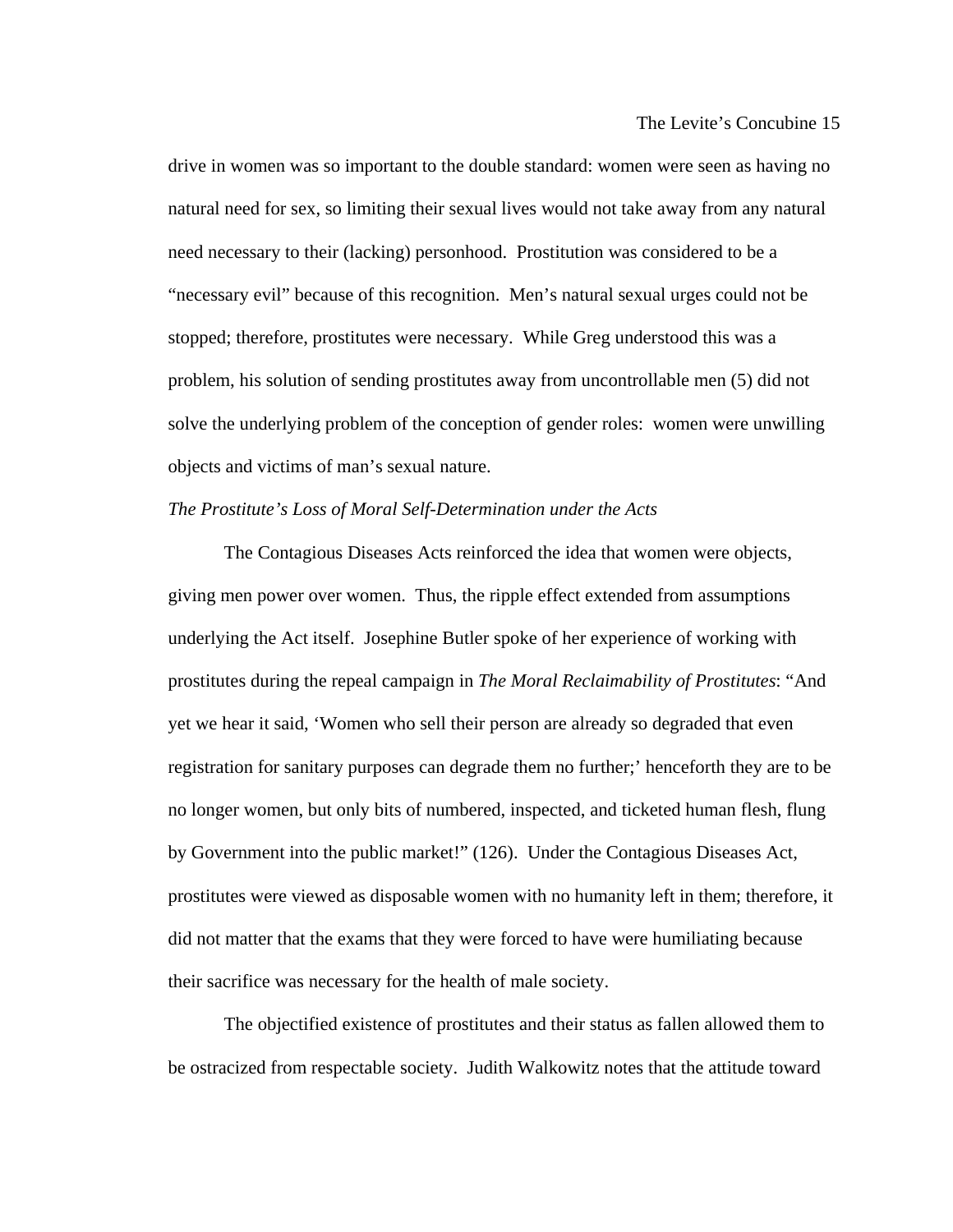fallen women during the Victorian era was repression: "Writers like Tait demanded that prostitutes be banished from public gathering and that brothel owners and producers be prosecuted. Prostitutes were labeled public enemies, criminals, and outcasts who had 'abandoned the prerogatives of civil liberty'" (*Prostitution in Victorian Society* 39). Josephine Butler hints at this attitude when she says in her speech *The Lovers of the Lost* that prostitutes are forced to suffer as if they willfully entered into prostitution (103). The focus on the bodies of prostitutes blotted out the recognition of their humanity and their ability to redeem themselves from their fallen state.

 In Thomas Hardy's *Tess of the d'Urbervilles*, this situation plays itself out on Tess and Angel's wedding night. After they have both disclosed that each has had sexual relations prior to their marriage, Angel is unable to see Tess in the same pure way he had viewed her before her disclosure:

> "In the name of our love, forgive me," she whispered with a dry mouth. "I have forgiven you for the same." And as he did not answer she said again; "forgive me, as you are forgiven. *I* forgive *you*, Angel."

"You,—yes, you do."

"But you do not forgive me?"

"O Tess, forgiveness does not apply to the case. You were one person: now you are another. My God—how can forgiveness meet such a grotesque—prestidigitation as that!" (226)

Although Angel and Tess have committed the same sin, Tess is to be punished, even considered an entirely different, *grotesque* person for her unnatural crime while Angel's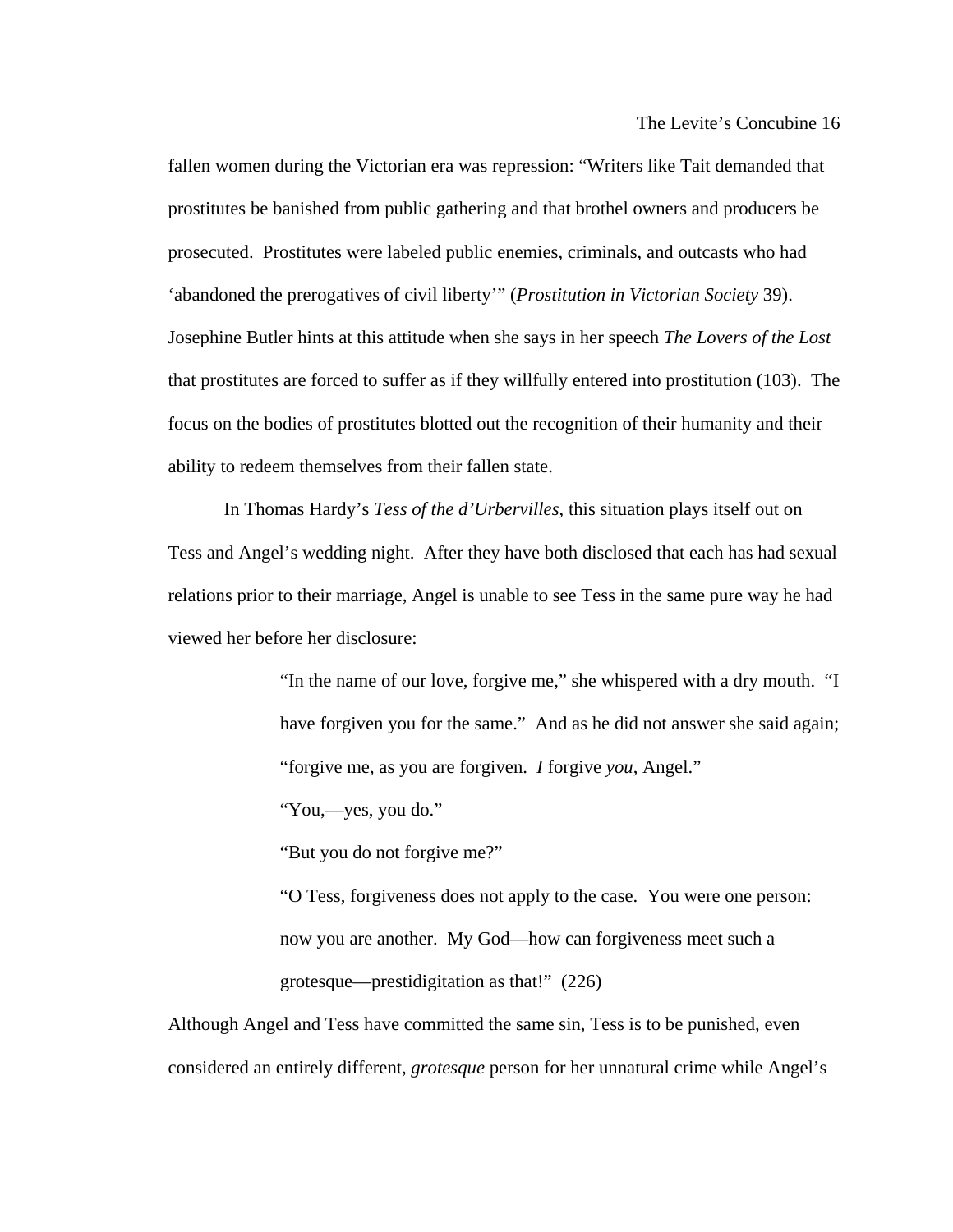sin is excused because of its inevitability. Ultimately, as the novel shows, the double standard and recognition of a "necessary evil" allowed for fallen women to be treated as less than human.

 The women who were ostracized from society had thus lost their moral agency. The State, through the Contagious Diseases Acts, stole the individual woman's ability to define herself and thus, her ability to redeem herself from her fallen state. If a prostitute was a victim of social forces beyond her control, and if that victimhood was solidified and reified by the State's final ruling that prostitution must be around in order to make the world turn, then the prostitute became hopelessly trapped in a system which implicitly promoted the double standard. Acton claimed that prostitutes had made three "vulgar errors" once they had gone against their natural state of purity. These conditions included: "1. That once a harlot, always a harlot. 2. That there is no possible advance, moral or physical, in the condition of the actual prostitute. 3. That the harlot's progress is short and rapid" (27). Thus, Acton painted the picture of the prostitute as a woman who, once her purity was lost, would forever remain immoral and had no chance for recovery.

#### *The Acts Perpetuate the Harms they Attempt to Solve*

 Prostitutes who had not planned on staying prostitutes for a long time suddenly felt like they had no alternative. Many working-class women did not even have a clear definition for the word prostitute and may not have even considered themselves as such. The exams, however, gave them the definition. As a sub-human commodity, the prostitute should be expected to submit to regular exams. Under this logic, the violation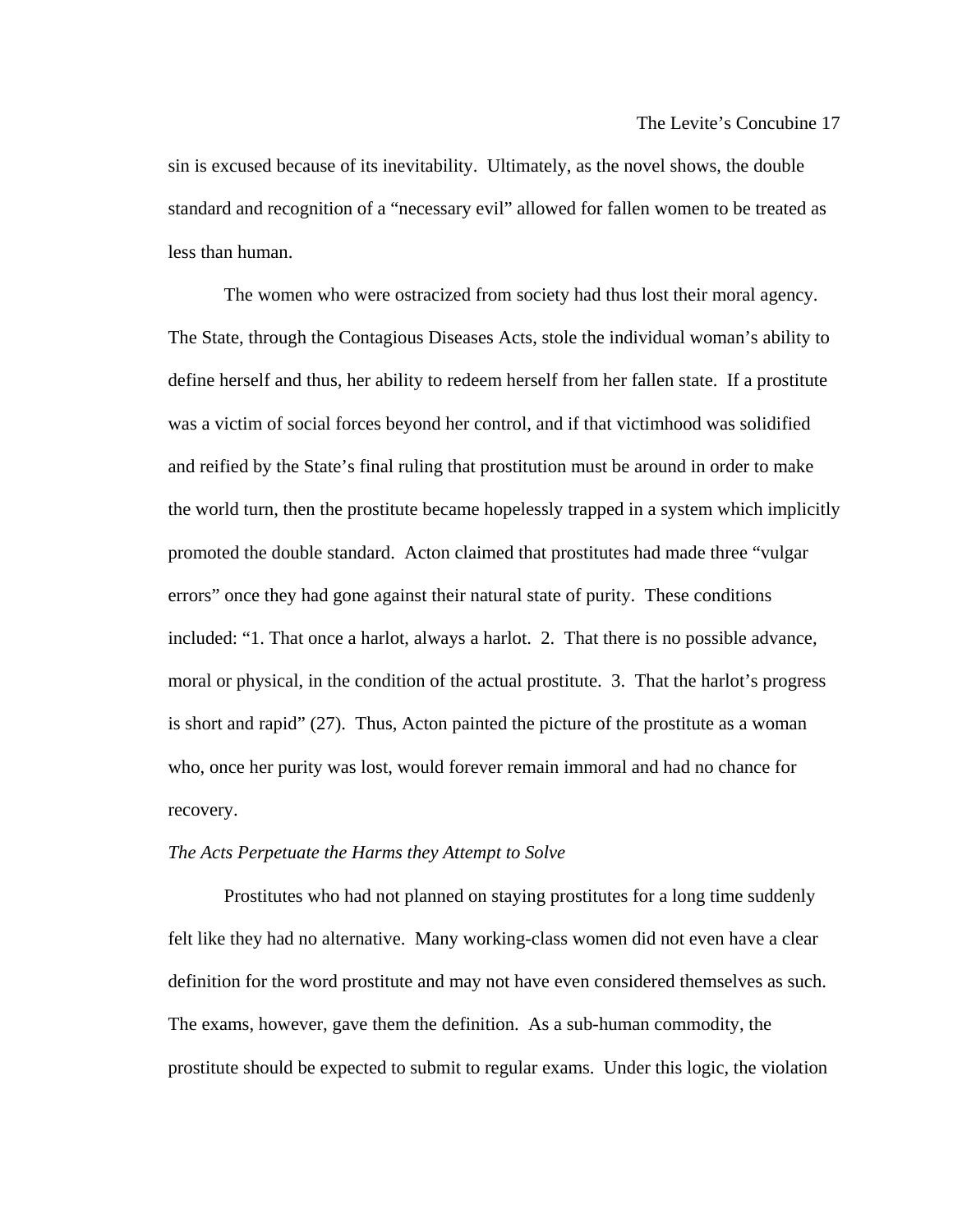that she experienced through examination would be nothing foreign to her. The Victorian prostitute faced a loss of identity as human and female as a result of this kind of thinking: ". . . fallenness displaces threats to autonomy and discrete identity, to cherished forms of masculine selfhood. Fallenness, with its insistent emphasis on a self driven or fractured by external forces, challenges the very possibility of a self-regulated moral existence" (Anderson 41). Further, treatment as a commodity negatively affected future chances for rehabilitation: "Feminists counted that it was the examination itself that ultimately destroyed the women's self-respect and rendered their rehabilitation virtually impossible" (Walkowitz 130). By making "casual" prostitutes feel as though they could be nothing else, the Contagious Diseases Act made many prostitutes into career prostitutes, thus prolonging the harmful effects of prostitution on society and further enslaving women to the "necessary evil." The idea that women were objects would be enforced upon prostitutes permanently, which would extend into society and affect all women. Economic forces drove them to prostitution; social forces kept them there. In combination with the idea that fallen women could no longer be moral agents who could redeem themselves from their status as marketable only as a sexual commodity to be used by men who necessitated their use, the fatalistic attitude taken my most Victorians only served to keep women enslaved by her masculine captors. In a world where men required women to be sexually licentious on the men's behalf, the double standard made prostitutes victims in that they were condemned for acting out their necessary calling in a market of flesh. Fallen women were not expected to act in a moral manner and could be treated as such. Prostitutes were the sacrifice which was required in order to support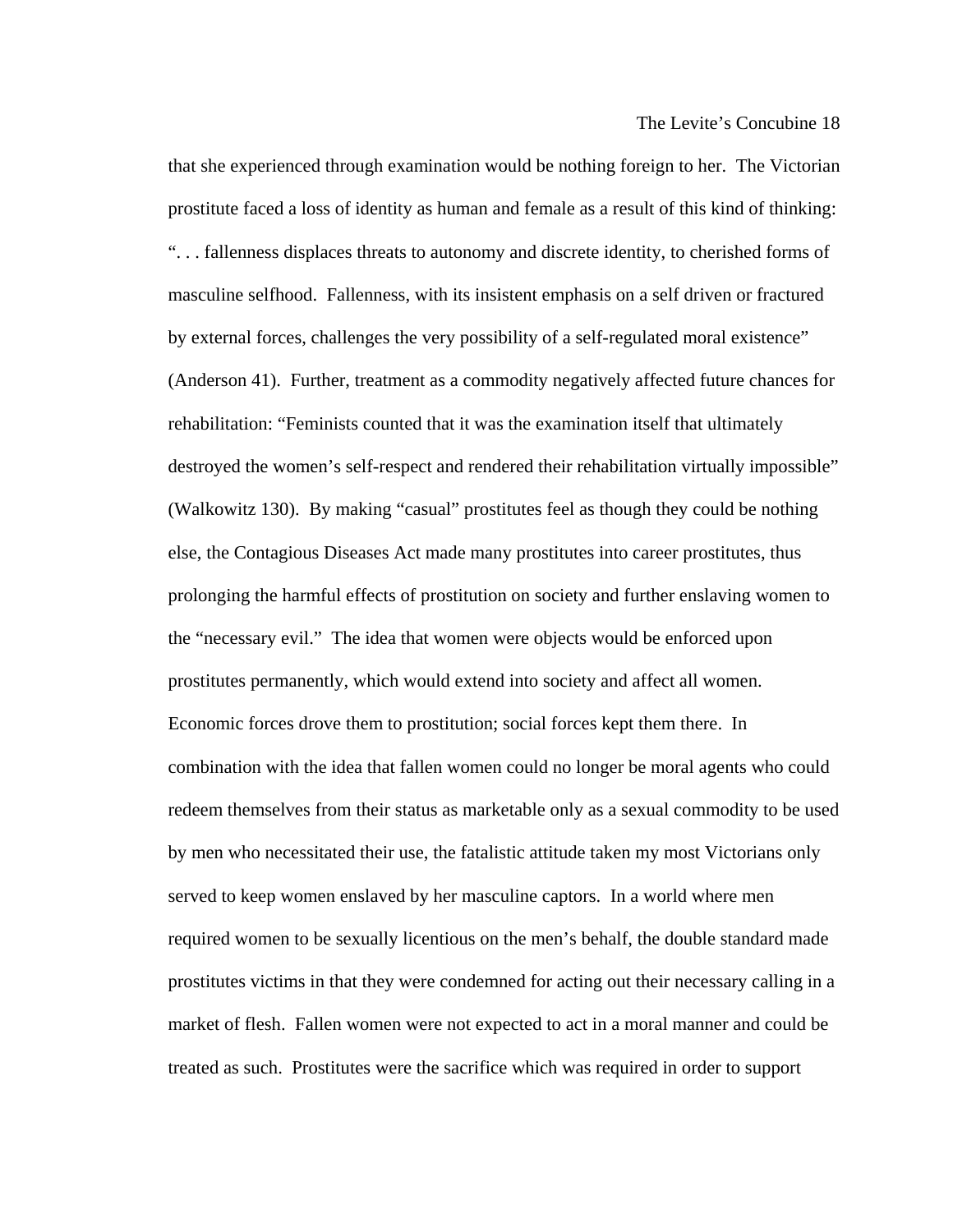accepted ways of male behavior.

#### *Hardy's use of the Natural/Social Dichotomy in Tess of the D'Urbervilles*

 Up until this point, the treatment of identification of prostitutes focused on an identity which was socially constructed, denying the human aspect of the fallen woman. She was not seen as anything other than her body. This singular view of fallen women created the problem of a lack of self-determination for the fallen woman and denied her the ability to transcend her body. Thomas Hardy uses his Victorian novel, *Tess of the d'Urbervilles,* to explain that women could be defined in more than one way. The real question asked by *Tess of the d'Urbervilles* concerns the natural state of a woman. Hardy uses a natural/social dichotomy to point out the damaging effects of the Victorian double standard and its insistence on the irredeemability of the fallen woman. Hardy points out a need for transcendence of both the socially constructed gender roles for women and the focus on the physical body as the definition of one's humanity. Hardy's *Tess of the d'Urbervilles* dramatizes the effects of the attitude of "once a harlot, always a harlot." The cycle of fallenness and the resignation it created in Hardy's character Tess ultimately ends in death and hopelessness. By pointing out the awful effects of such a society, Hardy also points out the need for change.

 Hardy makes a clear distinction between the natural and the unnatural, the physical and the spiritual. He uses the different settings in the novel to indicate how Tess's purity should be interpreted. In the natural setting of the dairy farm, Tess is seen by Angel to be pure, natural, ethereal and free from the social implications of her fallenness. In *Tess*, Hardy uses setting to show Angel's interpretations of Tess's self are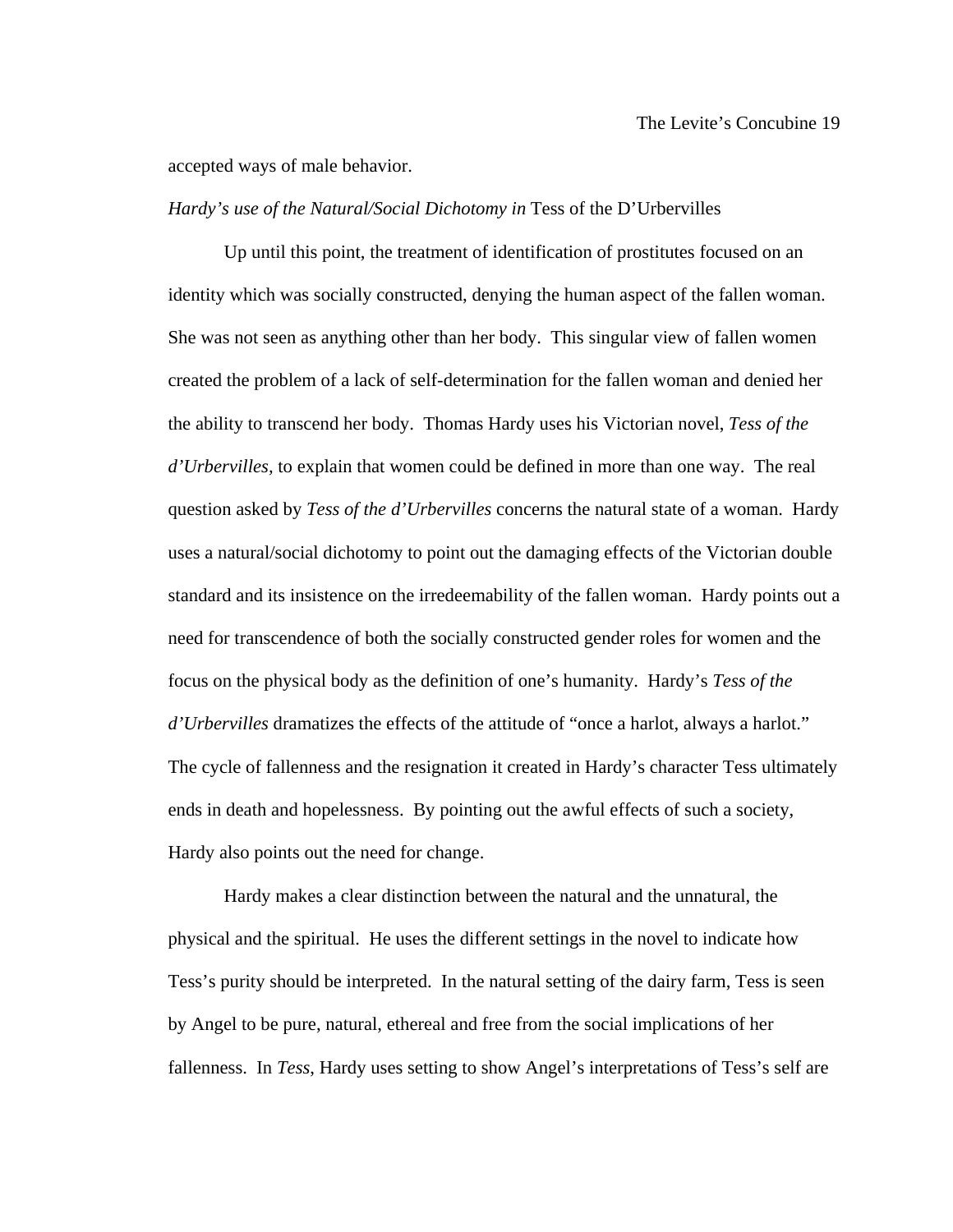false: the distinctions between natural and unnatural undergird Hardy's dualistic distinctions of the self.

 Hardy's natural/unnatural and physical/spiritual distinctions are most clear in the Edenic section of the novel where Tess and Angel work at the dairy farm. The natural setting of the dairy farm makes Tess and Angel into a pre-fall couple, whose relationship is similar to that of Adam and Eve: "The spectral, half-compounded, aqueous light which pervaded the open mead, impressed them with a feeling of isolation, as if they were Adam and Eve" (Hardy 130). The setting of the dairy farm and its Edenic implications, along with its inhabitants, Angel and Tess, cast as the original couple Adam and Eve, creates an aura of purity and simplicity of natural living without surrounding social implications which pervade the outside world.

 Such natural living carries further implications for the life which Tess and Angel lead there. In their isolation from the outside world and its corrupted religious influences, Tess and Angel create their own religion: "Unexpectedly he began to like the outdoor life for its own sake, and for what it brought, apart from its bearing on his own proposed [religious] career. Considering his position he became wonderfully free from the chronic melancholy which is taking hold of the civilized races with the decline of belief in a beneficent Power" (Hardy 118). Here, nature replaces monotheistic or organized religion. Such replacement is evident in Tess's comments about how her spiritual essence can leave her physical body when overcome by nature: "'A very easy way to feel 'em go,' continued Tess, 'is to lie on the grass at night and look straight up at some big bright star; and, by fixing your mind upon it, you will soon find that you are hundreds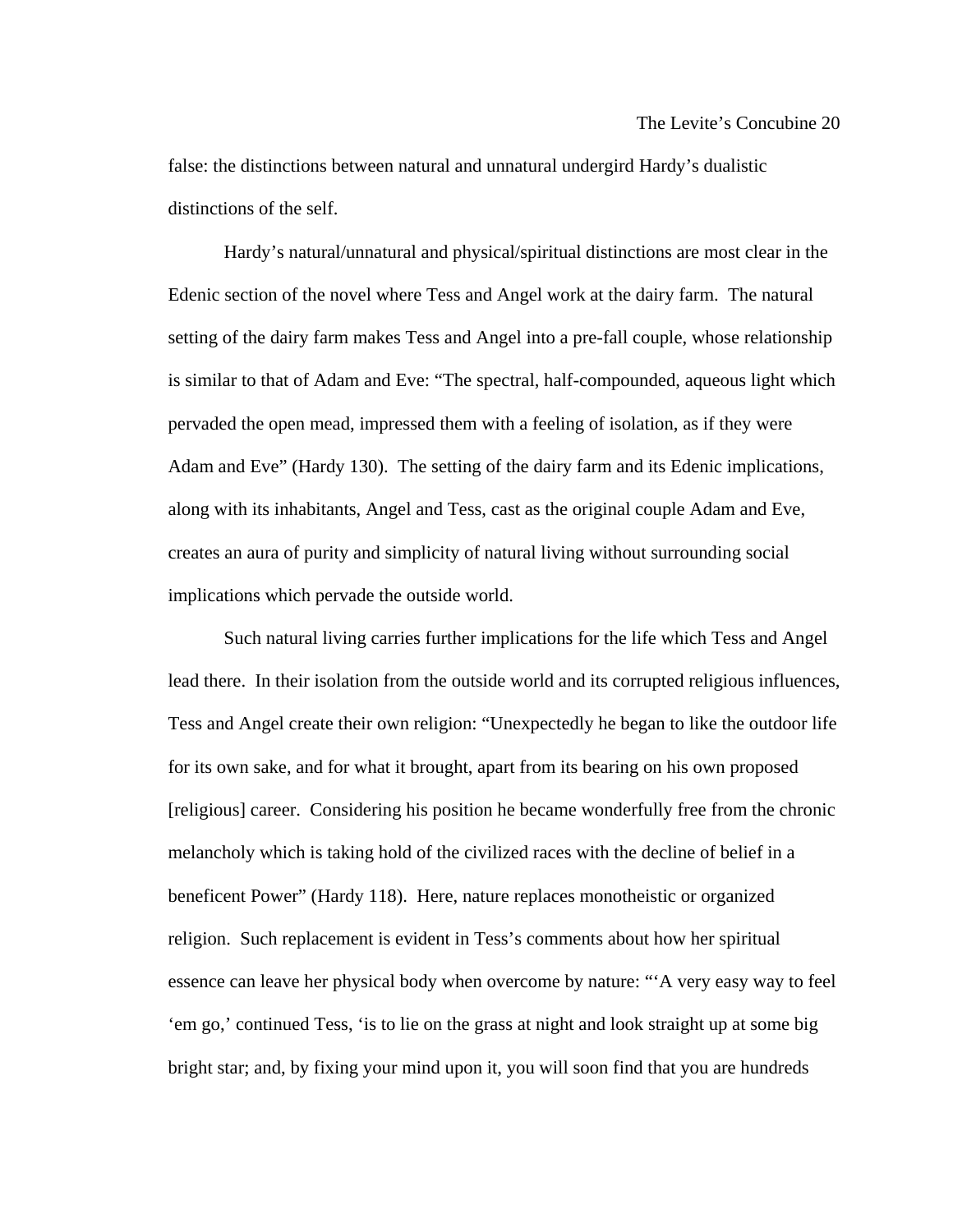and hundreds o' miles away from your body, which you don't seem to want at all'" (120). Angel responds to this belief by commenting that Tess is a "genuine daughter of nature" (120). In the setting of the dairy farm, Tess becomes the priestess of nature. In combination with her parallel to Eve and her spiritual transcendence of her physical body, Tess is pure.

 The natural setting of the dairy farm also brings out Tess's essential purity for Angel. He recognizes this purity in her especially when they are walking together in the early morning of the dairy farm:

> The mixed, singular, luminous gloom in which they walked along together to the spot where the cows lay, often made him think of the Resurrection hour. He little thought that the Magdalen might be at his side. . . It was then, as has been said, that she impressed him most deeply. She was no longer the milkmaid, but a visionary essence of a woman—a whole sex condensed into one typical form. He called her Artemis, Demeter, and other fanciful names. . . (Hardy 130)

There are several key allusions to both Biblical and other theistic themes in the above quote. One is that of the Resurrection. This redemptive event in Christian history lends redemption to Tess's fallen state. Even though Angel does not know the truth about her sexual past, his first, natural impression of her is one of renewed purity, where she is redeemed from her fallen state by the natural setting in which she finds herself. Angel himself does not think of Tess as the Magdalen, or the fallen woman. Her purity, for him, is brought out by nature, which suggests that her purity is natural. Her purity is even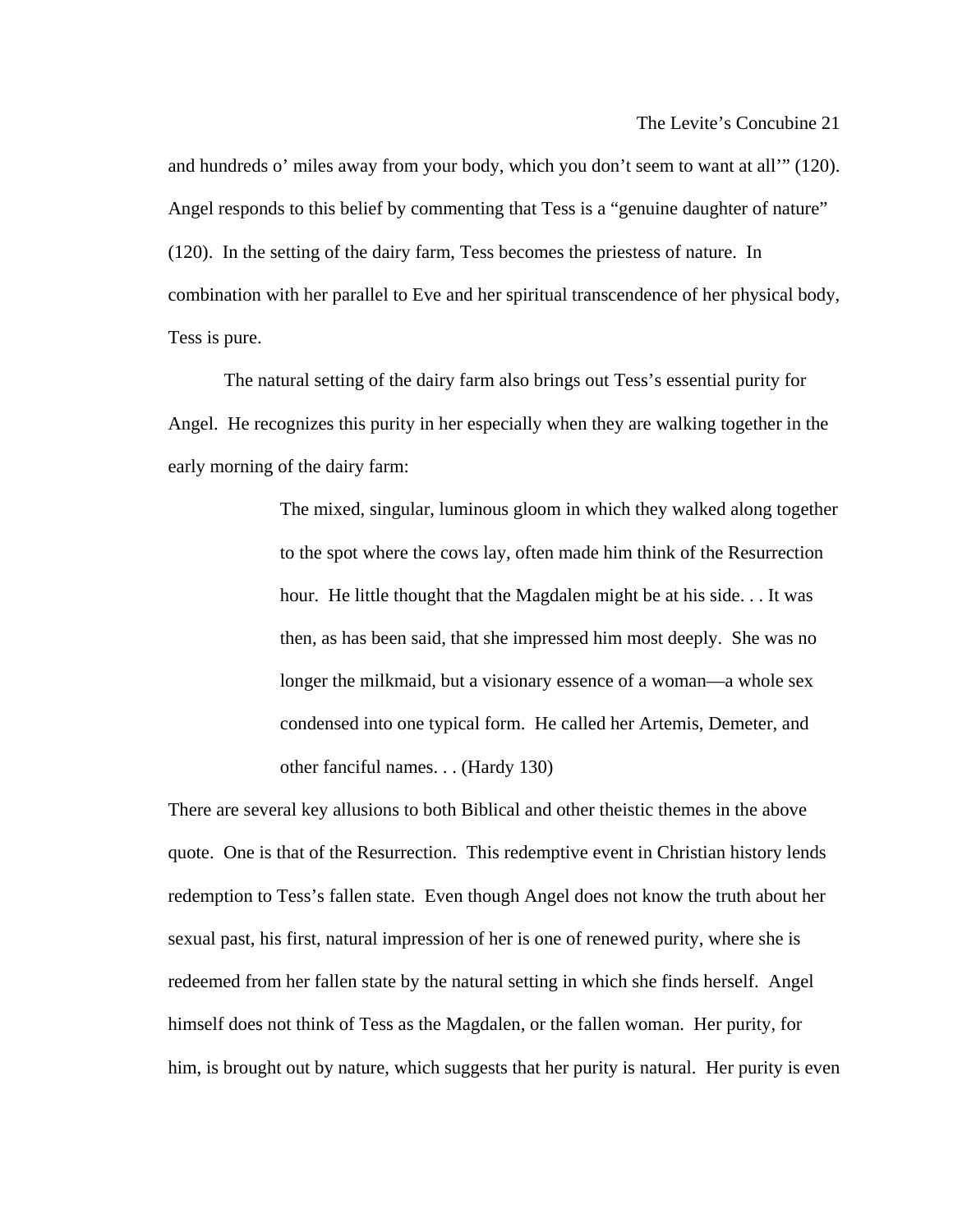essential, as Angel thinks of her as the "visionary essence of a woman" (130). Also, Angel nicknames her Artemis, the Greek god of chastity. Notably, this setting is where Angel falls in love with the pure, virginal Tess, as revealed by nature: "It was for herself that he loved Tess; her soul, her heart, her substance. . . Her unsophisticated open-air existence required no varnish of conventionality to make it palatable to him" (165). Nature allows Angel to separate Tess from her physical body and to appreciate her for her essential purity.

 Contrasting the natural setting of the dairy farm is the d'Urberville mansion where Tess and Angel spend their wedding night. The House itself is a decrepit old place which makes Tess, the once natural priestess, uncomfortable (Hardy 216). Especially telling is the portrait of Tess's matriarchal ancestors, who are characterized by their "merciless treachery" and "arrogance to the point of ferocity" (217). These traits suggest an unnatural personality, defined by artifice and deception. The aristocratic setting also denotes an unnaturalness which manifests itself in the social construction of class hierarchy. This unnatural setting opposes the divine aura of the dairy farm and instead takes on netherworldly characteristics. Right before Tess reveals to Angel her true sexual history, his face, which was once divine and ethereal to Tess, now takes on the appearance of ". . . a Last Day luridness in this red-coaled glow, which fell on his face. . ." (225). He is now something close to hellish, and the transcendence that Tess once saw in him is gone. The transition from the natural setting of the dairy farm to the unnatural setting of the d'Urberville mansion will also reveal new things and change Angel's interpretation of Tess's essence.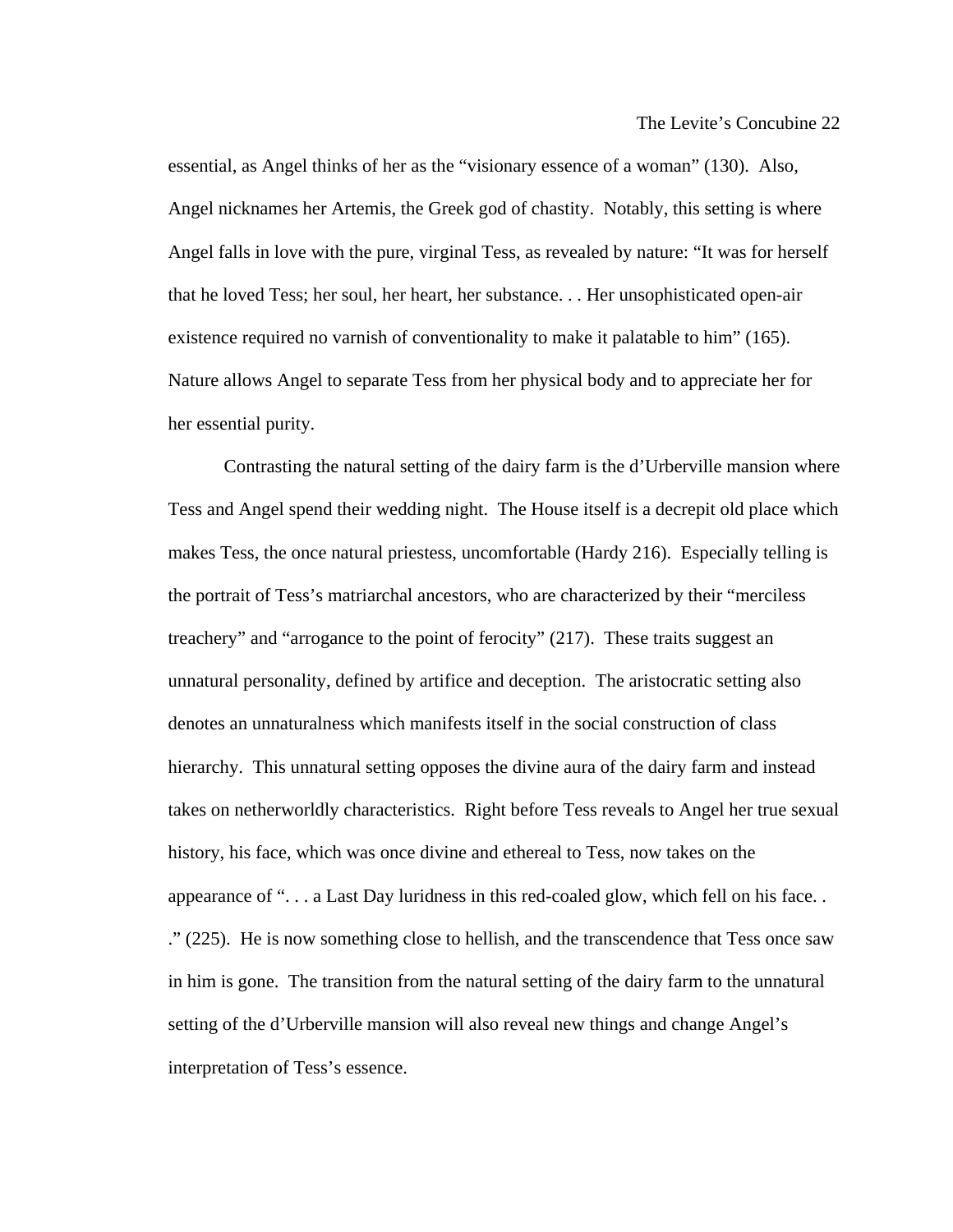His new interpretation of Tess is that she is a completely different person than the one that he first knew. After Tess reveals that she is no longer a virgin, Angel can no longer look at Tess at the natural priestess. At this point, the true views of Angel are drawn out of their idealistic foundation, and he is forced to confront his ideas of what the self truly is. His final decision cannot be shaken even when Tess begs him otherwise: "'I thought, Angel, that you loved me—me, my very self! If it is I you do love, O how can it be that you look and speak so?'" (228). His response grounds his mistaken views of Tess's body: "'I repeat, the woman I have been loving is not you.' 'But who?' 'Another woman in your shape'" (229). Here, Angel treats Tess's physical body as one in the same. According to Angel her fallen body overpowers her once natural, pure essence and recreates her entire being. Because he does not separate Tess's physical state from her transcendent, divine-like state, he cannot view Tess as essentially pure any longer.

 Hardy treats this viewpoint as false. He uses the contrasting settings to define the revelations and interpretations of each setting. The dairy farm is the nature-infused, divine, and transcendent setting, so anything revealed there is true and natural. In replacing monotheistic or traditional religion with his pagan religion of nature, Hardy places high value upon the natural revelations which occur there. Nature is not a liar—it only reveals what is true and essential. Tess is the one character who realizes this. As the priestess of nature, Hardy values her "divine" opinion and view of herself and gives her an autonomous personhood, capable of moral self-evaluation. Her sense of fallenness is based on nothing natural, only social convention: "She was ashamed of herself for her gloom of the night, based on nothing more tangible than sense of condemnation under an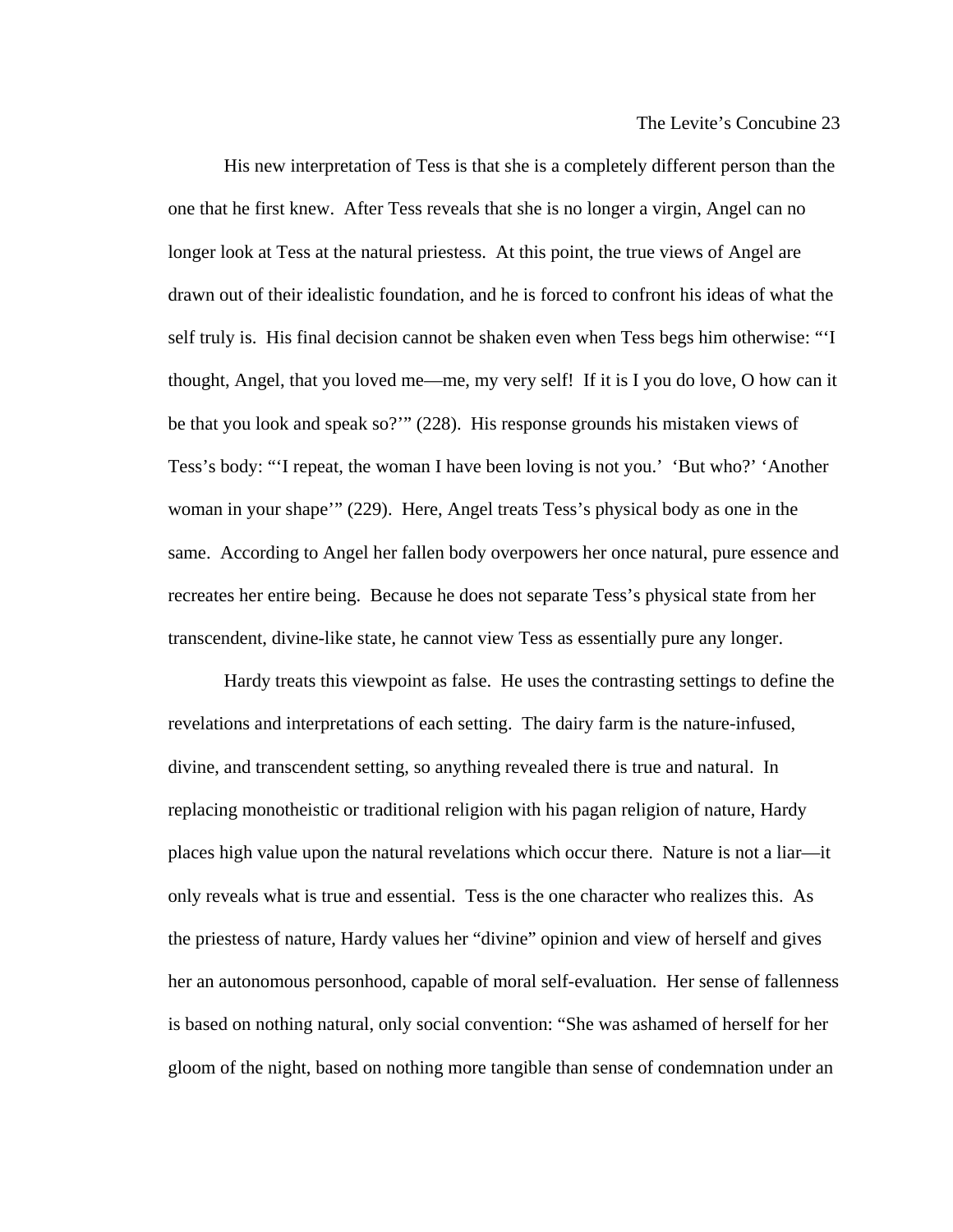arbitrary law of society which had no foundation in Nature" (Hardy 279). On the other hand, the unnatural setting of the d'Urberville mansion is defined by artifice and treachery, as in the portraits attached to the wall. The aristocracy which the mansion represents is merely a social convention, much like the social convention of the "fallen woman" which Hardy attempts to criticize. Anything revealed in this setting will not be true or representative of Tess's essence or her true self. Hardy separates his dualistic view from Angel's when he says:

> With all his attempted independence of judgment this advanced man was yet the slave to custom and conventionality when surprised back into his early teachings. . . this young wife of his was as deserving of the praise of King Lemuel as any other woman endowed with the same dislike of evil, her moral value having to be reckoned not by achievement but by tendency. . . In considering what Tess was not, he overlooked what she was, and forgot that the defective can be more than the entire. (Hardy 265)

Angel, despite his claims to be enlightened, is really just the follower of social convention. He is unable to separate Tess's physical body from her spiritual, transcendent being. Hardy's essential-physical dualism allows for the distinctions which separate Tess's pure essence from her physical body. Since she is found to be pure in nature, her self transcends her physical body and makes her into an essentially pure woman.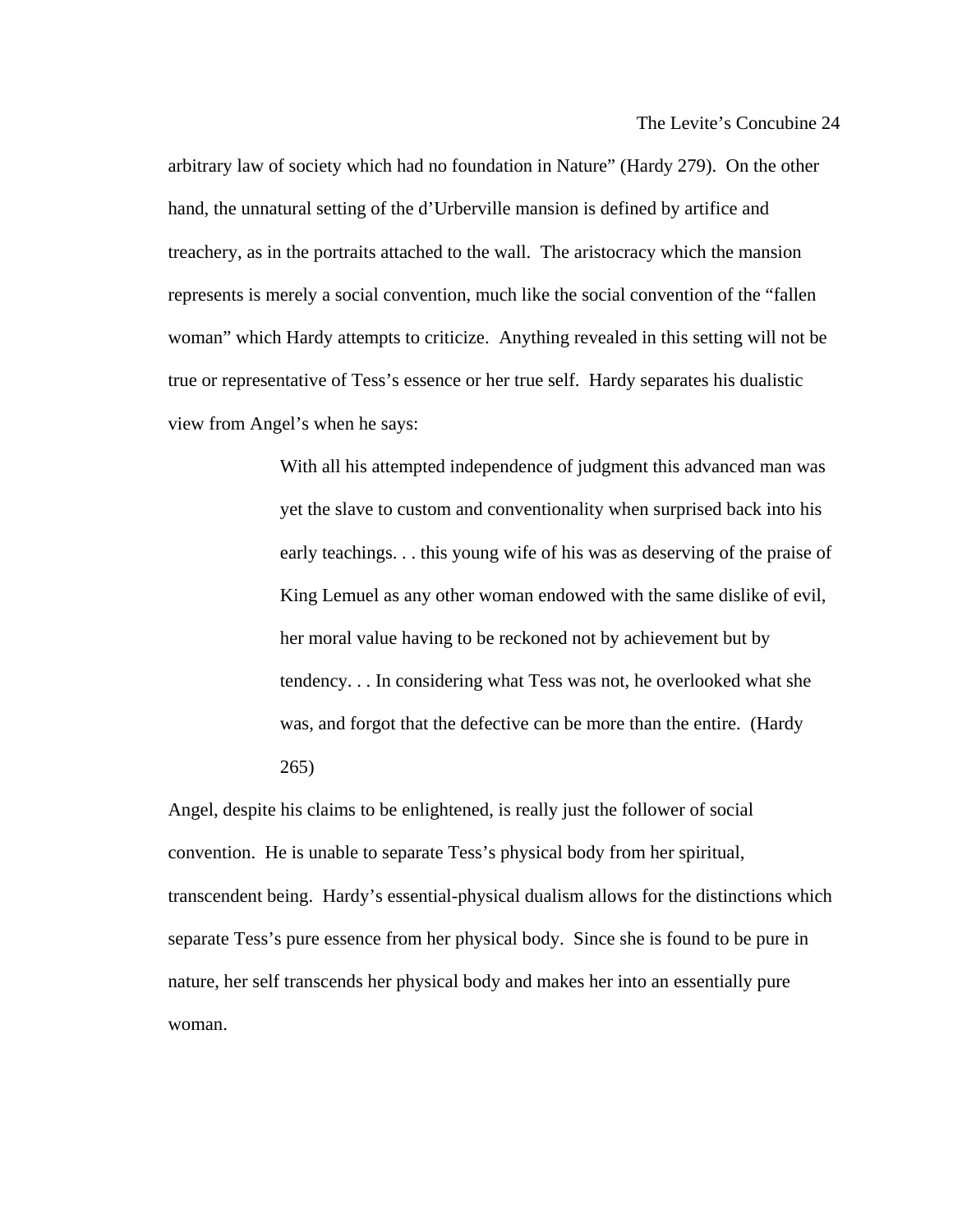Hardy uses the distinctions between natural and unnatural as well as between settings to demonstrate the distinctions within the self. There is a difference between what is natural and unnatural, between nature's intention and society's conventions, and between the physical body and the transcendent, essential self of the mind. It is precisely through this transcendence that Hardy shows that Tess is essentially pure. In doing so, Hardy criticizes Angel's viewpoint that Tess's entire self is impure because her physical body is impure. The truth, found in nature, is that Tess can transcend her physical impurity. Hardy's pagan beliefs prioritize this truth over the social idea that Tess is impure, as this is discovered in an unnatural setting. In Hardy's view, Tess is a pure woman.

 The ultimate effect of Hardy's novel is an immense sense of the disturbing and destructive nature of such a system. It is one where the only result is the destruction of the physical and the spiritual self. Victorian culture was defined by a reifying discourse of otherness. The prostitute remained the other, women remained the other; the assumptions of such a discourse were made real by it, and the problems that each faced as a result of such a discourse were only solidified. Anderson notes that ". . . the Victorian fallen woman is seen as hopelessly subject to structural forces. . ." and the "stark determinism" that characterizes many Victorian narratives of fallen women which allows them no subjectivity (168). The reason Hardy's novel was so disturbing to his contemporaries was that it brought out the effects of a view that fallenness was mandated by society. Conceptions about the fallen woman had to change. Otherwise, women would be destroyed.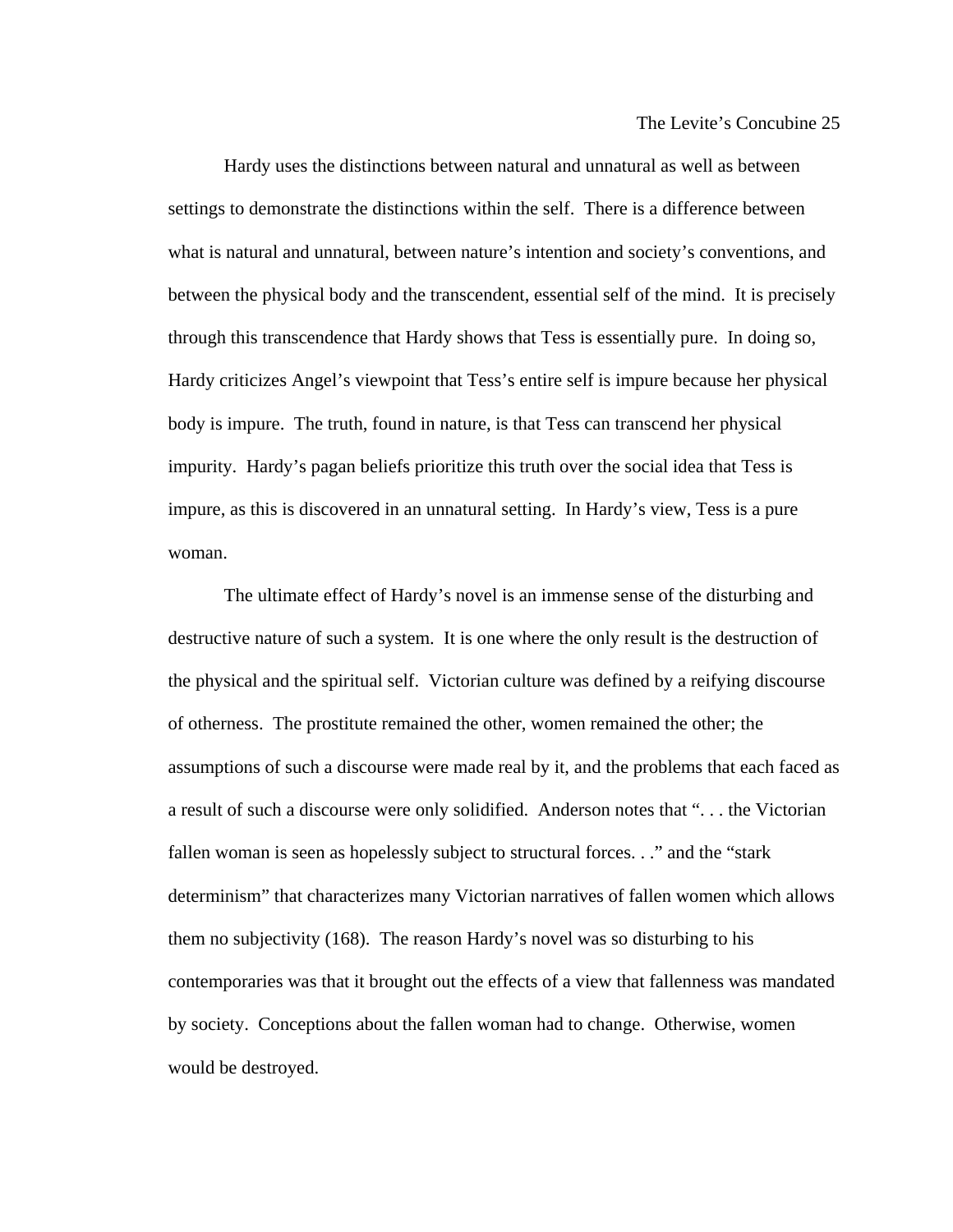### *Response to the Contagious Diseases Acts*

 Like Hardy, there were many who understood the consequences of not allowing the fallen woman to have moral agency. The response to the Contagious Diseases Acts was strong. Starting with small pockets of dissent, the outcry against the injustices of the Acts grew into a widely publicized, national campaign. As the movement grew in power and scope, several petition documents were released which called for the repeal of the Contagious Diseases Acts. Among those organizations were the City of London Committee for Obtaining the Repeal of Those Acts and, finally, the formation of the Ladies' National Association, which would ultimately be the group responsible for the repeal of the Acts.

#### *The City of London Committee*

 In 1881, "Seven Reasons for the Repeal of the Contagious Diseases (Women's) Acts, 1866-1869" was released by the City of London Committee. The document listed seven reasons why the Acts were immoral, reasons which can be categorized three ways: the role of the double standard in the Acts, its failure to combat disease, and its violation of English rights. The Acts had underlying immoral purposes: "(1.) The Acts are conceived in the interests of Immorality." Because the Acts applied only to women and were intended to protect the men of the army and navy, they did not actually intend to rid England of venereal disease. Their intention was only to provide healthy prostitutes for men (3). The Acts outraged the public's moral sensibilities: "(2.) Framed in the interests of vice, they have outraged decency, morality, and the Christian sentiment of the country." Hundreds of committees were formed once the Acts became public, many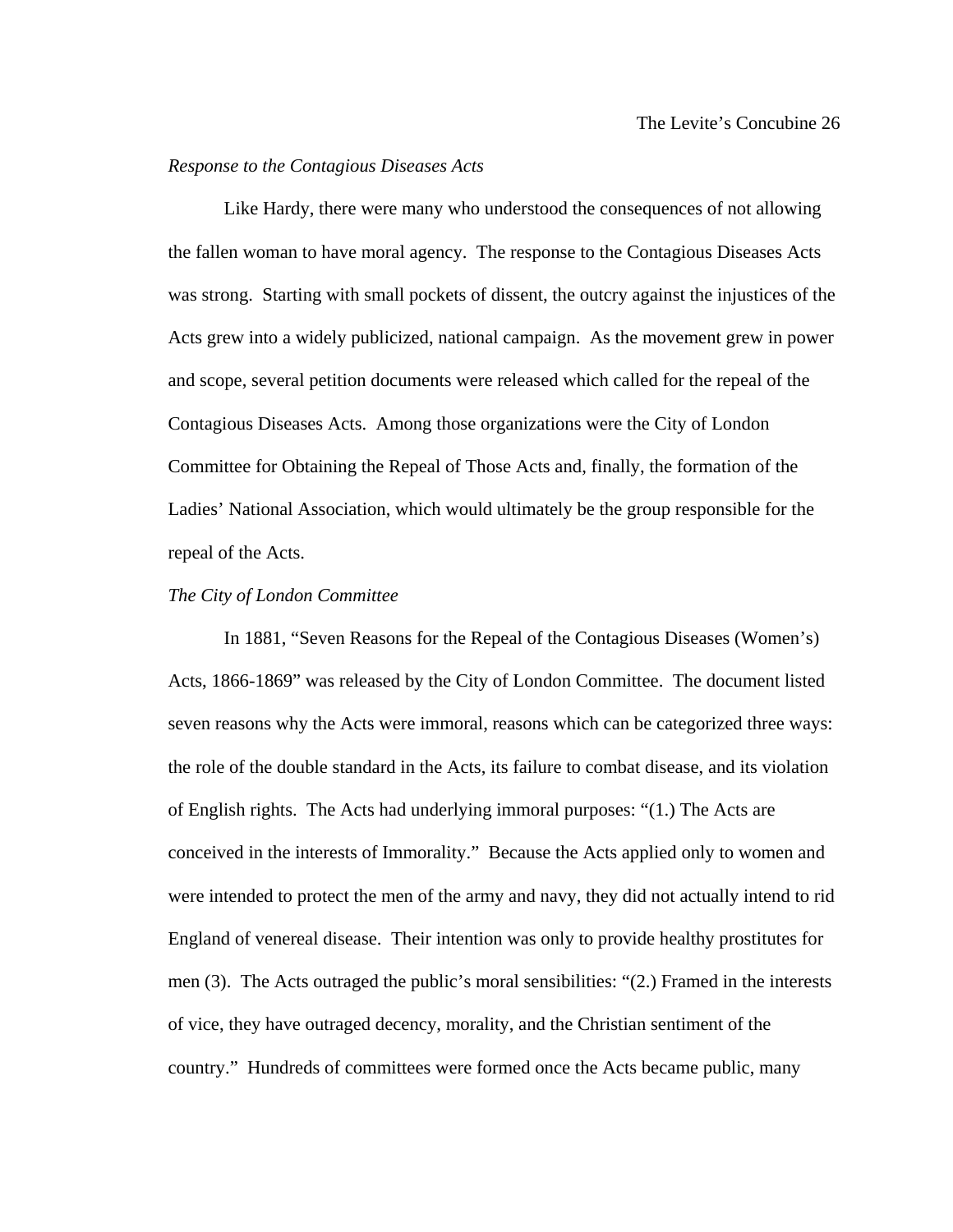made up of women who felt it their duty to fight against the Acts, even though they "shrink with pain from contact with such a subject." At this point, 10,300 petitions with 2,200,000 signatures (roughly ten percent of the population) had been presented to Parliament, and many Christian congregations joined in the fight for repeal (4). The Acts were unjust: "(3.) The Acts are cruel, oppressive, and one-sided in their operation." They inflict harsh penalties upon the more helpless sex, while men are entirely free from punishment. "Thus, while the Acts, in a spirit of disgraceful unrighteousness, visit the consequences of immorality on women only, they afford to them in return no protection whatever against diseased profligate men." The Acts also target one class of women and are designed to "bring the law and its administration into contempt, and to create impressions in the minds of men in the humbler walks of life highly dangerous to the State" (4-5). The Acts offended natural rights: "(4.) The Acts violate the first principles of English Constitutional liberty." They "suspend the most cherished natural rights of every woman without exception" where the law is enforced. She is denied all of the safeguards which typically apply to other criminals under English law (5-7). The Acts actually had the opposite effect of what was intended: "(7.) The Acts, moreover, tend to increase and intensify certain contagious diseases." It is not right for the State to protect men from the consequences of vice. They provide special provision for those who commit vice, which is not the job of the State, especially not of a wise and humane State. Actually, the encouragement of vice aggravates the spread of contagious diseases instead of lessening their spread (9).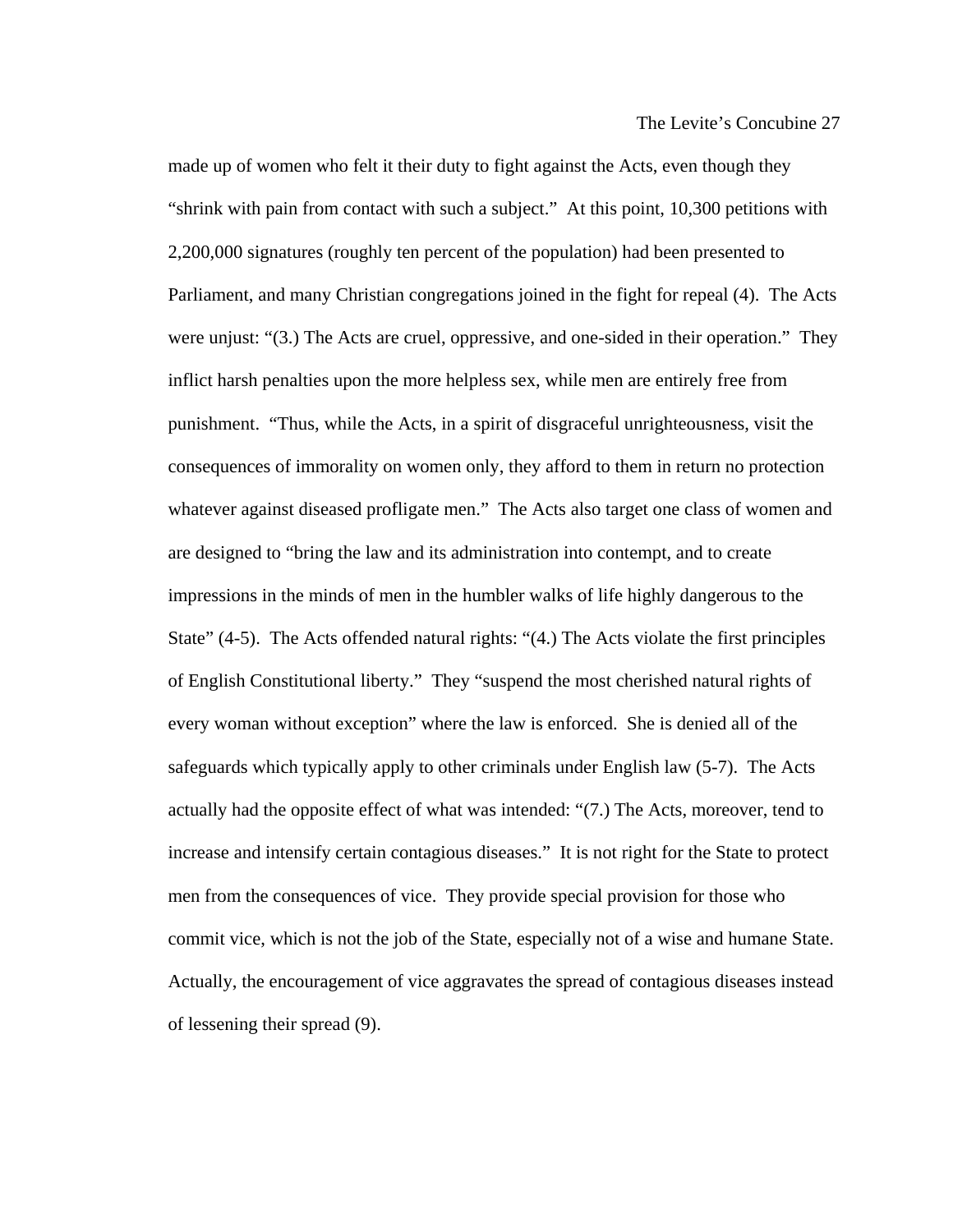## *The Ladies' National Association*

 In addition to the London Committee, the Ladies' National Association formed in order to lead the repeal campaign. The Ladies' National Association (LNA) was not fascinated with prostitution because of its lurid and deceptive draw, nor did they take a purely moralist anti-prostitution approach; they understood the Contagious Diseases Acts were rife with injustice against women. Their work to repeal the Contagious Diseases Acts would benefit all women, not just their "fallen sisters." This drive to change socially constructed gender roles required that Josephine Butler and other Victorian feminists recognize that a woman's role as constructed by Victorians was just that constructed and not natural. The Ladies' National Association, formed as a result of the passage of the Acts, took an entirely different view of what the Contagious Diseases Acts meant. Its members, mostly middle-class women, recognized its implicit use of the double standard in sexuality and fought to get the Acts repealed.

 The goal of repealing the Contagious Diseases Acts could only be achieved if the Ladies' National Association could change Victorian gender roles—the very way in which all women were viewed during this time. The Victorian age was a ripe time for change in gender roles. Mary Poovey recognizes this condition of Victorian England when she says, " $\dots$  the middle-class ideology we most often associate with the Victorian period was both contested and always under construction; because it was always in the making, it was always open to revision, dispute, and the emergence of oppositional formulations" (3). Because gender roles were socially constructed, the LNA could work to change conceptions about those gender roles in order to help the prostitute and, in turn,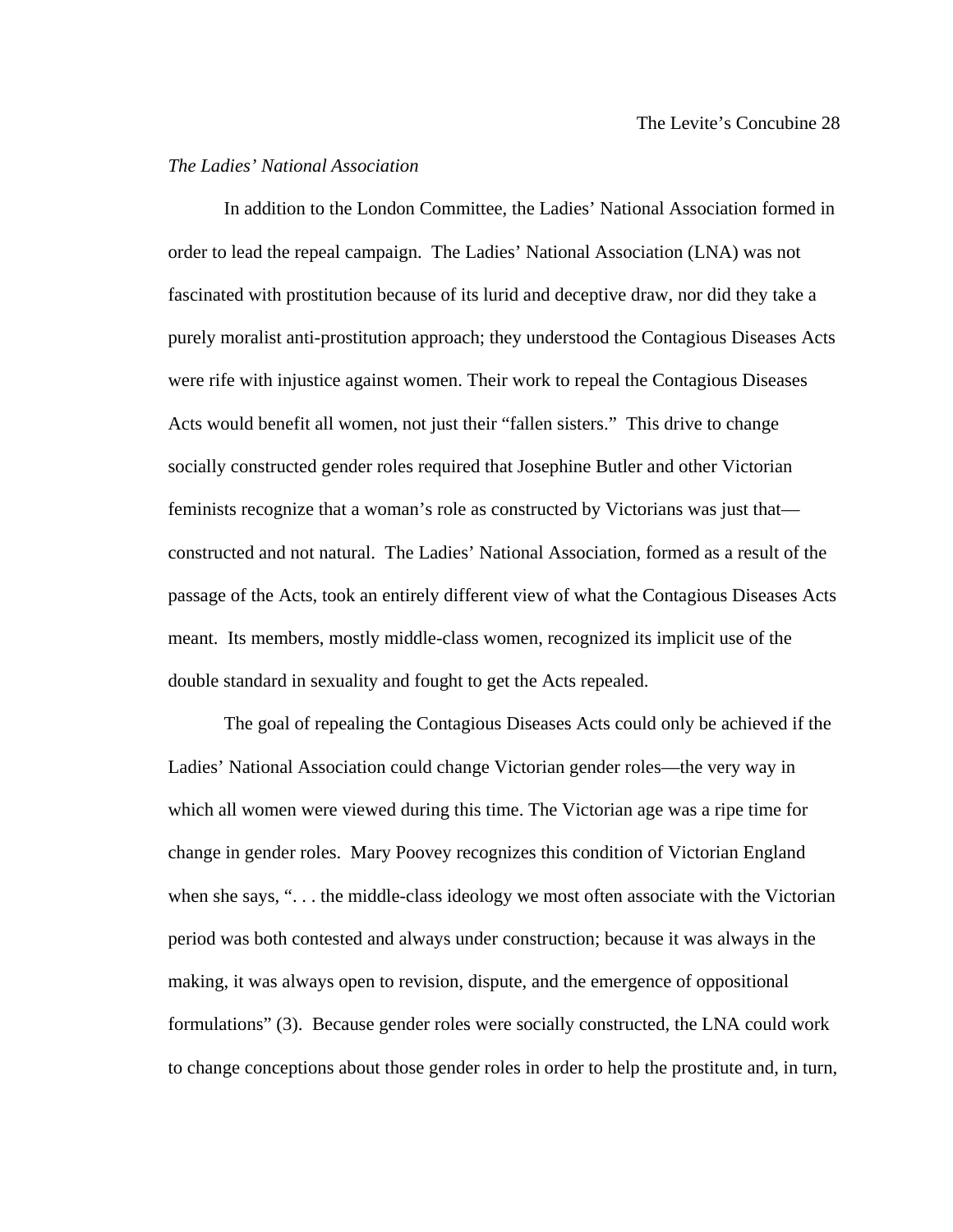help women. They achieved this by casting the prostitute in a new light. John Stuart Mill, a Victorian philosopher, was one of the first men to take a stance that injustice was being done to women. In his *The Subjection of Women*, Mill states, "So true is it that unnatural generally means only uncustomary, and that everything which is usual appears natural. The subjection of women to men being a universal custom, and departure from it quite naturally appears unnatural. But how entirely, even in this case, the feeling is dependent on custom, appears by ample experience" (317). The LNA operated on the philosophy of natural as opposed to social convention, making distinctions when they sought to change societal conceptions about the role of women. Their goal was to change constructed and economized gender roles for women by naturalizing prostitutes and giving them an autonomous identity capable of moral self-evaluation and human feeling. Much like Hardy's call for transcendence from the confines of a solely bodily definition, the LNA sought to give fallen women a natural definition, much like Tess's essential purity based on nature.

 Direct action, which was more effective than mere petitions was taken, notably by women, in an effort to see the Acts repealed before their damage became permanent. The leader and most famous catalyst for change in the Ladies' National Association was Josephine Butler. Butler was a remarkable woman in that she went against accepted gender roles of the time and led the "shrieking sisterhood" to ultimate victory in the successful campaign to repeal the Contagious Diseases Acts. All of the women who participated in the repeal campaign demonstrated a marked difference from the way they were expected to comport themselves: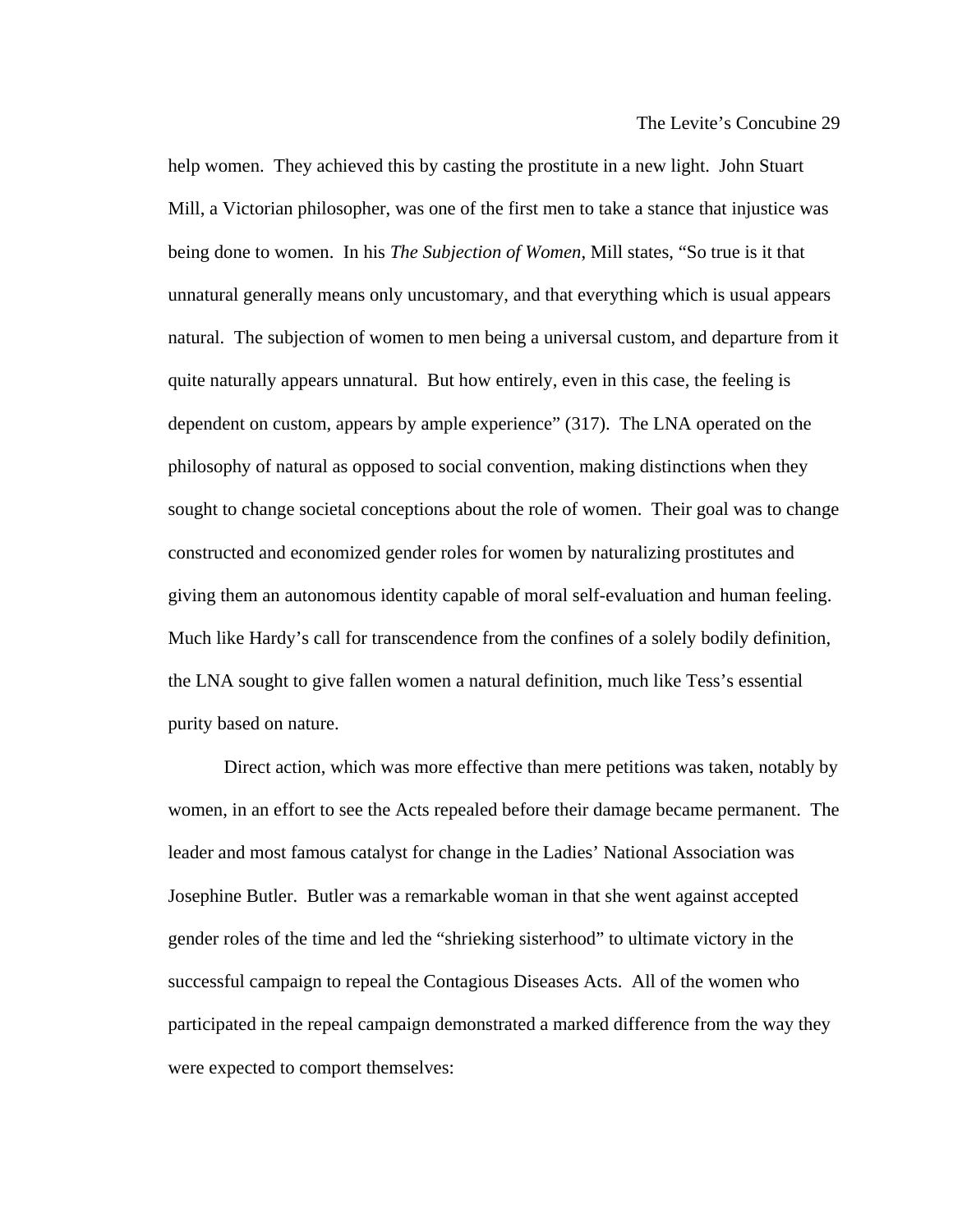The Levite's Concubine 30

The repeal campaign brought thousands of respectable women, the "shrieking sisterhood," into the arena for the first time, thus disturbing the public/private division of space along gender lines so essential to the male spectators' mental mapping of the civic order. Moreover, the repeal campaign and the social purity movement which it inspired significantly impinged on the public face of London prostitution. (Walkowitz, *City of Dreadful Delight* 23-24)

Where previously prostitutes were the only women to occupy the the streets, public spaces were now being occupied by virtuous middle-class women who spoke out vehemently against the Contagious Diseases Acts.

 Because of her occupation of spaces where moral women were not supposed to show themselves, Josephine Butler's outspoken presence in the public arena was a target for much criticism. She spoke in front of men, she wrote essays and books explaining the reasons why the Acts were despicable, and she addressed Parliament. Part of the work of the Ladies' National Association was to bring the Acts into public light because of the Acts' initial secrecy. To accomplish this, the rhetoric of Butler and the LNA was marked by passionate religious speech, imagery and references, as Butler herself was a devout Christian woman. Her passionate speech, not to mention the brazen outspoken nature of it, was designed to capture the attention and imagination of the public in order to garner more support for the repeal campaign.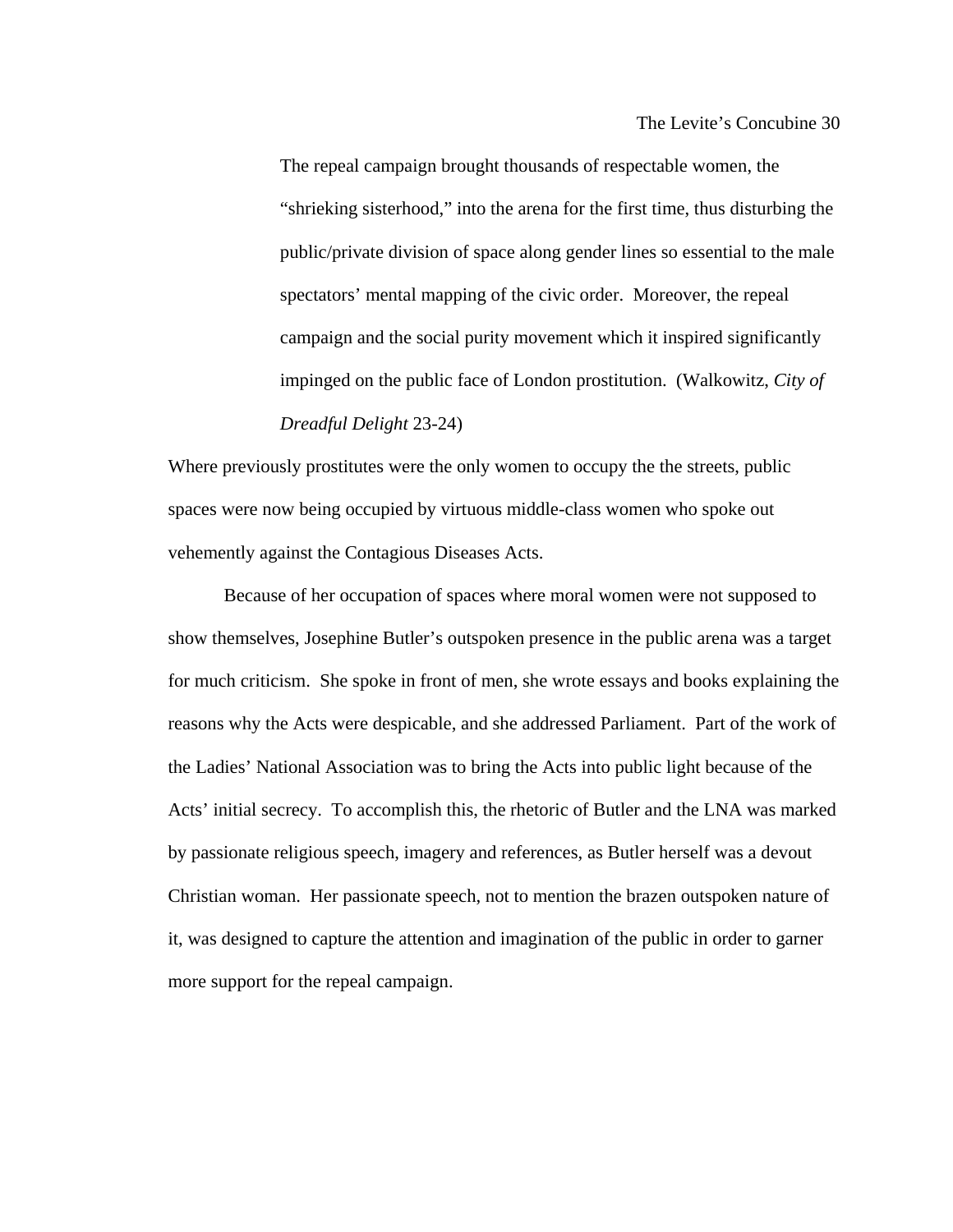## *The Arguments of the Ladies' National Association*

 Her attacks on the Contagious Diseases Acts stemmed from a number of different ideas: that prostitution was an evil system and should be stopped; that women were the victims of social conditions which they could not control; that such victimhood trapped women into the double standard which bound them to sin without hope for redemption; and most importantly that the Contagious Diseases Acts created a system where all women, not just the prostitutes who are punished under its enforcement, were tainted by the double standard it perpetuated.

 Josephine Butler took a firm stand that the entire system of prostitution was wrong. It is important to understand that she thought that the institution of prostitution, rather than the prostitutes themselves, was immoral. This idea is important in the context of what Josephine Butler was trying to do: her main goal was to get the Contagious Diseases Acts repealed, while "converting" prostitutes would be a result of first changing the system. The system which had to be changed was one which accepted prostitution as a "necessary evil" and considered it to be an institution which kept the middle-class nuclear family alive under the Victorian feminine ideal. Prostitution, not the prostitutes, was wrong because it was a system which accepted vice at the expense of the lives and personhoods of the prostitutes it enslaved.

 The petition created by the Ladies' National Association reflects this systembucking idea in its rhetoric: ". . . by such a system, the path of evil is made more easy to our sons, and to the whole of the youth of England, inasmuch as a moral restraint is withdrawn the moment the State recognises and provides convenience for the practice of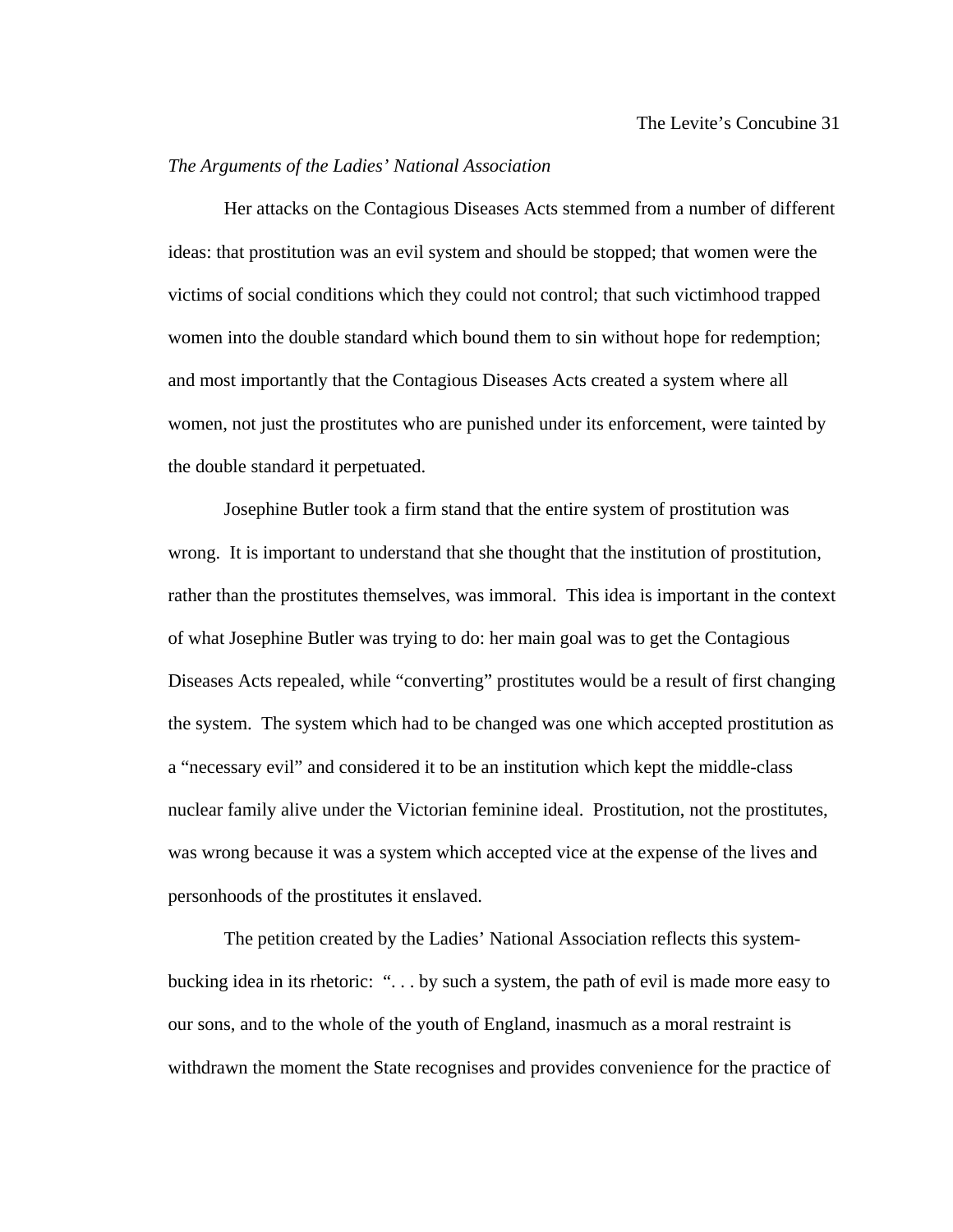a vice which it thereby declares to be necessary and venial" (95); also, ". . . the strongest evidence . . . show[s] that in Paris and other continental cities, where women have long been outraged by this forced inspection, the public health and morals are worse than at home" (95). Instead of the morality of the individual, the morality of an entire nation and the immorality which it allowed had to come first. In other words, even if a group of men never touched a prostitute, they were still complicit in the nation's immorality by passively allowing vice to occur. Morality had to start with the State and whether it sanctioned the vice in which few or many participated.

 Butler recognized that, in reality, state-licensed prostitution only created more opportunity for vice, and thus, more chance for the spread of the exact diseases that the Acts were trying to eliminate or at least minimize. Glen Petrie, in his studies of prostitution, notes this phenomenon of which Butler was not ignorant: "She realised that medical inspection and the issuing of certificates to infection-free girls raised prostitution to the level of a state-warranted profession whose diploma-ed practitioners children wished to emulate. Under such a system, the hardened women flourished, while the honest working girl was subjected to a permanent threat of blackmail . . ." (19). In this case, the honest and the innocent were the ones who would suffer under State-licensed prostitution, not those whom were guilty or those whom the State or society would have suffer.

### *The Prostitute as a Victim under the Acts*

 Because of this unjust system, women and prostitutes became victims. The Ladies' National Association's Petition and the rhetoric of Josephine Butler concentrated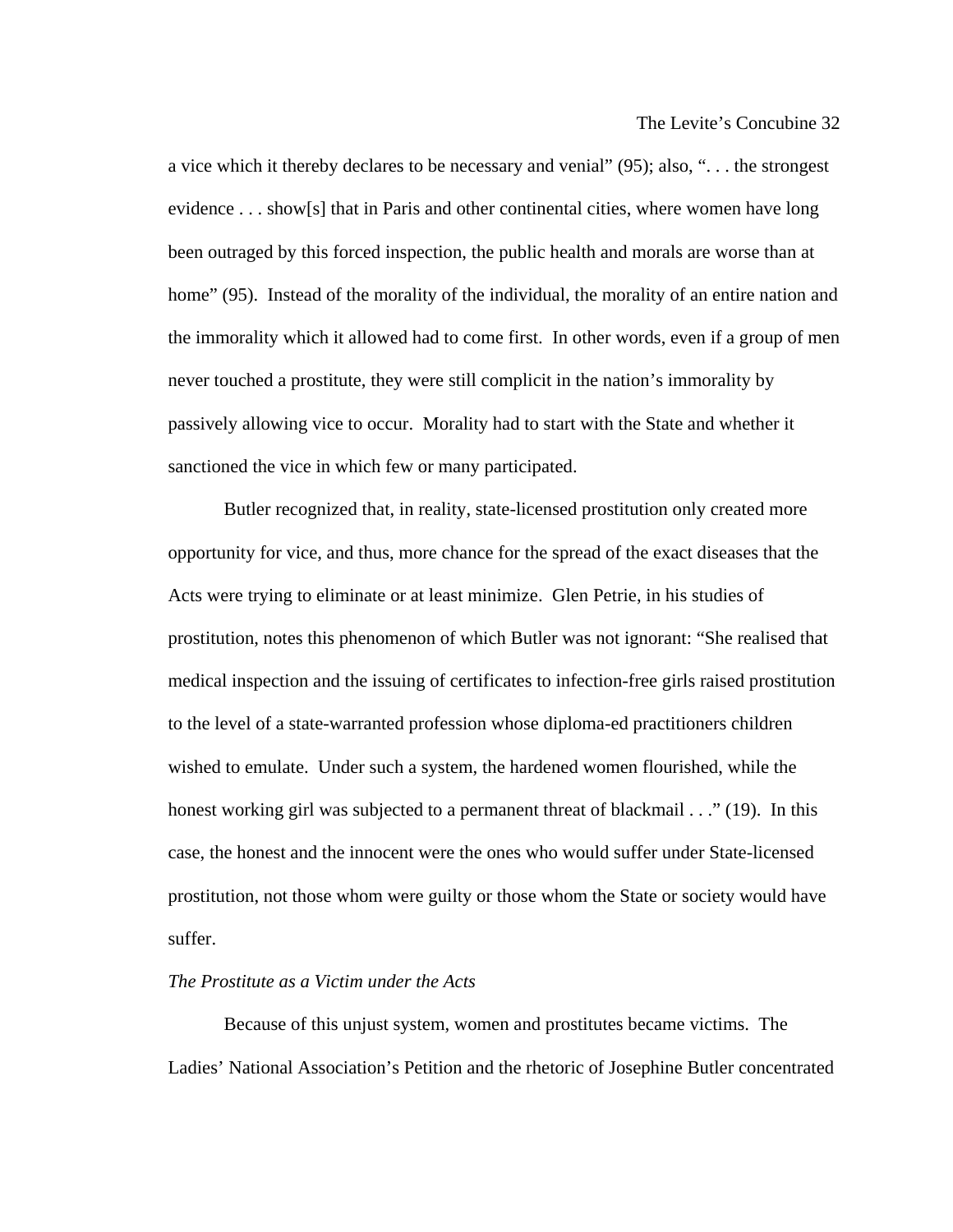heavily on the idea that the prostitute was a victim of social forces beyond her control. Obviously, if prostitution was to be a necessary evil, then it must necessarily claim someone as its victim. That victim was the prostitute who thought that prostitution would be an easy way out of her poverty. Because of the State-sanctioned nature of the Acts and the fact that police did not need proof of a woman's guilt, the Contagious Diseases Acts extended the label of prostitute and fallen to all women in England. In the Ladies' National Association's Petition, rhetoric of victimization took precedence: "Because, so far as women are concerned, they remove every guarantee of personal security which the law has established and held sacred, and put their reputation, their freedom, and their persons absolutely in the power of the police" (95); "Because it is unjust to punish the sex who are victims of a vice, and leave unpunished the sex who are the main cause . . ." (95); "Because the measures are cruel to the woman who come under their action violating the feelings of those whose sense of shame is not wholly lost, and further brutalising even the most abandoned" (95).

 This last point of the petition was very important to the Ladies' National Association's cause of repeal. The idea that the prostitute had a chance of redemption, that she was not wholly hardened to her objectification, made redemption necessary. If the prostitute was already hardened, then, Contagious Diseases Acts or not, she would, in the end, still be a prostitute, and she would not be worthy of anyone's pity, so she would not be helped by anyone. Rather, the repeal campaign had to paint her as a pitiful victim on the verge of a hardened heart; the only force that could send her over the edge of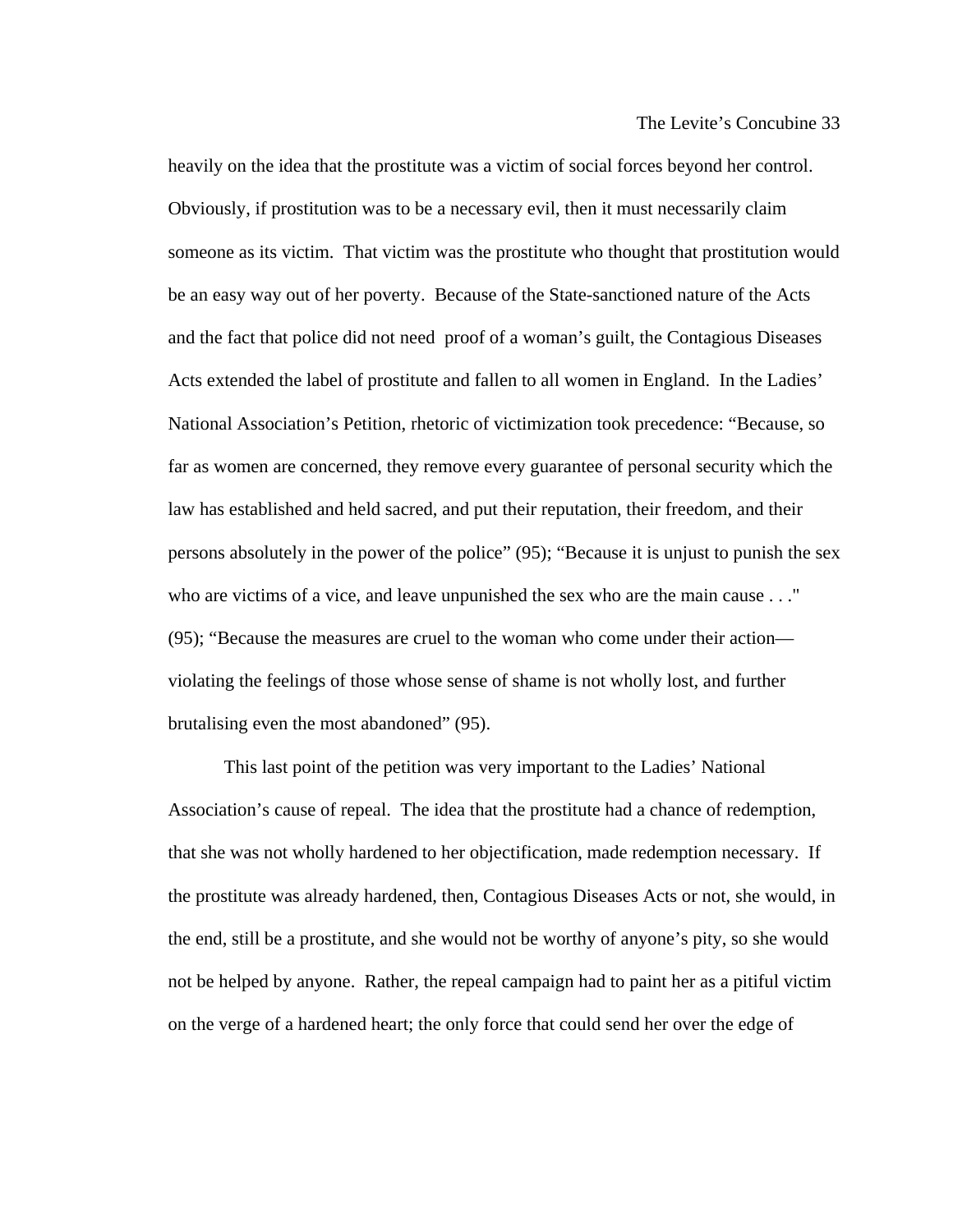hardness would be the State-sanctioned institute of prostitution made final and complete through the Contagious Diseases Acts.

## *Josephine Butler Gives Prostitutes a New Identity*

 To Josephine Butler and the Ladies' National Association, the problem started with the system, not the individual. The State system which licensed vice was at the highest moral fault of all. State licensing of vice created a social and moral standard whose tendrils of immorality took root in all aspects of Victorian social life: a system of vice made the prostitute into a victim of social forces beyond her control, trapping her into the double standard of sexuality which made her feel as though she was fallen beyond all hope of redemption. They fought to change those social conditions and to give prostitutes—women—the power to overcome them: "Through repeal, feminists sought to educate the public on the subject of prostitution and the double standard. They hoped that repeal would reflect a 'revolution' from below, both a real transformation in social attitudes and habits and a populist attack on established centers of political power" (Walkowitz, *Prostitution in Victorian Society* 141). If a woman was beyond hope of redemption, she would certainly not attempt to redeem herself by turning from her prostituting ways or caring about whether or not she had a contagious disease. In this way, the Ladies' National Association was unique in Victorian society. Notably, Butler's rhetoric was marked by identification with the prostitute, which ultimately had the effect of reversing The Contagious Diseases Acts' implication that the prostitute's status as an economic commodity. Butler brought prostitutes out of the dark shadows of the streetwalking underworld and made her plight known by telling the stories of many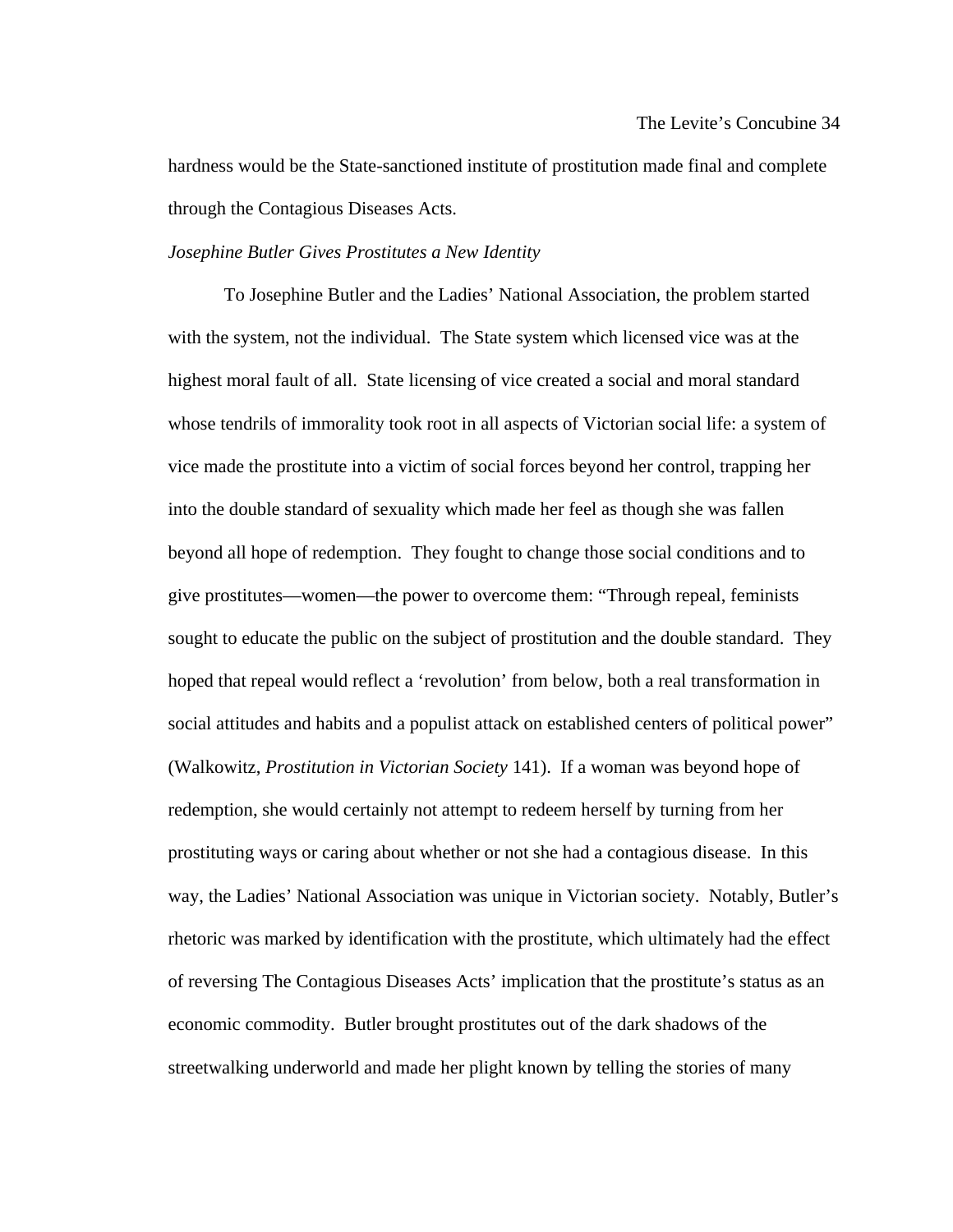prostitutes she had met and even taken into her home for during the repeal campaign. In order to recognize the individual as a singular social agent who was capable of selfredemption, the repeal campaign had to start by changing the system which stole the personhood from every individual woman in the nation. For this reason, Josephine Butler's rhetoric is riddled with stories of individuals, victimhood, and redemptive language. While she points out that it is the State who is to blame, she dramatizes the plight of the individual, whose redemption ultimately comes from the pragmatic goal of the repeal of the Contagious Diseases Acts.

### *The Community of Women Created by the Ladies' National Association*

 Interestingly, this goal of individual personhood created a community of individuals who were willing to help one another in the redemption process. The most important aspect about the Ladies' National Association's repeal campaign was that they realized that the Acts extended to all women, not just prostitutes. The women involved in the repeal campaign tended to identify themselves with prostitutes, and they classified prostitutes as part of the greater group of all women; all women were affected by the injustices of the Contagious Diseases Acts. By recognizing each other as individuals capable of self-redemption, women were able to create a community which was above the all-encompassing, victimizing State.

 Likewise, previous attempts at the redemption of prostitutes were entirely bound up in the redemption of the women's bodies alone, ignoring the spiritual, transcendent aspect which the LNA was so successful at recognizing. Walkowitz says that the attitude of those in favor of the Acts as a way of solving the moral problems of prostitution was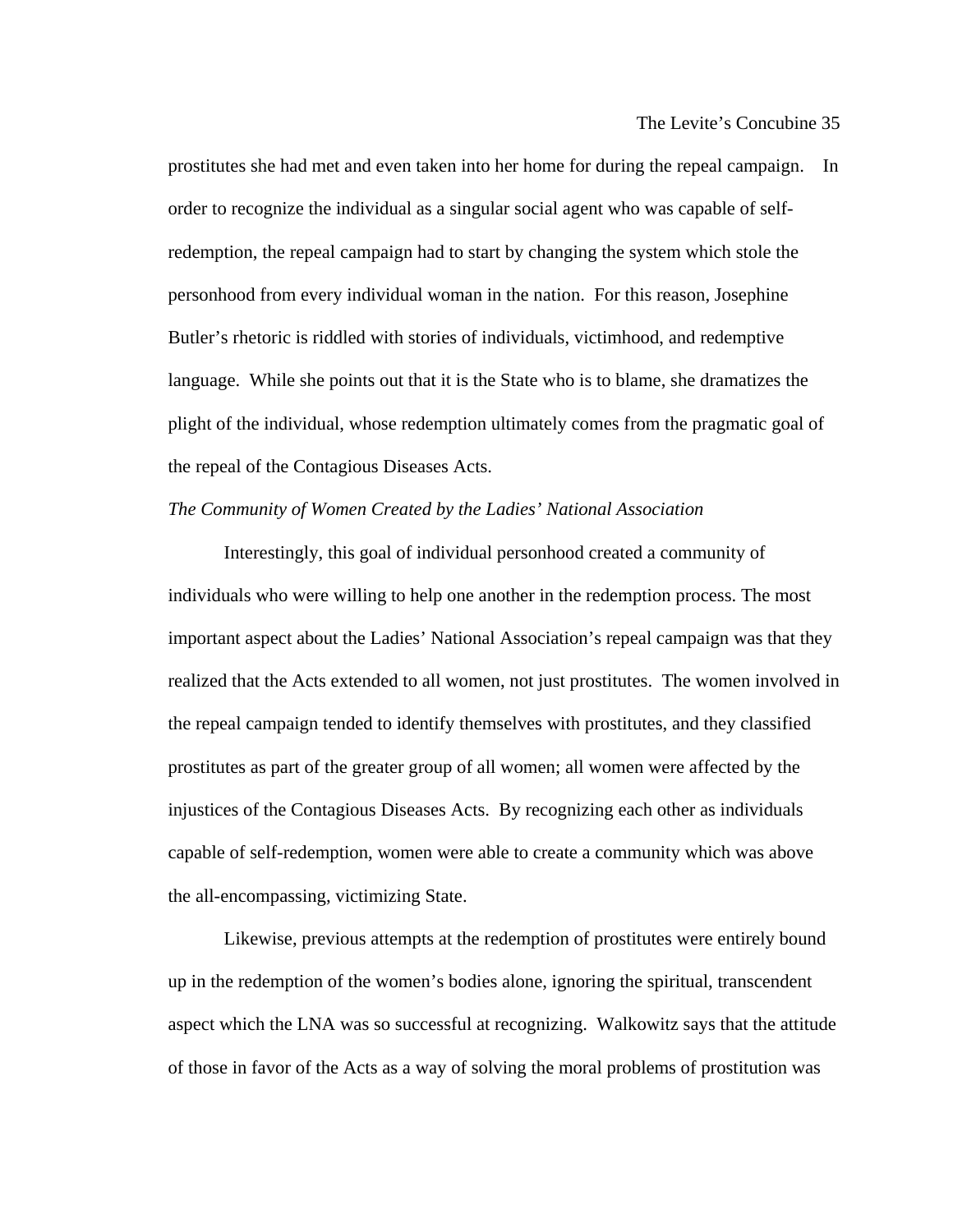one of ". . . fear and of hostility toward female sexuality. The result was a repressive humanitarianism . . ." (*Prostitution and Victorian Society* 85). Before the Ladies' National Association, philanthropists were only concerned with the redemption of the prostitutes' body. If they could make her healthy, she would be redeemed from the harsh effects of her vocation. They did not deal with her soul or her whole being, for that matter; instead, they would attempt to end her prostituting ways while still treating her as a fallen woman. Redemption efforts were shallow; they could redeem her from prostitution while staying far away from the redemption of her status as "fallen." Once redemption of the body had taken place, the prostitute was left to fend for herself once more. On the other hand, the LNA made sure that the prostitute was taken care of as a whole person, and the way they did this was through identification.

 The rhetoric of Josephine Butler is heavily laced with identification with her "fallen sisters." Instead of classifying prostitutes as the "Other," ladies of the LNA spoke of them in more human terms. Judith Walkowitz points out that "Women often expressed an identity of interest with inscribed prostitutes and intense anger at the police and medical domination of their 'fallen sisters.' They perceived the acts as a direct threat to their own status and self-respect, whereas most male repealers tended to view repeal as only one of a serious of 'anti-causes' they espoused" (Walkowitz, *Prostitution in Victorian Society* 6). This kind of identification tended to be a projection of the self onto the Other. While the repeal campaign tended to be motivated by a self-interest, (the effects of the Acts were felt by pure women, motivating pure women to redeem fallen women through the repeal of the Acts), its difference from most other Victorian rhetoric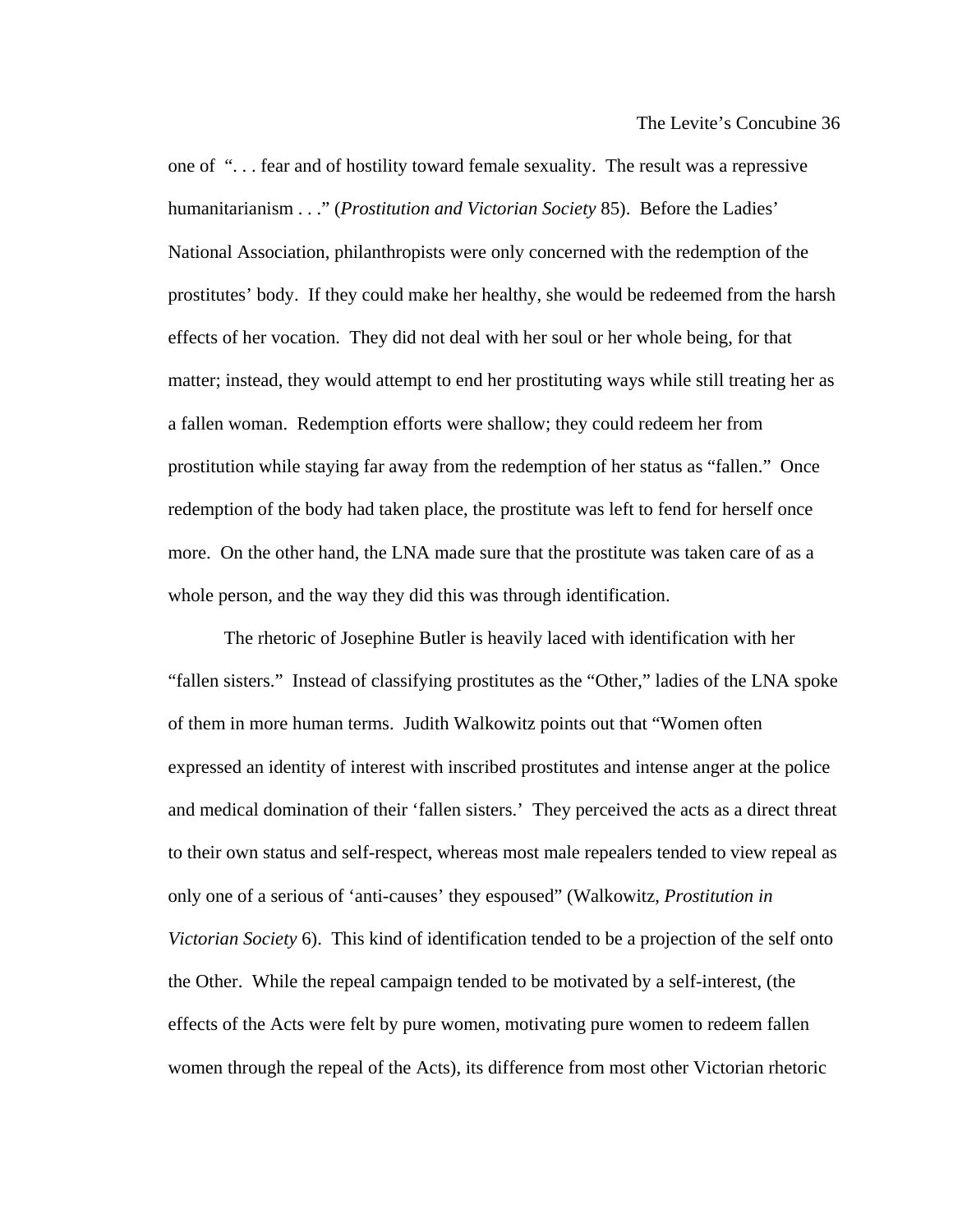about prostitution is notable, especially in its recognition of moral transcendence from the body. Whether or not the repeal was motivated by self interest or not is not as important as the fact that women of the LNA gave prostitutes, and thus all women, an identity which was independent from their bodies. By self-identifying with fallen women, the virtuous women of the LNA gave prostitutes a respectable identity. Josephine Butler also gave the prostitute an identity independent of her body by saying that she could transcend it through her own moral agency. She recognized that ". . . God has given to woman, for good and wise ends, an *absolute sovereignty over her own person, and of this no man, no legislation on earth has any right to deprive her*—no not even if she becomes a criminal" ("An Appeal to the People of England" 17). By recognizing that women could control what they would do with their own bodies, and by saying that the government had no right to control or regulate the bodies of women, Josephine Butler and the LNA were the first redemptive organization to recognize that women could have an identity which was not solely dependent on their bodies; this recognition is what made their campaign so unique and powerful.

 By classifying prostitutes as having an identity separate from their bodies and by bringing them into the greater group of women, Josephine Butler and the Ladies' National Association created a community of pure and fallen women. This community was unique in that it joined two groups of women who were previously socially separated. Identification and sympathy was the only way that prostitutes could be redeemed from both their body's status as a prostitute and their person's status as a fallen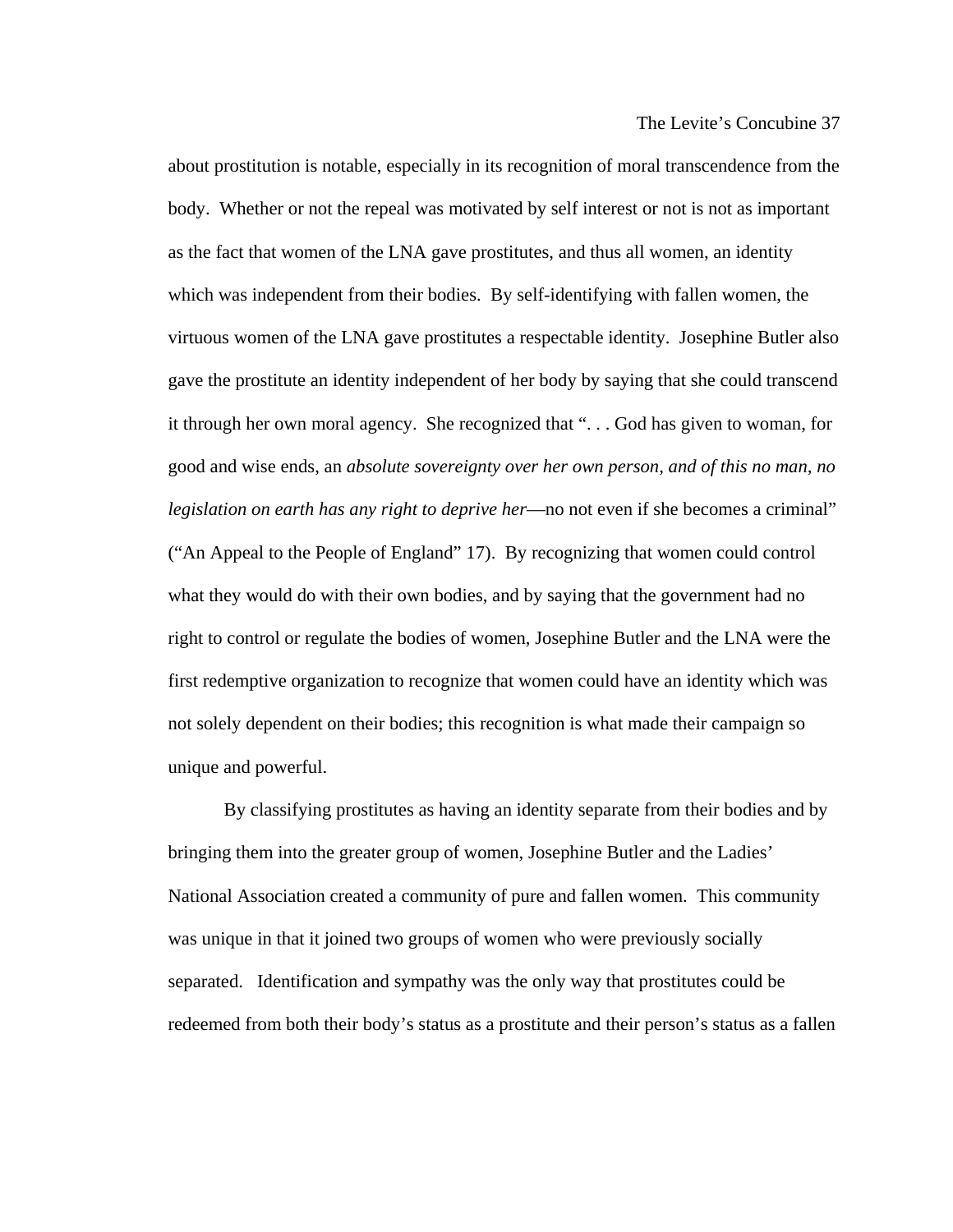woman. Amanda Anderson notes that this method was the key to determining success in the goal of repealing the Contagious Diseases Acts:

> From one who is simply unrecognizable to her former companions, the prostitute progresses to one who *has no face* and is hence exiled from communal experience, sympathetic or otherwise. It should come as no surprise, then, that sympathy should itself be seen as the precondition, and sometimes the actual guarantee, of the fallen woman's redemption. She not only has to repent; she has to be brought back into the human community. Social reintegration and the production of a kind of selfcontrol—these constitute the two basic prongs of those remedial efforts that value the fate of the woman. . . Because the fallen condition is one of supreme exclusion, only an ardent and manifest sympathy can transform that condition. (Anderson 65)

The Ladies' National Association made it clear that women were not defined by their bodies and that their status as "fallen" did not have to remain permanent and guarantee their eternal punishment. Elizabeth Gaskell's novel, *Ruth*, discusses the social ostracization experience by a fallen women as well as the ways that sympathy operates in her redemption. Audrey Jaffe notes that "Sympathy in *Ruth* is identified with a threatened disturbance in, and subversion of, the rigid categories of identity—particularly feminine identity—that would exclude Ruth from respectable society. And that subversion is possible only if Ruth's identity retains its transgressive force" (87).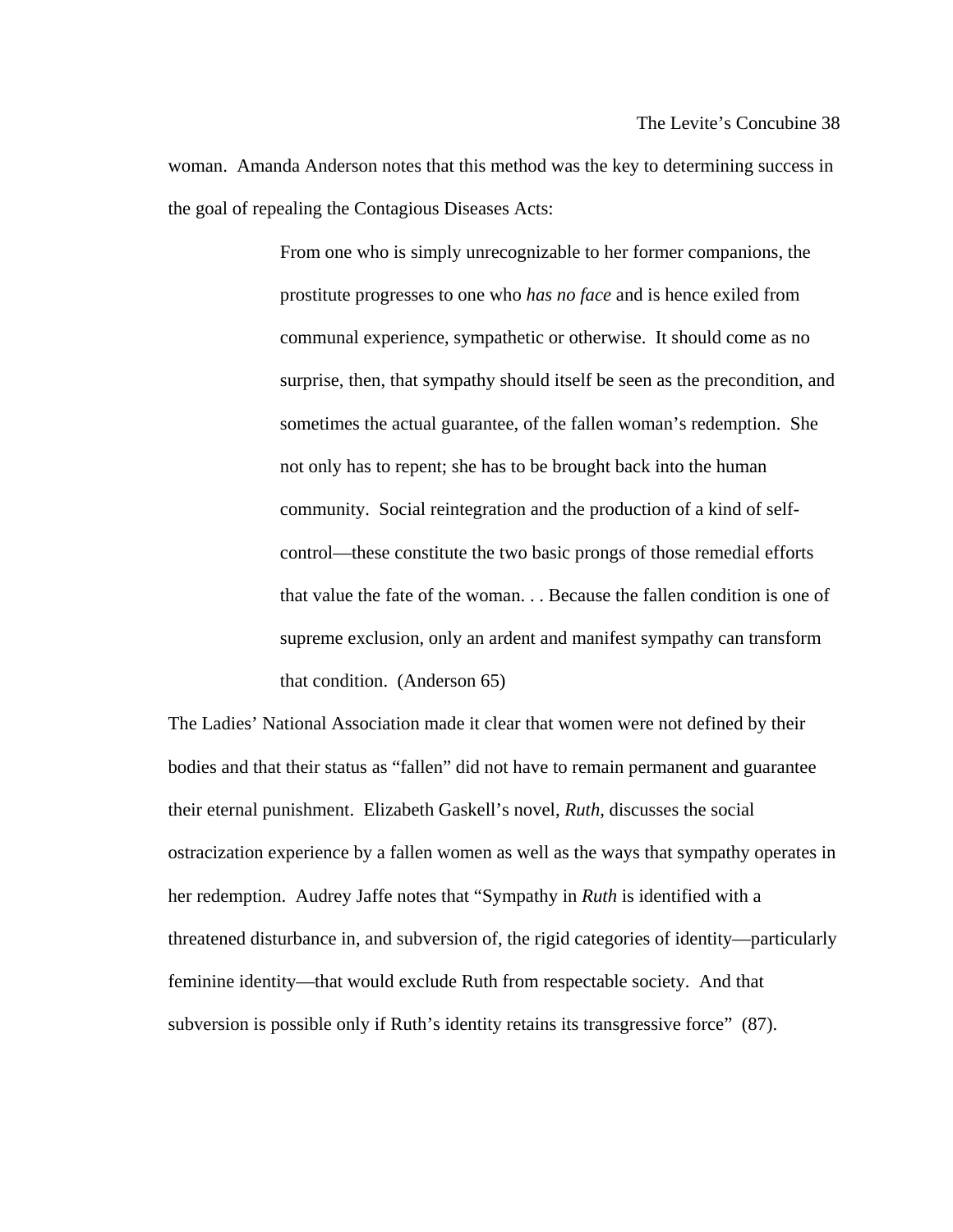By bringing prostitutes into the group of women, and by giving them control over their own redemption, the Ladies' National Association did something that had never been done before.

 Josephine Butler's own personal accounts of her repeal and redemptive work show how her method was the only one which could produce results. Her attitude toward her "fallen sisters" was one of recognition of the prostitutes' wholeness and humanness. This attitude manifested itself in the way that she kindly treated the prostitutes that she met:

> It is not the reading out of exhortations by a chaplain only which will restore the wrecked nature to health, and deliver the crushed heart from the bitter hatred of human beings, which so often enchains it: especially is this the case when the patient is *a prisoner*, previously outraged by command of the Government, and maddened with the sense of wrong or hardened into fiendish impudence. A poor repentant girl said to me one day, "Shall I tell you the first thing that softened my hard heart which has withstood all the prayers and all the preaching? It was that day that you came into the ward and to my bed, and stroked back my hair with your hand, and kissed my forehead again and again: I did not speak to you, but I wept all that night, and thought, 'O if I could be loved *once* with a pure love before I die!'" To be loved with a pure love, and to desire such a love is salvation for these." (Butler, "An Appeal to the People of England" 19-20)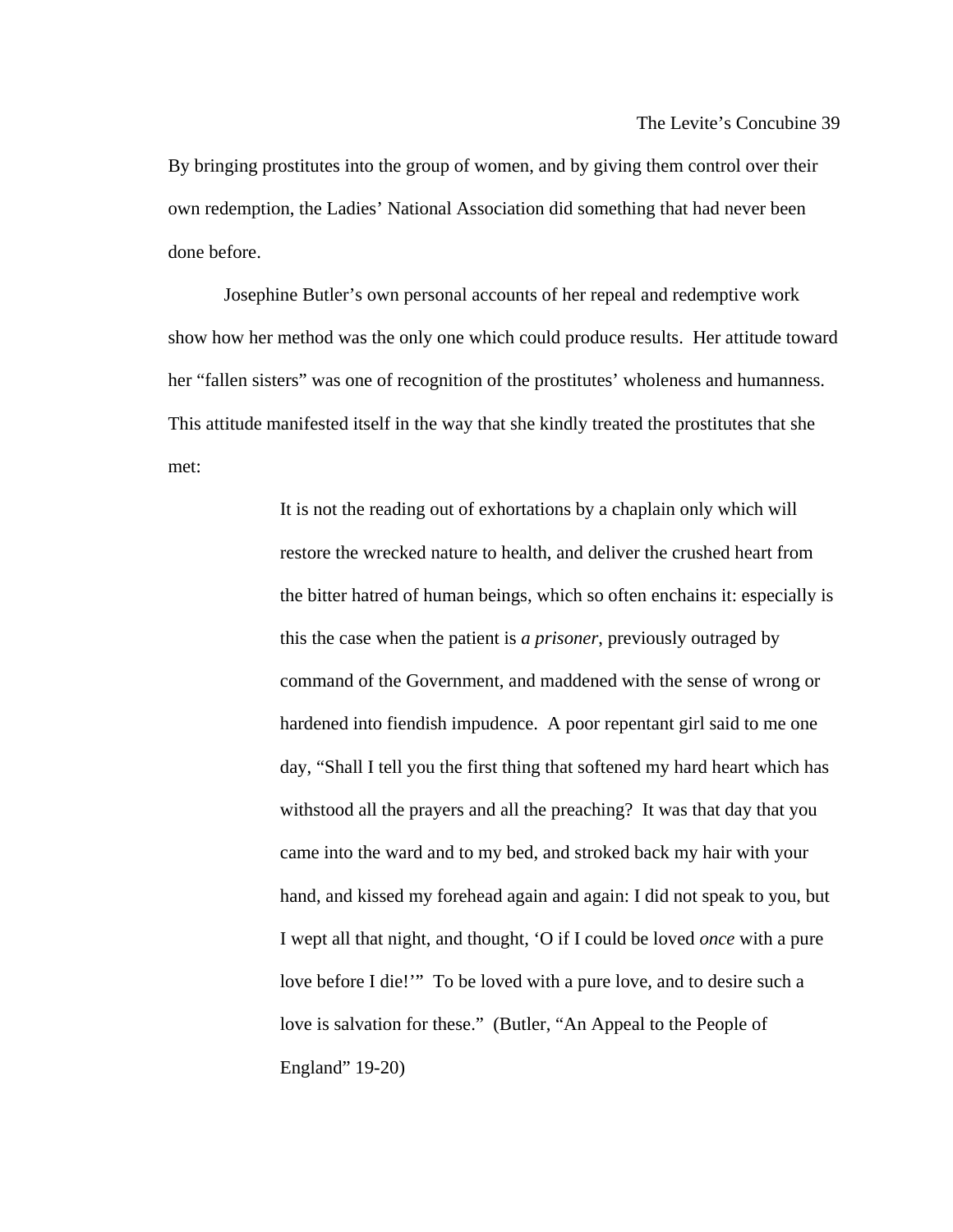In this way, Butler was not separating prostitutes into two separate entities: the body and the soul. She treated the prostitute as a whole human being, as a woman, and this was the only method that would make the prostitute respond in a way where she would start treating herself as a human being as well.

 Clearly, Josephine Butler's dramatic rhetoric and narratives were essential in the success of the repeal in 1886 of the Contagious Diseases Acts. By dramatizing the effects of a State-sanctioned attitude that women were merely bodies to be bought and sold, sacrificed for the survival of other Victorian values, she brought the awful effects of a socially constructed view of woman's personhood to the attention of the public, much like Thomas Hardy had done with *Tess of the d'Urbervilles*. Another method of the Ladies' National Association, that of identification and the creation of a community of sisters, was also effective in changing the way that fallen women thought of themselves. *The Community of Women in Elizabeth Barrett Browning's* Aurora Leigh

 This same kind of community of women is brought out in Elizabeth Barrett Browning's *Aurora Leigh*. Hardy's work was memorable for the way that it pointed out a need for change and foretold the consequences of the status quo, but Elizabeth Barrett Browning's *Aurora Leigh* is notable for its solution to the problem of fallen women. *Aurora Leigh*, the narrator of Browning's epic poem, attempts to redeem the fallen Marian Erle from her condition of total and final fallenness after she is raped.

 Barrett Browning's *Aurora Leigh* attempts social change in much the same way as Josephine Butler's repeal campaign: both evoke the natural, Edenic state which found women to be pure by appealing to idealistic views of women as whole within an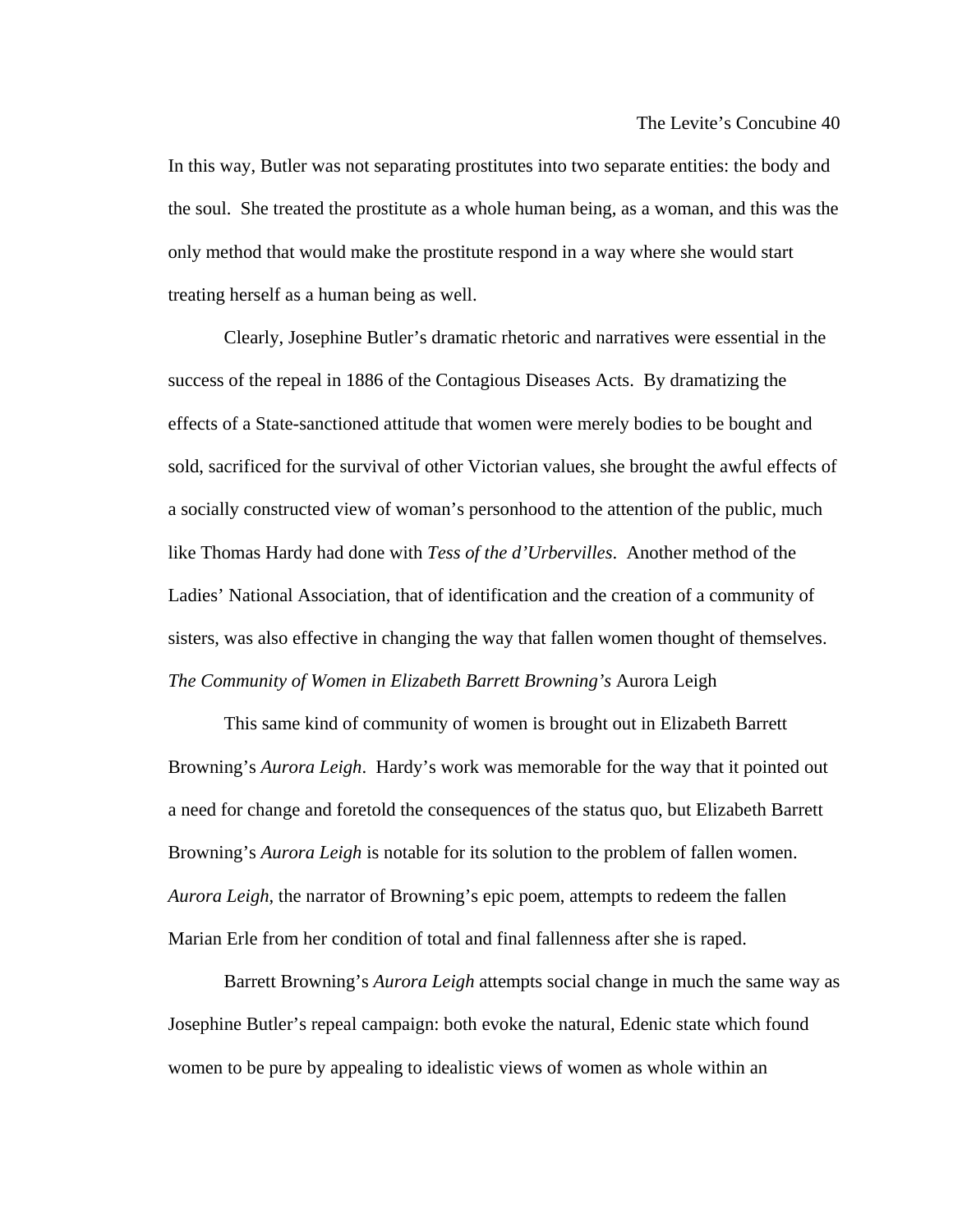accepting community of women. Dorothy Mermin cites *Aurora Leigh* as an epic which could change social order, as the author herself intended for it to do (183). Barrett Browning depicts the community of women as one which could be a source of redemption for the fallen sisters within it. The provocative nature of such an argument through practice and narrative was just as stunning to Barrett Browning's readers as was Josephine Butler's statements to Britain.

 In much the same way that Hardy does in *Tess*, Barrett Browning appeals to nature to provide the setting for the fallen woman's redemption; nature provides women with the moral self-determination which was not available to them in a society dominated by the economic determinism of a socially constructed body. In *Aurora Leigh*, Barrett Browning creates a world of a "prelapsarian earthly paradise" (Mermin 206) where the spiritual and transcendent aspect of femaleness takes precedence over the not-yetsexualized body. This prelapsarian view of the world allows fallen women to be viewed as beings which have not yet fallen who can be accepted into a community of pure women.

 Like the failed reformations of the Victorian era before Josephine Butler, Aurora Leigh fails in her own theories of woman until she forms a close bond with Marian Erle. When she first finds Marian in France, Aurora wants to take care of her, but for the wrong motives: her offer at this point resembles Romney's sterile version of philanthropy. Marian refuses:

She shook her head.

'A home for you and me and no one else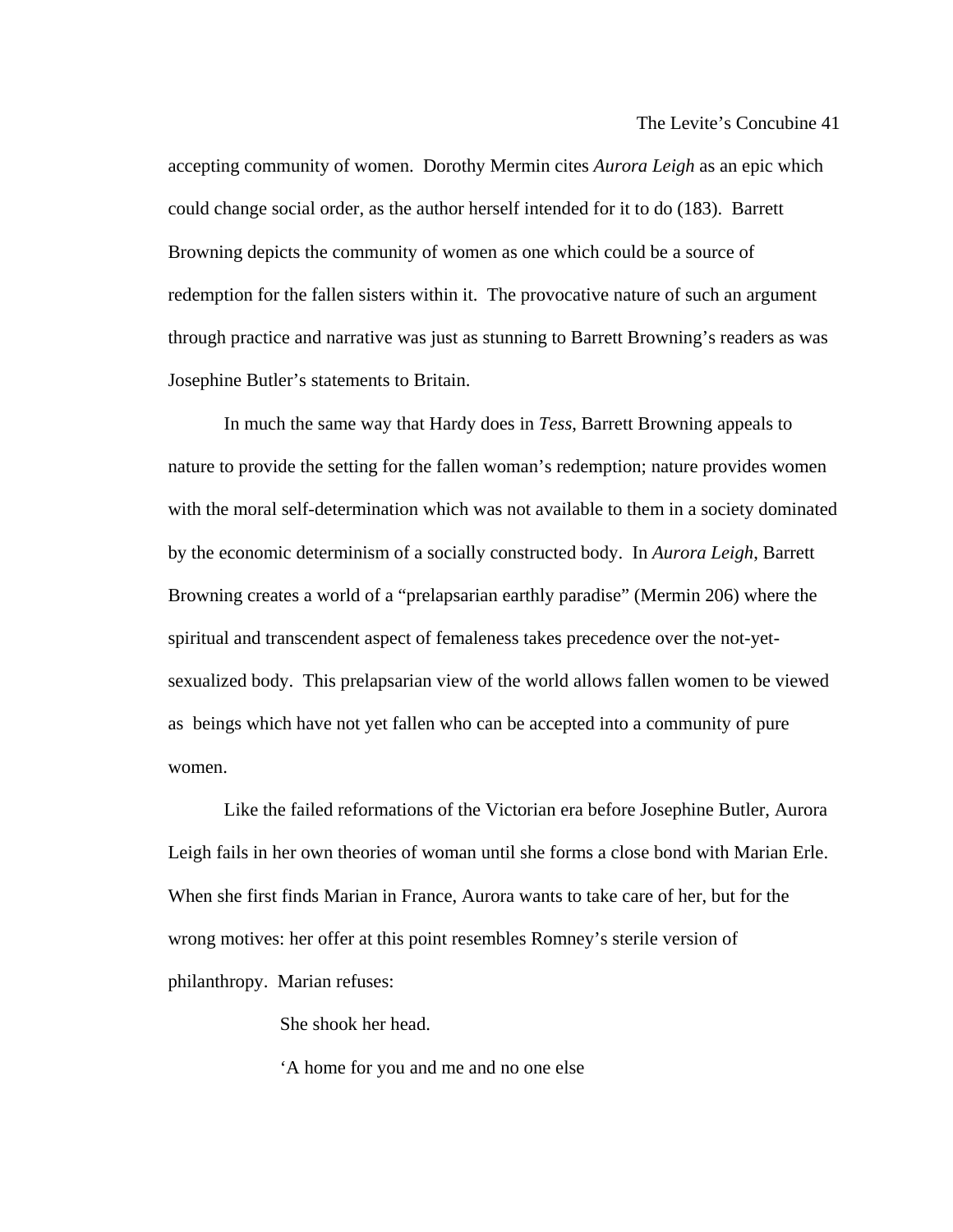Ill-suits one of us: I prefer to such,

A roof of grass on which a flower might spring, . . .' (Barrett Browning VI 459-62)

Marian prefers a more natural way of living rather than the artificial one which Aurora would create for her. Marian cannot accept Aurora's invitation until Aurora recognizes essential capability for morality.

 This recognition can only come once Aurora allows for Marian to tell her own story so that she can relate to Marian. It is at this point where Aurora's philanthropy framed in self interest is confronted by Marian's need for moral self-determination. Projection of the self onto the other is an important concept in both the repeal campaign and in *Aurora Leigh*. Tension between the self-identification of the LNA and the selfinterest which drove them to protect their own statuses as women also exists in *Aurora Leigh*:

> . . . even as Aurora assigns Marian a privileged relation to poetry and thereby risks aestheticizing her, she uses the occasion not to reproduce but to interrogate and revise the distorting relation to the other that typifies Victorian inscriptions of impure femininity. By revising her relation to Marian, Aurora at least temporarily moves beyond the stark opposition between aesthetic and intersubjective experience, an opposition that inhabits not only her own conceptions but also the dominant rhetoric of fallenness. But if Aurora confronts the reifying tendencies of the rhetoric of fallenness, she nonetheless fails to address adequately the larger tension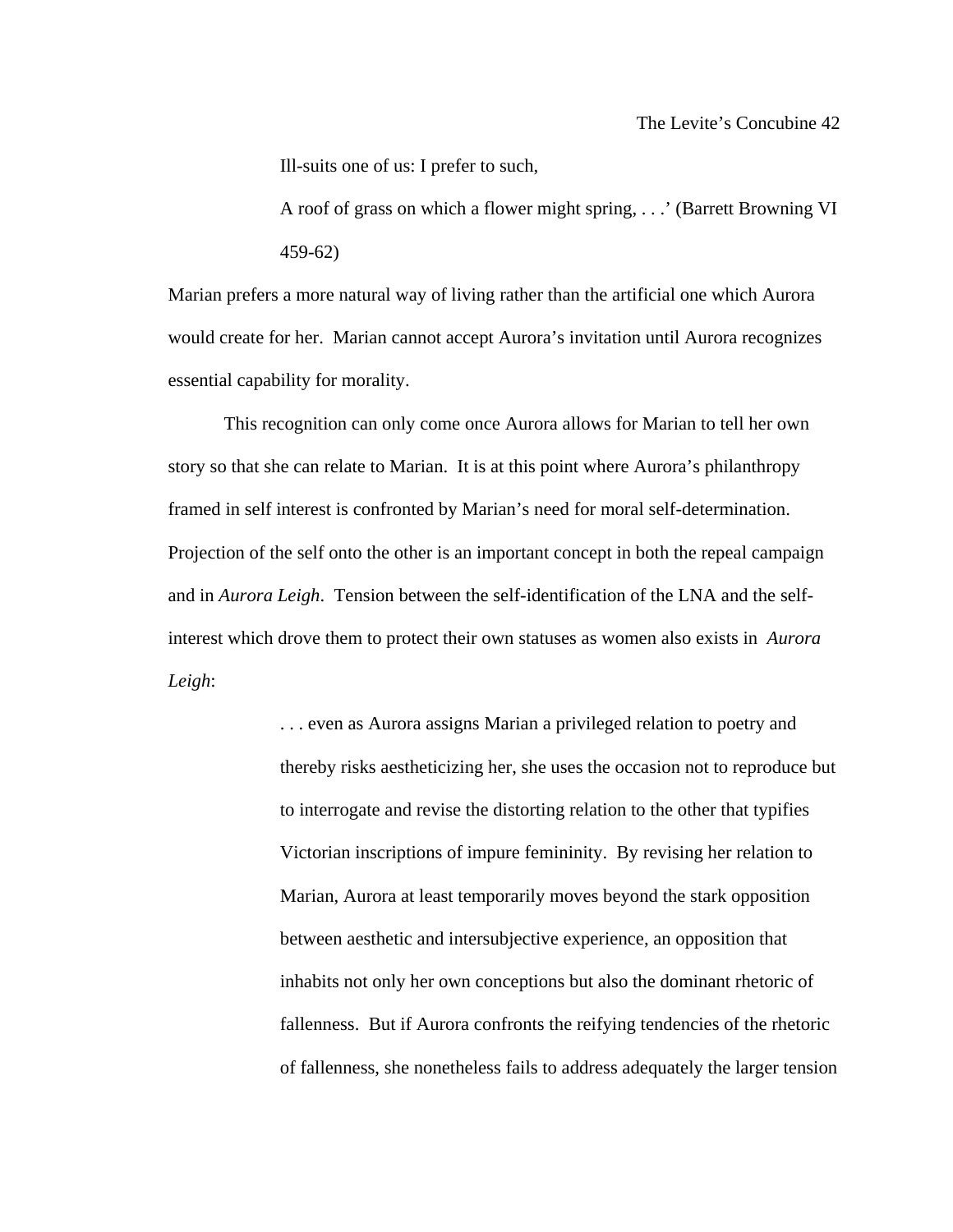between art and philanthropy, even though she is sharply critical of what she construes as Romney's deindividualizing philanthropic relation to

Marian and other members of the lower classes. (Anderson 171-72) There is a marked shift in the way that Aurora views Marian. At first, she is more of an aesthetic extension Aurora's artistic ideals, but by confronting how she views fallen women, and especially by separating herself from Romney's dehumanizing philanthropic methods, she views Marian as more of a human being:

'But do not blush at all except for sin,'—

That I, who felt myself unworthy once

Of virtuous Romney and his high-born race,

Have come to learn,—a woman, poor or rich,

Despised or honoured, is a human soul,

And what her soul is, that, she is herself, (Barrett Browning IX 325-30) This change of heart only comes after Aurora hears the full story of Marian's rape. Here, Aurora can relate to Marian through both self-identification and through recognition that Marian is also her own person, capable of moral self-determination.

 This kind of moral self-determination, which can only be fostered in an environment where the essential purity of Marian is recognized, is solidified when Aurora views Marian as a mother, a natural role for a woman:

But I, convicted, broken utterly,

With woman's passion clung about her waist

And kissed her hair and eyes,—'I have been wrong,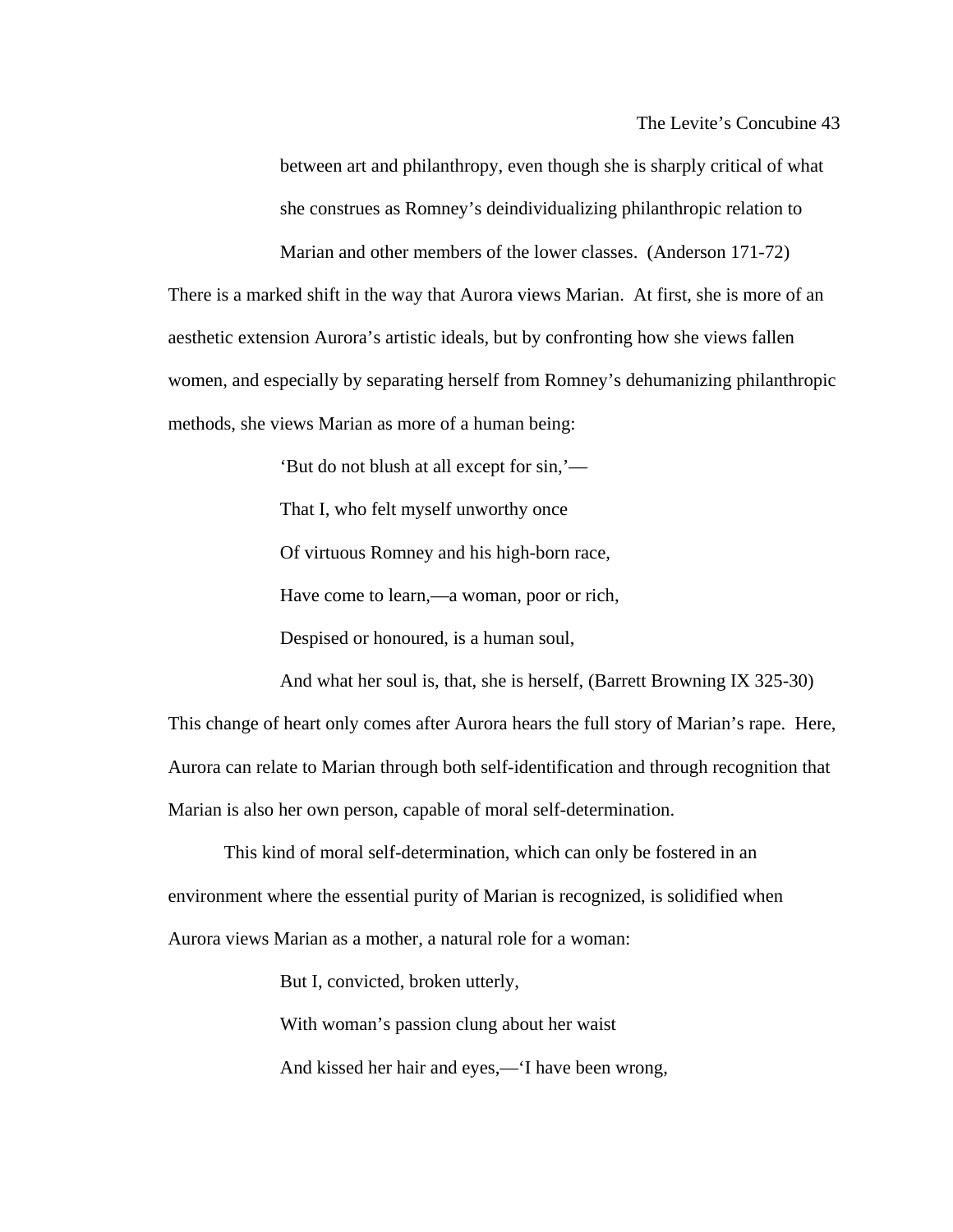Sweet Marian' . .(weeping in a tender rage) 'Sweet holy Marian! And now, Marian, now, I'll use your oath although my lips are hard, And by the child, my Marian, by the child, I swear his mother shall be innocent Before my conscience, as in the open Book Of Him who reads for judgment. Innocent, My sister! Let the night be ne'er so dark The moon is surely somewhere in the sky; So surely is your whiteness to be found Through all dark facts. But pardon, pardon me, And smile a little, Marian,—for the child,

By viewing Marian through her most natural role as a mother, Aurora is able to recognize that Marian is also essentially innocent. At this point, Marian can be accepted into Aurora's home, and Aurora is able to project her own identity of purity onto Marian, making her an acceptable member of society and a community of pure women.

If not for me, my sister.' (Barrett Browning VI 778-93)

 Isobel Armstrong speaks of this transformation when she says that "Aurora is altered, not by a change of theory so much as a transformation of her imaginative perception of the poor through her relationship with Marion Erle . . ." (369). Here, it is evident that Aurora's abstract theorizing, even through the poetry she had written up to that point, fails to capture the truth of what women, fallen though they may be, are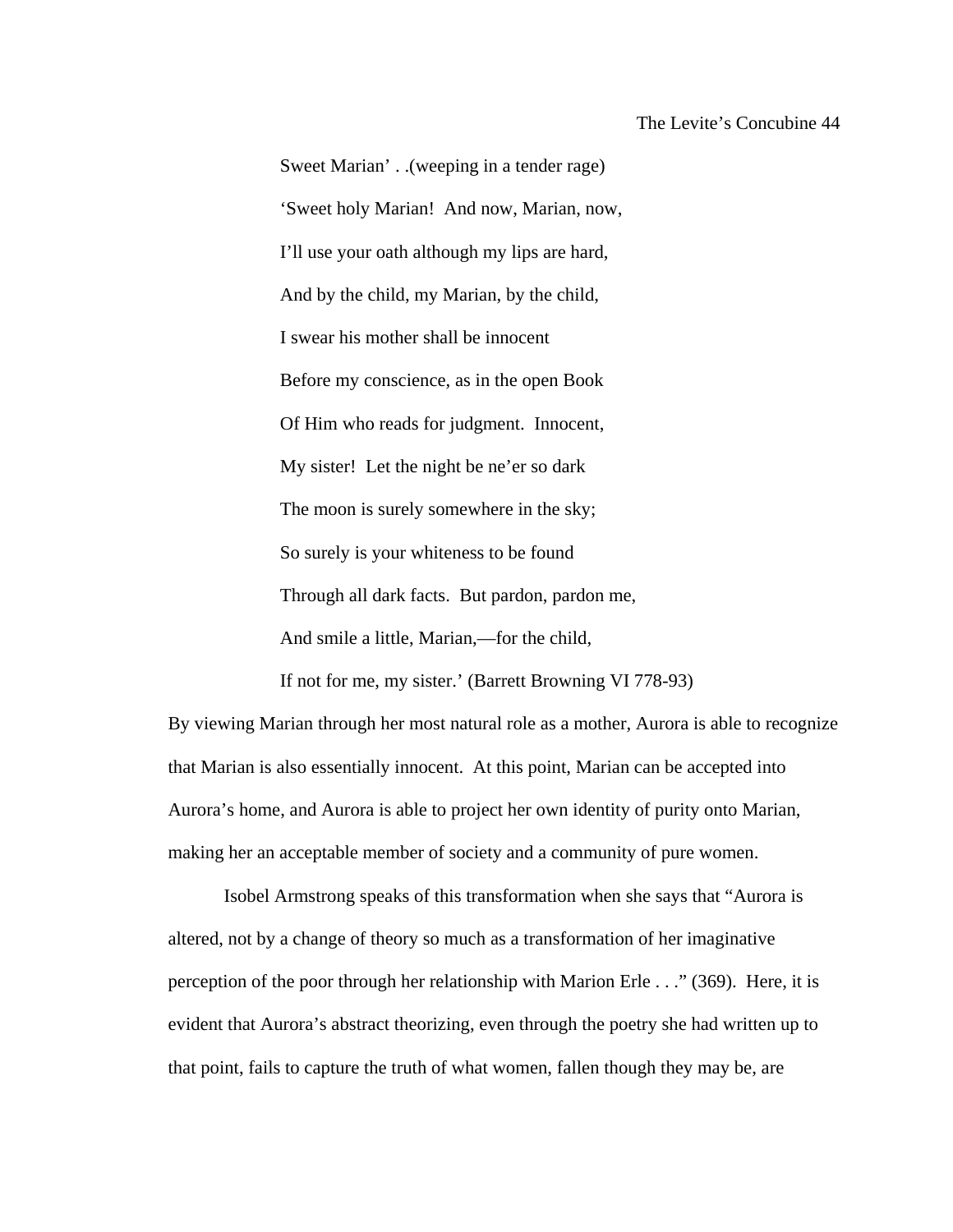capable of achieving through relationships with other women. Her poetry and imagination reach their resolution of conflict and the apex of their truthfulness when Aurora can view her theory through a relationship with another woman.

 In fact, it is the relationship that holds the ultimate redemptive quality for Marian, and for the view that violated women are hopelessly fallen. Sisterhood and feminine relationships are a key aspect of *Aurora Leigh*, especially in their functions as redemptive tools for fallen women. Amanda Anderson notes this theme of *Aurora Leigh*: "One of the most remarkable aspects of *Aurora Leigh* is precisely the significance accorded the intimate and sustained relationship between the pure Aurora and the fallen Marian. This relationship indicates that, for Barrett Browning, there was a need for the woman artist to come to terms with the prevalent literary staging of fallenness" (Anderson 168).

 By appealing to nature and an Edenic setting, the LNA and Barrett Browning give women a chance to claim essential purity. However, there is also a recognition that social convention and fallenness will never disappear. Fallen women represented a greater state of fallenness which extended to all of humanity. Rather than focus solely on the idea that women can be naturally pure (which would also be an undue focus on the body), the LNA and Barrett Browning give women a claim to moral agency and spiritual transcendence. Anderson says that "As Aurora's statements to Romney emphasize, women must claim their right to vocation and discrete moral selfhood. Thus a gender specific struggle for autonomy accompanies the more general call for spiritual rejuvenation" (176). In this way, Aurora, like Butler, can overcome criticism of selfinterest motivating her efforts at redemption. Both women focus on the idea that the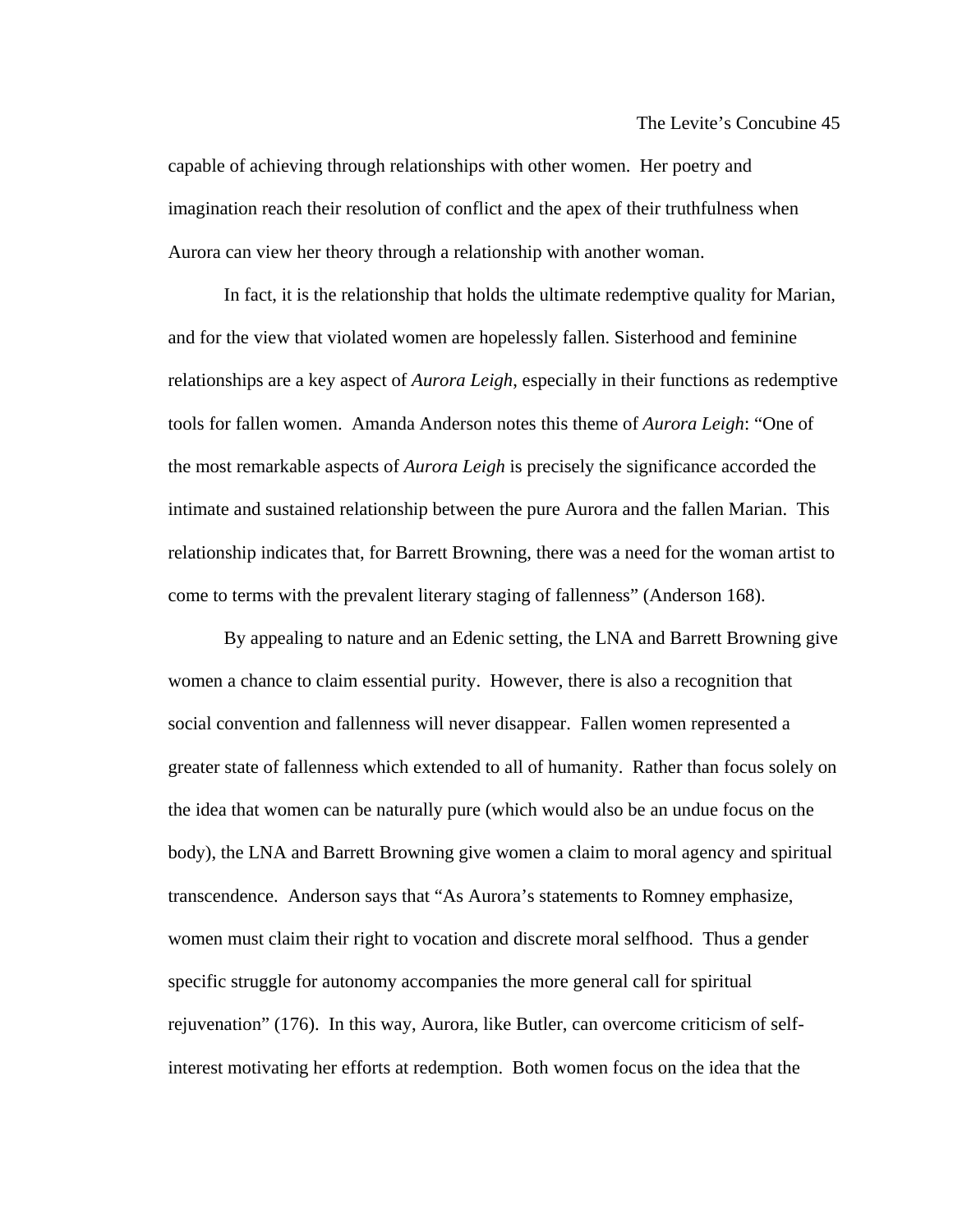individual must be looked upon as a moral agent capable of redemption rather than a hopelessly fallen women with no chance to once again become a respectable member of society.

 Women under the Contagious Diseases Acts were given socially constructed identities which focused on their bodies alone. The Acts forced fallen women and prostitutes into an identity which was one of a regulated commodity. Several Victorian texts dealt with the problem of the double standard of sexuality which was prevalent in Victorian society. Thomas Hardy's *Tess of the d'Urbervilles* was significant because it pointed out the problem with socially constructed identities which trapped women into a state of fallenness. Ultimately, the Ladies' National Association, under the direction of Josephine Butler, sought to change gender roles which relied on socially constructed identities. Recognizing the implicit double standard of the Contagious Diseases Acts, the LNA sought to give women a more natural identity by bringing them into community of pure women. This ability to transcend the physical body and find identity in a natural source is evident in Elizabeth Barrett Browning's *Aurora Leigh*. The action of identification with the other through the creation of a community of women has redemptive aspects which go far beyond mere social identities. The moral selfdetermination which arises from a natural identity was something which the Ladies' National Association recognized as necessary to all women. Their success at repealing the Contagious Diseases Acts and denouncing the sexual double standard had farreaching implications for the female identity.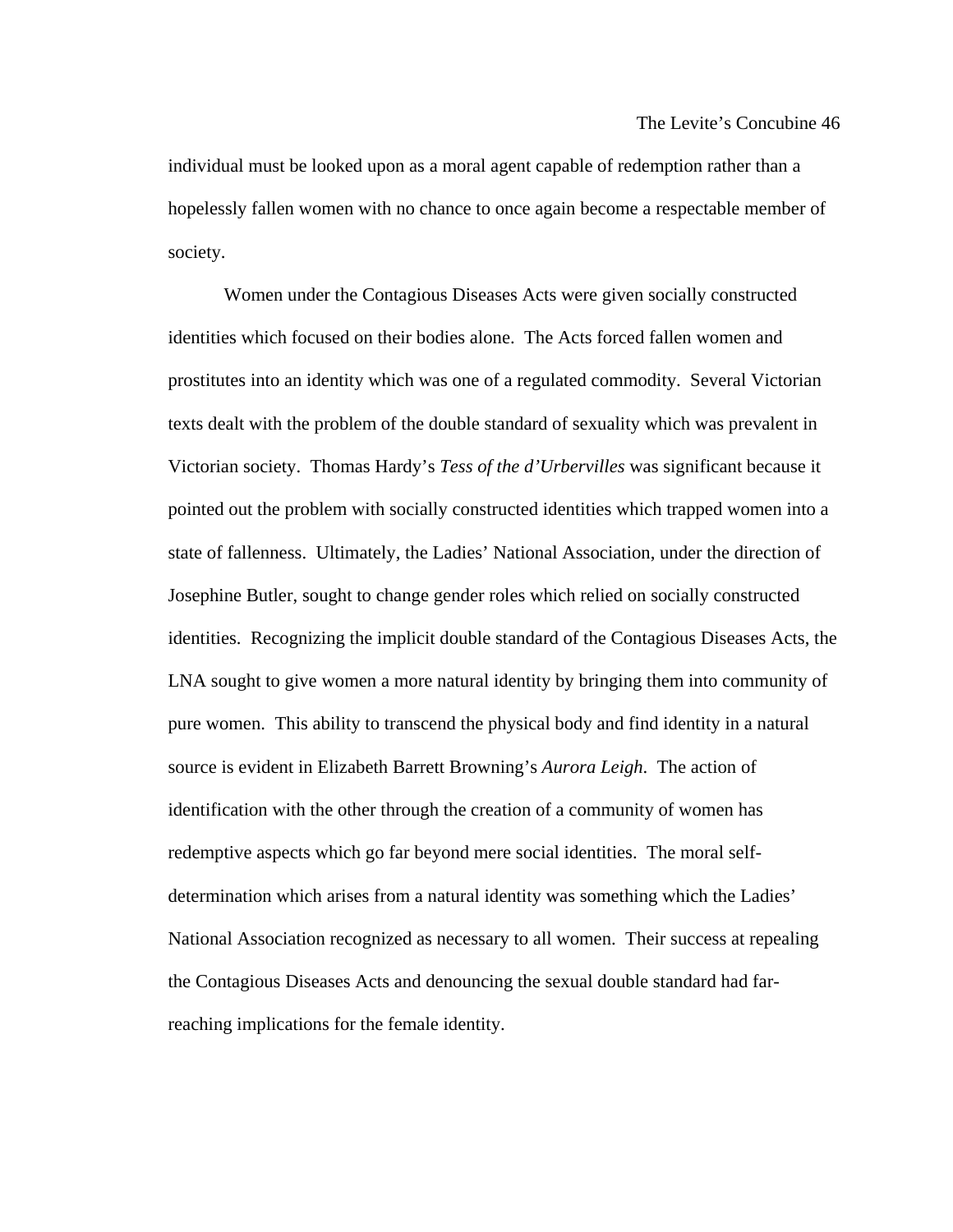### Works Cited

- Acton, William. *Prostitution Considered in its Moral, Social, and Sanitary Aspects*. London: Clarke, Doble and Brendon, 1972.
- Anderson, Amanda. *Tainted Souls and Painted Faces: The Rhetoric of Fallenness in Victorian Culture*. Ithaca: Cornell UP, 1993.
- Armstrong, Isobel. *Victorian Poetry: Poetry, Poetics, and Politics*. New York: Routledge, 1993.
- Barrett Browning, Elizabeth. *Aurora Leigh*. Ed. Margaret Reynolds. New York: Norton, 1996.
- Butler, Josephine. "An Appeal to the People of England, on the Recognition and Superintendence of Prostitution by Governments." Ed. Marie Mulvey Roberts and Tamae Mizuta. *The Campaigners: Women and Sexuality*. London: Routledge, 1994. n. pag.
- ---. "The Lovers of the Lost." *The Moral Reclaimability of Prostitutes*. Ed. Ingrid Sharp. New York: Routledge, 2003. 93-120. Vol. 1 of *Josephine Butler and the Prostitution Campaigns*. 5 vols.
- ---. "The Moral Reclaimability of Prostitutes." *The Moral Reclaimability of Prostitutes*. Ed. Ingrid Sharp. New York: Routledge, 2003. 121-127. Vol. 1 of *Josephine Butler and the Prostitution Campaigns*. 5 vols.
- Fawcett, Millicent G. and E. M. Turner. *Josephine Butler: Her Work and Principles, and their meaning for the Twentieth Century*. Croydon, UK: Grubb, 1927.

Hardy, Thomas. *Tess of the d'Urbervilles*. New York: Oxford UP, 1983.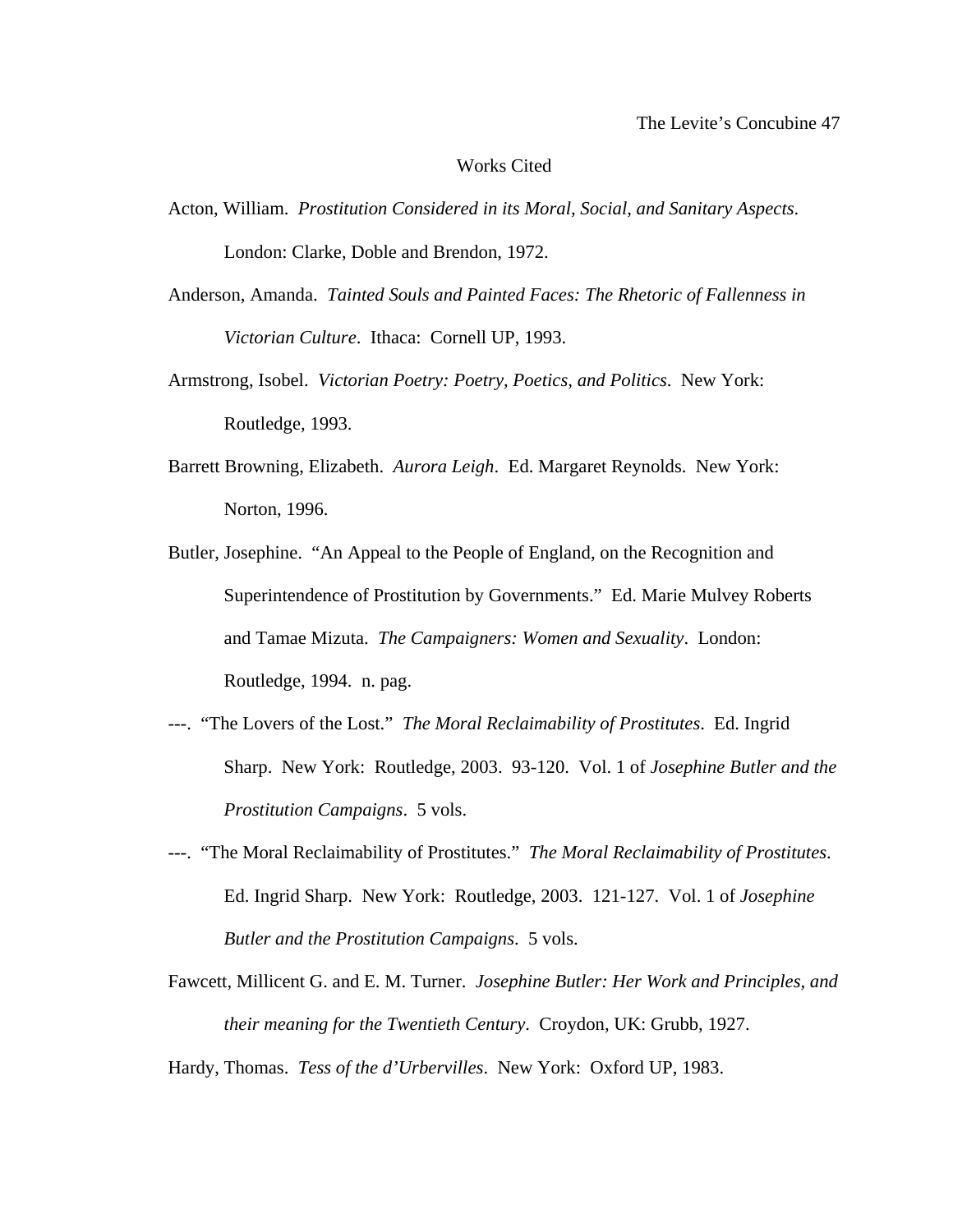---. *Tess of the D'Urbervilles*. New York: Penguin, 2003.

- Harrison, Fraser. *The Dark Angel: Aspects of Victorian Sexuality*. London: Sheldon Press, 1977.
- Jaffe, Audrey. *Scenes of Sympathy: Identity and Representation in Victorian Fiction*. Ithaca, NY: Cornell UP, 2000.
- Logan, Deborah Anna. *Fallenness in Victorian Women's Writing: Marry, Stitch, Die, or Do Worse*. Columbia, MO: U of Missouri P, 1998.
- Martineau, Harriet. "Petition." *Victorian Literature 1830-1900*. Ed. Dorothy Mermin and Herbert F. Tucker. New York: Harcourt, 2002. 94-5.
- Mermin, Dorothy. *Elizabeth Barrett Browning: The Origins of a New Poetry*. Chicago: U of Chicago P, 1989.
- Mill, John Stuart. "The Subjection of Women." *Victorian Literature 1830-1900*. Ed. Dorothy Mermin and Herbert F. Tucker. New York: Harcourt, 2002. 313-321.
- Petrie, Glen. *A Singular Iniquity: the Campaigns of Josephine Butler*. London: Macmillan, 1971.
- Poovey, Mary. *Uneven Developments: The Ideological Work of Gender in Mid-Victorian England*. Chicago: U of Chicago P, 1988.
- The City of London Committee. *Seven Reasons for the Repeal of the Contagious Diseases (Women's) Acts, 1866-1869*. London: Dyer, 1881.
- Walkowitz, Judith R. *City of Dreadful Delight: Narratives of Sexual Danger in Late-Victorian London*. Chicago: U of Chicago P, 1992.
- ---. *Prostitution and Victorian Society: Women, Class, and the State*. New York: